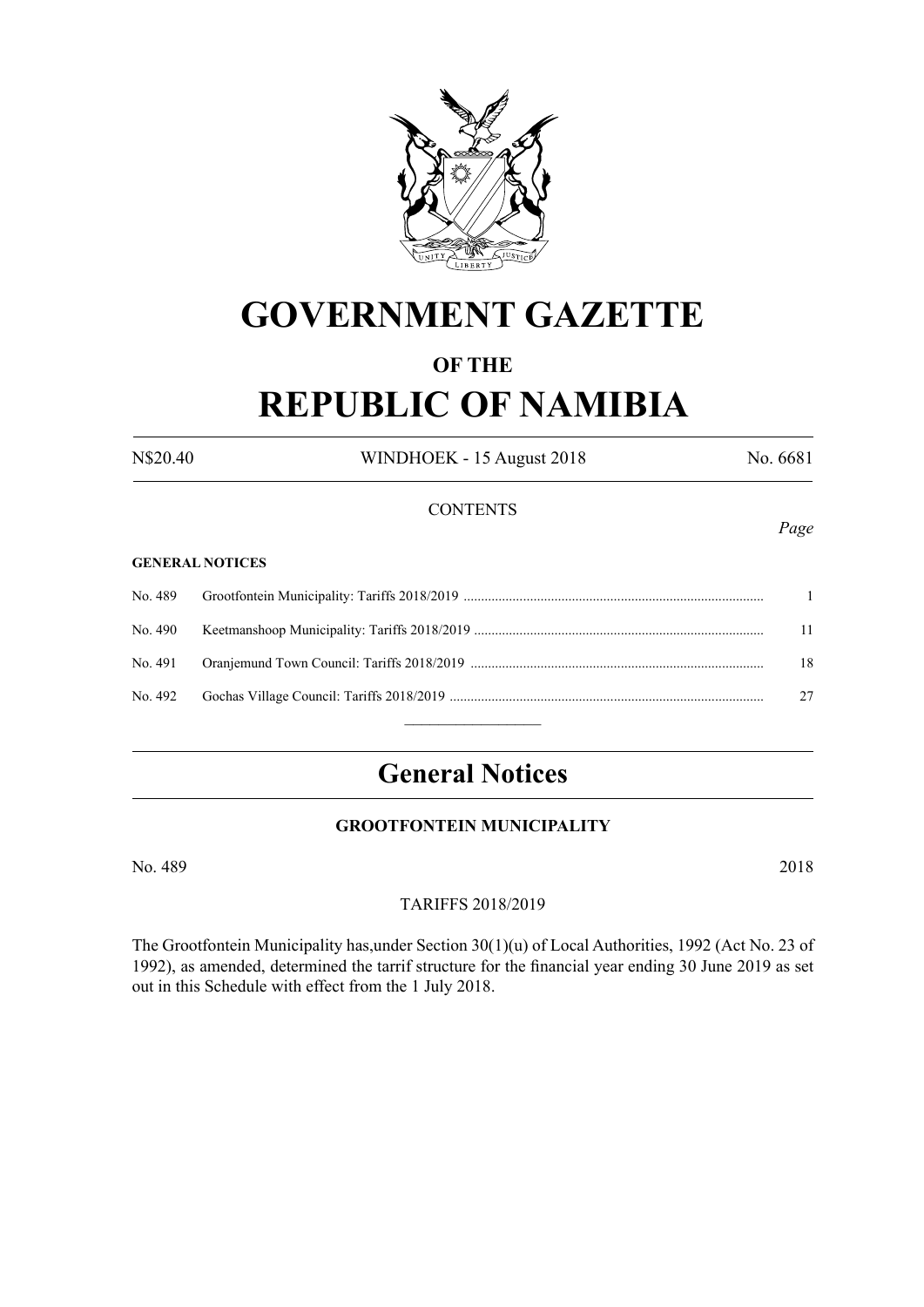# **Schedule**

# **CEMETERY:**

|     | TOWN AND LUIPERDHEUWEL:                                                        | <b>Existing</b><br><b>Tariff</b>  | Proposed<br>tariff                | <b>VAT</b><br>(15%) | <b>TOTAL</b> | Per-<br>centage |
|-----|--------------------------------------------------------------------------------|-----------------------------------|-----------------------------------|---------------------|--------------|-----------------|
| 1.  | <b>PURCHASE FEES:</b>                                                          |                                   |                                   |                     |              |                 |
|     | Purchase of right to interment in<br>grave space                               | 267.29                            | 614.77                            | 92.22               | 706.98       | 130%            |
| 2.  | <b>BURIAL FEES:</b>                                                            |                                   |                                   |                     |              |                 |
| (a) | Adults                                                                         | 334.51                            | 602.12                            | 90.32               | 692.44       | 80%             |
| (b) | Children                                                                       | 263.66                            | 474.59                            | 71.19               | 545.78       | 80%             |
| (c) | Ashes in Inches                                                                | 134.32                            | 241.78                            | 36.27               | 278.04       | 80%             |
|     | <b>Sundry Charges</b>                                                          |                                   |                                   |                     |              |                 |
|     | Registration of tranfer of right to<br>internment in grave space               | 61.20                             | 82.62                             | 12.39               | 95.01        | 35%             |
|     | For cerfitfied extract from register                                           | 31.37                             | 31.37                             | 4.71                | 36.08        |                 |
| 4.  | for examining of register                                                      | 20.75                             | 20.75                             | 3.11                | 23.86        |                 |
| (a) | For interment on Sundays and Public<br>Holidays                                | Tariff as in Par.2 plus 50%       |                                   |                     |              | 35%             |
| (b) | Persons residing outside Grootfontein<br>Municipal area                        | Tariff as in Par.1 and 2 plus 50% |                                   |                     |              | 35%             |
|     | <b>OMULUNGA:</b>                                                               |                                   |                                   |                     |              |                 |
| 1.  | <b>PURCHASE FEES:</b>                                                          |                                   |                                   |                     |              |                 |
|     | Purchase of right to interment in<br>grave space                               | 267.29                            | 614.77                            | 92.22               | 706.98       | 130%            |
| 2.  | <b>BURIAL FEES:</b>                                                            |                                   |                                   |                     |              |                 |
| (a) | Adults                                                                         | 67.19                             | 120.94                            | 18.14               | 139.08       | 80%             |
| (b) | Children                                                                       | 34.74                             | 62.53                             | 9.38                | 71.91        | 80%             |
| (c) | Ashes in niches                                                                | 134.32                            | 241.78                            | 36.27               | 278.04       | 80%             |
| 3.  | <b>SUNDRY CHARGES:</b>                                                         |                                   |                                   |                     |              |                 |
| (a) | Registration of transfer of transfer of<br>right to internment in grave space. | 68.64                             | 157.87                            | 23.68               | 181.55       | 130%            |
| (b) | For certified extract from register                                            | 38.72                             | 69.70                             | 10.45               | 80.15        | 80%             |
| (c) | For examining of register                                                      | 23.29                             | 41.92                             | 6.29                | 48.21        | 80%             |
| 4.  | <b>SPECIAL COSTS AND FEES:</b>                                                 |                                   |                                   |                     |              |                 |
| (a) | For interment on Sundays and Public<br>Holidays                                | Tariff as in Par.2 plus 50%       |                                   |                     |              |                 |
| (b) | Persons residing outside Grootfontein<br>Municipal area                        |                                   | Tariff as in Par.1 and 2 plus 50% |                     |              |                 |
| (c) | Transport to grave                                                             | 148.07                            | 177.68                            | 26.65               | 204.34       | 20%             |

### **RATES AND TAXES:**

|     |                               | Existing | <b>Proposed</b> | Per-<br>centage |
|-----|-------------------------------|----------|-----------------|-----------------|
|     | <b>Private Property Town:</b> |          |                 |                 |
| 13/ | 254 Site                      | 0.027187 | 0.028546        | $5\%$           |
| 13/ | 256 Improvement               | 0.006317 | 0.006633        | $5\%$           |
| 13/ | 259 Building Clause           | 0.020699 | 0.021734        | $5\%$           |
|     | Luiperdheuwel:                |          |                 |                 |
| 13/ | 267 Site                      | 0.027187 | 0.028546        | $5\%$           |
| 13/ | 258 Improvement               | 0.006317 | 0.006633        | $5\%$           |
| 13/ | 259 Building Clause           | 0.020699 | 0.021734        | $5\%$           |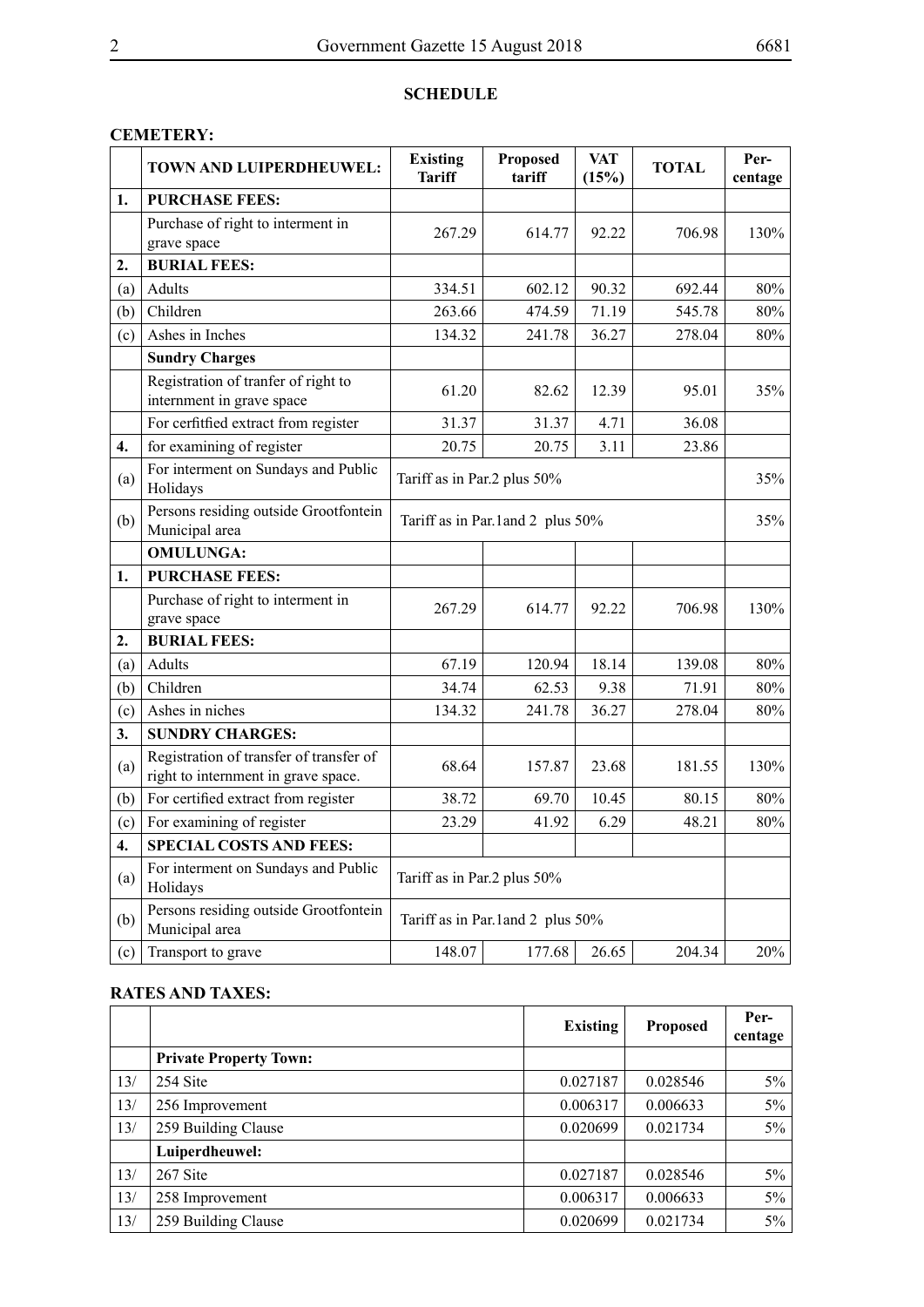|     | Omulunga:                                                                                 |            |                                    |       |
|-----|-------------------------------------------------------------------------------------------|------------|------------------------------------|-------|
| 13/ | 267 Site                                                                                  | 0.027187   | 0.028546                           | $5\%$ |
| 13/ | 258 Improvement                                                                           | 0.006317   | 0.006633                           | $5\%$ |
|     | 259 Building Clause                                                                       | 0.020699   | 0.021734                           | 5%    |
|     | <b>Central Authority 90%</b>                                                              |            |                                    |       |
|     | Site                                                                                      | 0.029908   | 0.031403                           | $5\%$ |
|     | Improvement                                                                               | 0.024810   | 0.026051                           | $5\%$ |
|     | <b>Central Authority 80%</b>                                                              |            |                                    |       |
| 13/ | 266 Site                                                                                  | 0.032627   | 0.034258                           | $5\%$ |
| 13/ | 267 Improvements                                                                          | 0.009239   | 0.009701                           | $5\%$ |
|     | <b>Agriculture 25%</b>                                                                    |            |                                    |       |
| 13/ | 268 Site                                                                                  | 0.0062712  | 0.00658476                         | $5\%$ |
| 13/ | 269 Improvements                                                                          | 0.00827754 | 0.008691417                        | $5\%$ |
|     | <b>Interim Valuations</b>                                                                 |            |                                    |       |
|     | business                                                                                  |            | 1,800.00                           |       |
| 13/ | 271 Site                                                                                  |            |                                    |       |
| 13/ | 272 Improvements                                                                          | 0.012252   | 0.0128646                          | $5\%$ |
|     | Undeveloped ervens for more than 2 years on assesment<br>rates                            |            | Improvement<br>$=3x$ land<br>value | $0\%$ |
|     | Undeveloped ervens for more than 2 years- (Levy for<br>every less than 500 m <sup>2</sup> | 151.20     | 158.76                             | $5\%$ |
|     | Undeveloped ervens for more than 2 years Levy for more<br>than 500 $m2$ or part thereof   | 108.00     | 113.40                             | $5\%$ |

### **TARIFF INCREASE FIRE BRIGADE:**

|        |                                                                                                               | <b>Existing</b><br><b>Tariff</b> | <b>Proposed</b><br><b>Tariff</b> | <b>VAT</b><br>(15%) | <b>Total</b> | Per-<br>centage |
|--------|---------------------------------------------------------------------------------------------------------------|----------------------------------|----------------------------------|---------------------|--------------|-----------------|
|        | <b>FIRE-FIGHTING:</b>                                                                                         |                                  |                                  |                     |              |                 |
| 1.1.1. | For the first hour or part thereof                                                                            | 209.60                           | 226.37                           | 33.96               | 260.32       | $8\%$           |
| 1.1.2. | For every subsequent hour or part<br>thereof                                                                  | 84.44                            | 91.20                            | 13.68               | 104.87       | 8%              |
| 1.1.3. | For the services of the Fire Master<br>in respect of each fire                                                | 230.00                           | 248.40                           | 37.26               | 285.66       | $8\%$           |
| 1.1.4. | For the services of the each<br>registered fireman, including<br>the Fire Master per hour or part<br>thereof. | 189.25                           | 204.39                           | 30.66               | 235.05       | 8%              |
| 1.1.5. | Fire Engine Levy-to all account<br>holder                                                                     | 5.00                             | 5.00                             | 0.75                | 5.75         | $0\%$           |
| 1.1.6. | Any other actual expenses incurred                                                                            |                                  |                                  |                     |              |                 |
|        | <b>Allowances:</b>                                                                                            |                                  |                                  |                     |              |                 |
|        | Fire Master: Per hour or part<br>thereof for call-outs                                                        | 125.19                           | 135.21                           |                     | 135.21       | 8%              |
|        | Firemen: Per hour or part thereof<br>for call-outs                                                            | 114.10                           | 123.23                           |                     | 123.23       | 8%              |
| 1.5.   | <b>Non-proclaimed Area:</b>                                                                                   |                                  |                                  |                     |              |                 |
| 1.5.1. | For the first hour or part thereof                                                                            | 349.32                           | 377.27                           | 56.59               | 433.86       | $8\%$           |
| 1.5.2. | For each subsequent hour or part<br>thereof                                                                   | 84.44                            | 91.20                            | 13.68               | 104.87       | 8%              |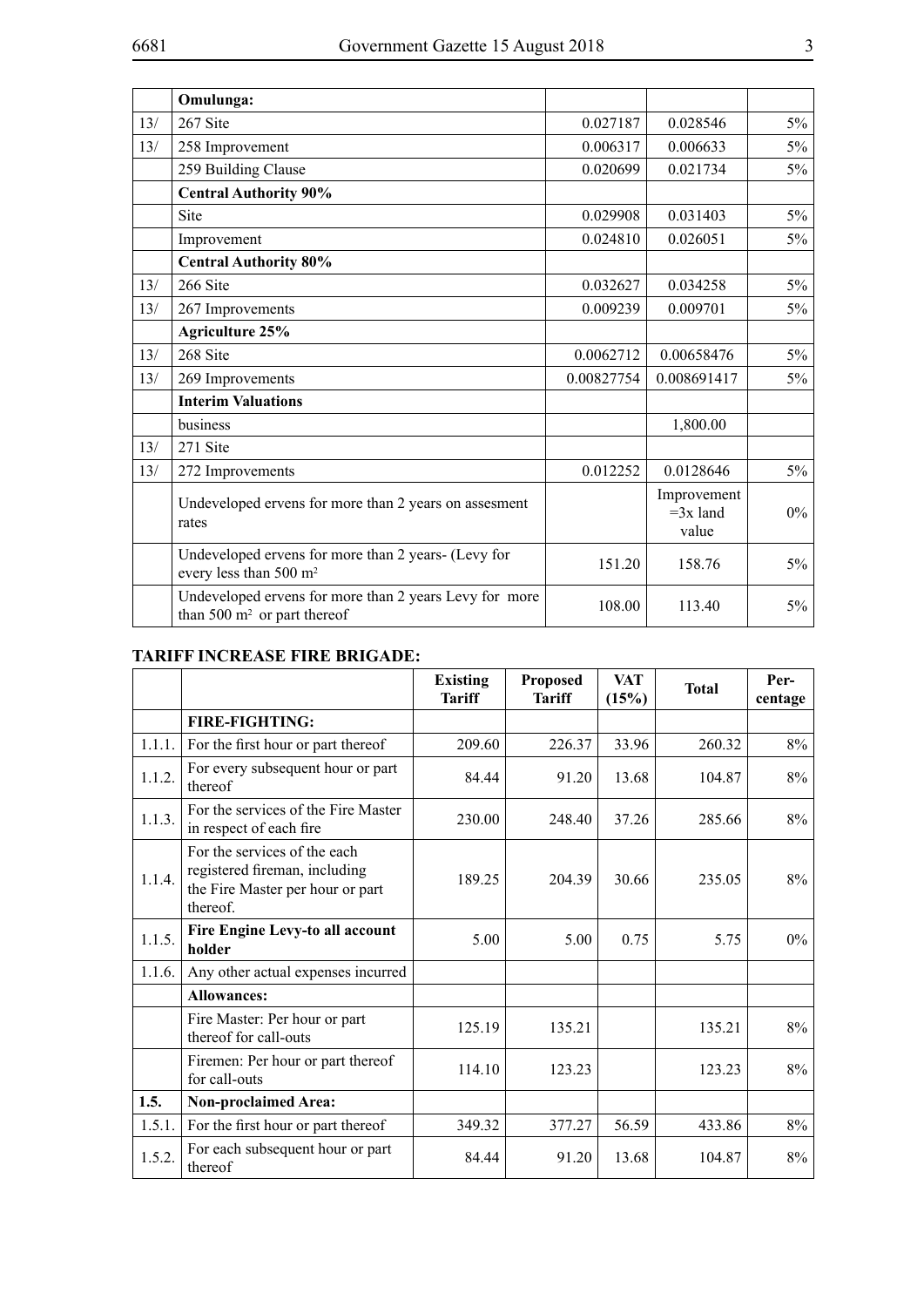|        | For the Fire Master and each<br>firemen per hour or part thereof                  | 1,891.61 | 2,042.94 | 306.44 | 2,349.38 | 8% |
|--------|-----------------------------------------------------------------------------------|----------|----------|--------|----------|----|
|        | For the water consumption at the<br>tariff applicable at that stage               |          |          |        |          |    |
|        | For the value of actual damage to<br>Council's property or the firemen            |          |          |        |          |    |
| 1.5.6. | Kilometer charge for the Fire<br>engine, Water lorry or any other<br>vehicle used |          |          |        |          |    |

# **TARIFFS INCREASES:**

|    |                                                                                                | <b>Existing</b><br><b>Tariff</b> | <b>Proposed</b><br><b>Tariff</b>  | <b>VAT</b><br>(15%)          | <b>Total</b> | Per-<br>centage |
|----|------------------------------------------------------------------------------------------------|----------------------------------|-----------------------------------|------------------------------|--------------|-----------------|
| 1. | <b>BUILDING PLANS:</b>                                                                         |                                  |                                   |                              |              |                 |
|    | Submission Fees: Residential: Basic                                                            | 336.97                           | 370.67                            | $\qquad \qquad \blacksquare$ | 370.67       | 10%             |
|    | Per Square meter                                                                               | 5.63                             | 6.19                              |                              | 6.19         | 10%             |
|    | Boundary                                                                                       | 6.63                             | 7.29                              |                              | 7.29         | 10%             |
|    | <b>Business, Flats, Institution, others</b>                                                    |                                  |                                   |                              |              |                 |
|    | <b>Submission Fees: Basic</b>                                                                  | 374.41                           | 411.85                            | 61.78                        | 473.63       | 10%             |
|    | Per Square meter                                                                               | 7.48                             | 8.23                              | 1.23                         | 9.46         | 10%             |
|    | Boundary                                                                                       | 8.48                             | 9.33                              | 1.40                         | 10.73        | 10%             |
|    | <b>Re-Instatement of expired Building</b><br>plan after 12 months from the date<br>of approval |                                  | 50% of the previous approved cost |                              |              |                 |
| 2. | Per Copy A3                                                                                    | 37.44                            | 41.18                             | 6.18                         | 47.36        | 10%             |
|    | Per Copy A1                                                                                    | 71.39                            | 82.10                             | 12.31                        | 94.41        | 15%             |
|    | <b>Town Map A3</b>                                                                             |                                  | 110.00                            | 16.50                        | 126.50       | $0\%$           |
|    | <b>Town Map A1</b>                                                                             |                                  | 150.00                            | 22.50                        | 172.50       | $0\%$           |
|    | <b>Town Map A0</b>                                                                             |                                  | 200.00                            | 30.00                        | 230.00       | $0\%$           |
|    | <b>SEWERAGE PLAN FEES</b>                                                                      |                                  |                                   |                              |              |                 |
|    | Per form                                                                                       | 22.68                            | 26.08                             | 3.91                         | 29.99        | 15%             |
|    | Per meter                                                                                      | 23.68                            | 27.23                             | 4.08                         | 31.32        | 15%             |
|    | Offences and penalties for<br>none compliance with Building<br><b>Regulations</b>              |                                  |                                   |                              |              |                 |
|    | First conviction                                                                               | 2,000.00                         | 2,000.00                          |                              | 2,000.00     |                 |
|    | Second                                                                                         | 4,000.00                         | 4,000.00                          |                              | 4,000.00     |                 |
|    | Third                                                                                          |                                  | Legal Action                      |                              |              |                 |
| 4. | <b>TENDER DOCUMENTS:</b>                                                                       |                                  |                                   |                              |              |                 |
|    | Per document (up to 10)                                                                        | 88.15                            | 93.44                             | 14.02                        | 107.45       | $6\%$           |
|    | Per document (11 pages and more)                                                               | 8.01                             | 8.49                              | 1.27                         | 9.76         | 6%              |
|    | Betterment fees: Residential to<br>General Residential                                         |                                  | 25% of the<br>property<br>value   |                              |              |                 |
| 5. | Betterment fees: Residential to<br><b>Business</b>                                             |                                  | 40% of the<br>property<br>value   |                              |              |                 |
|    | Endowment/Subdivision fees:                                                                    |                                  | 7,5% of the<br>property<br>value  |                              |              |                 |
| 6  | Standard Application Form for Land                                                             | 17.51                            | 18.56                             | 0.93                         | 19.49        | $6\%$           |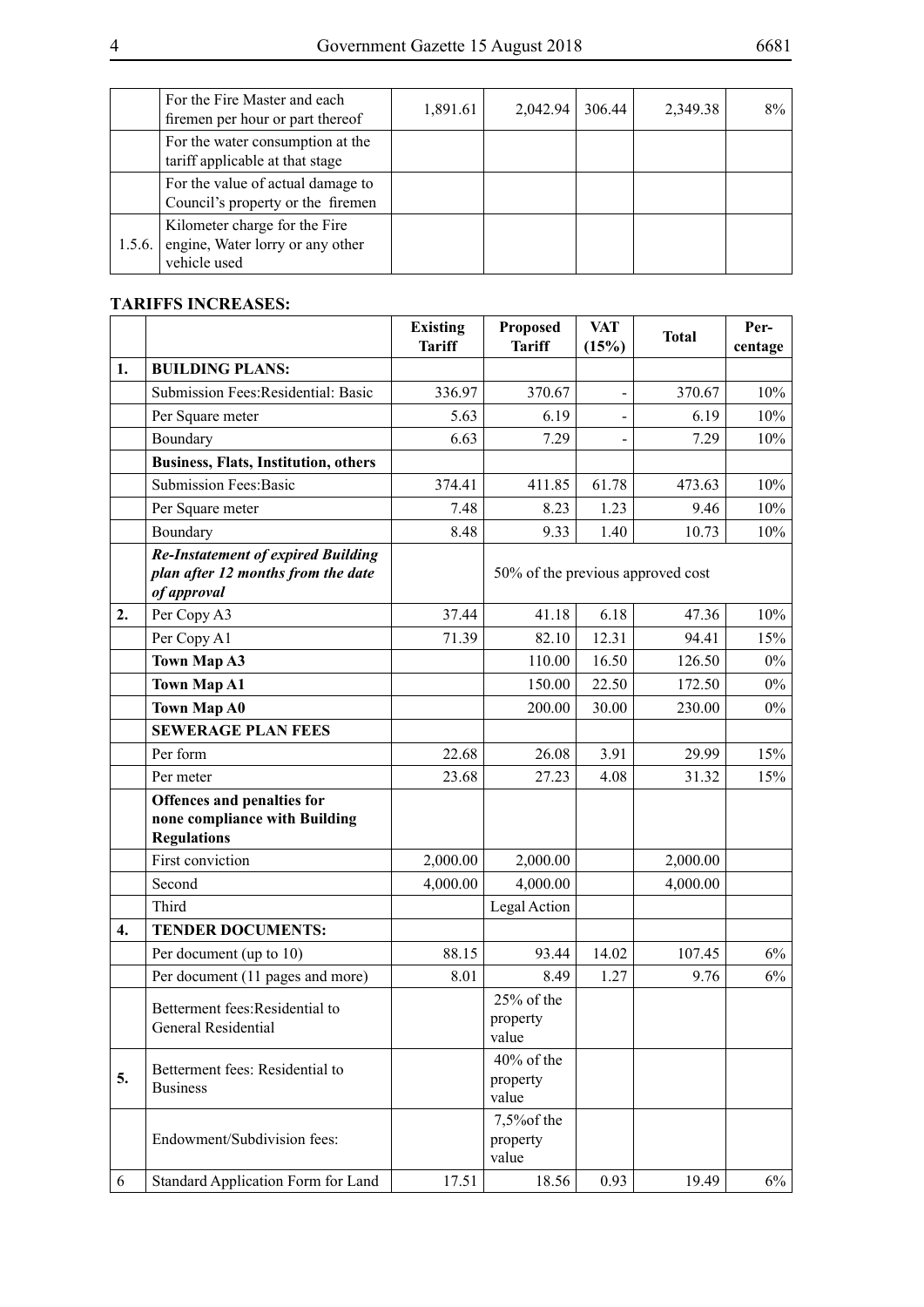#### **Administartion Fees:**

|                                                 | <b>Existing</b>                        | <b>Proposed</b> | VAT<br>(15%) | <b>Total</b> | Per-<br>centage |
|-------------------------------------------------|----------------------------------------|-----------------|--------------|--------------|-----------------|
| Administration fees on property                 | Actual<br>$\cos t + 15\%$<br>admin fee |                 |              |              | $0\%$           |
| Application form for relaxing building<br>lines |                                        | 20.00           | 3.00         | 23.00        | $0\%$           |
| Application form for consent uses               |                                        | 350.00          | 52.50        | 402.50       | $0\%$           |
| Valuation certificate                           |                                        | 50.00           | 7.50         | 57.50        | $0\%$           |
| Clearance Certificate                           |                                        | 70.00           | 10.50        | 80.50        | $0\%$           |
| Taxi Registration operating fees (Annually)     |                                        | 260.87          | 39.13        | 300.00       | $0\%$           |
| Taxi Renewal Fee                                |                                        | 130.44          | 19.57        | 150.01       | $0\%$           |
| Application (Form) for advertsiment             |                                        | 120.00          | 18.00        | 138.00       | $0\%$           |
| Zoning Certificate                              |                                        | 50.00           | 7.50         | 57.50        | $0\%$           |
| Soft copies (Evaluation roll)                   |                                        | 1,000.00        | 150.00       | 1,150.00     | $0\%$           |

#### **HEALTH DEPARTMENT:**

| <b>BUSINESS REGISTRATION FEES</b>        | <b>Existing</b><br><b>Tariff</b> | <b>Proposed</b><br><b>Tariff</b> | VAT<br>(15%) | <b>TOTAL</b> | Per-<br>centage |
|------------------------------------------|----------------------------------|----------------------------------|--------------|--------------|-----------------|
|                                          |                                  |                                  |              |              |                 |
| Duplicate of certificate                 |                                  | 50.00                            | 7.50         | 57.50        | $\theta$        |
| Formal                                   | 803.42                           | 923.93                           | 138.59       | 1,062.52     | 15%             |
| Informal                                 | 516.10                           | 593.52                           | 89.03        | 682.54       | 15%             |
| <b>First Registration</b>                |                                  | 110.00                           | 16.50        | 126.50       | 0%              |
| Fitness: General Dealer and Big Business | 922.54                           | 1,060.92                         | 159.14       | 1,220.06     | 15%             |
| Non-food                                 | 510.43                           | 586.99                           | 88.05        | 675.04       | 15%             |
| Food Rejection                           | 228.44                           | 262.71                           | 39.41        | 302.11       | 15%             |
| Hawkers Per Month                        | 45.69                            | 61.68                            | 9.25         | 70.92        | 35%             |

### **AGRICULTURAL HALL:**

| Vat 15% Inclusive                                                        | <b>Existing</b><br><b>Tariff</b> | <b>Proposed</b><br><b>Tariff</b> | Per-<br>centage |
|--------------------------------------------------------------------------|----------------------------------|----------------------------------|-----------------|
| <b>ANY ACTIVITY</b>                                                      |                                  |                                  |                 |
| Any activity-per day or part-hereof                                      | 1,550.85                         | 1,736.95                         | $12\%$          |
| Deposit-Refundable(breakage fee)                                         | 990.63                           | 1,188.76                         | 20%             |
|                                                                          |                                  |                                  |                 |
| Alarm and Key Deposit-Refundable                                         | 198.12                           | 233.78                           | 18%             |
| <b>RENT OF CHAIRS AND TABLES OUTSIDE HALL</b>                            |                                  |                                  |                 |
| (MC/M 11/04/06) File 17/8/5                                              |                                  |                                  |                 |
| Deposit                                                                  |                                  |                                  |                 |
| Chair per chair                                                          | 20.82                            | 24.98                            | 20%             |
| Table per table                                                          | 41.67                            | 49.17                            | 18%             |
| Rent per Day                                                             |                                  |                                  |                 |
| Chairs                                                                   | 5.12                             | 6.14                             | 20%             |
| Tables                                                                   | 40.85                            | 49.02                            | 20%             |
| Admin Cost of 50% to be charged on booking cancellation on all<br>events |                                  |                                  |                 |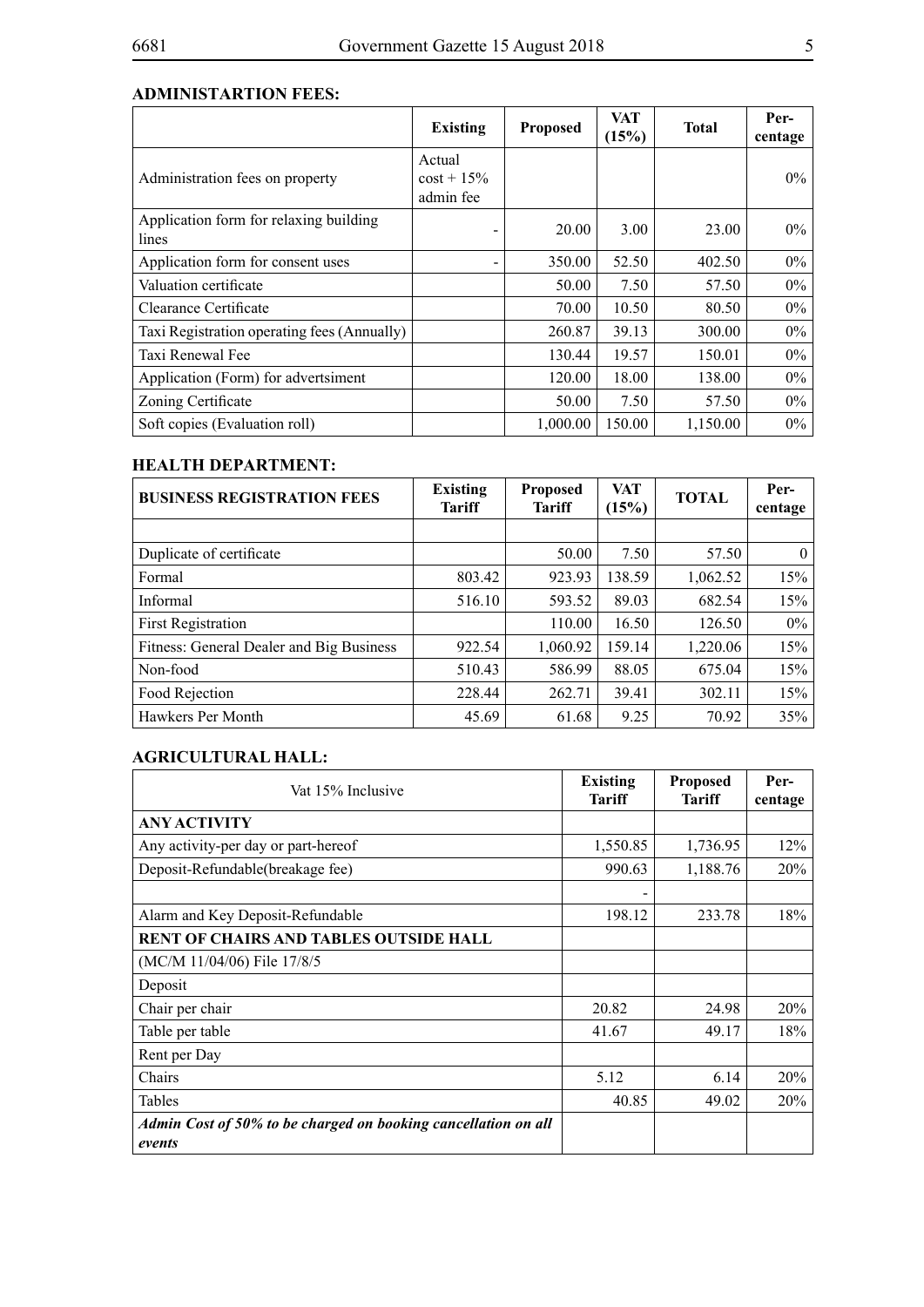#### **COMMUNITY HALL:**

|                                                                                        | <b>Existing</b><br><b>Tariff</b> | <b>Proposed</b><br><b>Tariff</b> | Vat<br>15% | <b>Total</b> | Per-<br>centage |
|----------------------------------------------------------------------------------------|----------------------------------|----------------------------------|------------|--------------|-----------------|
| Any activity per day or partthereof                                                    | 781.21                           | 1,093.69                         | 164.05     | 1,257.75     | 40%             |
| Deposit-breakage(refudable)                                                            | 780.00                           |                                  |            |              |                 |
| (i) Deposit                                                                            | 460.86                           | 553.03                           |            |              | 20%             |
| Schools for any activity per day or part<br>thereof                                    | 390.00                           | 546.00                           | 81.90      | 627.90       | 40%             |
| (ii) Additional Deposit                                                                |                                  |                                  |            |              |                 |
| (a) Per chair used                                                                     | 3.85                             | 4.62                             | 0.69       | 5.31         | 20%             |
| (b) Per table used                                                                     | 7.84                             | 9.41                             | 1.41       | 10.82        | 20%             |
| The deposit will be held back should the<br>hall not be cleaned by 10:00 the next day. |                                  |                                  |            |              |                 |
| Room 11 per day or parthereof                                                          |                                  | 330.00                           | 49.50      | 379.50       | $0\%$           |
| Room 12 per day or partthereof                                                         |                                  | 370.00                           | 55.50      | 425.50       |                 |

#### **SOCCER COMPLEX:**

|     | Vat 15% inclusive                      | <b>Existing</b> | <b>Proposed</b> | Per-<br>centage |
|-----|----------------------------------------|-----------------|-----------------|-----------------|
|     | <b>ANY ACTIVITY</b>                    |                 |                 |                 |
| (a) | Per day or partthereof                 | 2,389.32        | 2,556.57        | $7\%$           |
|     | <b>Schools</b>                         | 1,194.66        | 1,278.29        | $7\%$           |
|     | Deposit-Refundable is no damage caused | 357.27          | 714.54          | $100\%$         |

# **HOUSE RENTAL AND SINGLE QUARTERS:**

|                               |        | Vat<br><b>Inclusive</b> |                 |                 |                                  |
|-------------------------------|--------|-------------------------|-----------------|-----------------|----------------------------------|
|                               |        | <b>Existing</b>         | <b>Proposed</b> | Per-<br>centage | <b>Number</b><br>as at<br>1/7/00 |
| <b>HOUSE RENTAL (Vote 41)</b> |        |                         |                 |                 |                                  |
| 3 and 4 Room Houses           |        | 332.32                  | 348.94          | 5%              | 29                               |
| Luxury Houses (1978)          |        | 764.11                  | 802.32          | 5%              | 29                               |
| Luxury Houses (1981)          |        | 838.70                  | 880.64          | 5%              | 39                               |
| <b>Town Houses</b>            |        |                         |                 |                 |                                  |
| <b>RECEPTION AREA</b>         |        |                         |                 |                 |                                  |
| Per Stand                     |        | 126.93                  | 133.28          | 5%              | 79                               |
| <b>Single Quarters</b>        |        |                         |                 |                 |                                  |
| Per one bed                   |        | 397.88                  | 417.77          | $5\%$           | 886                              |
| <b>OPEN MARKET RENTAL</b>     |        |                         |                 |                 |                                  |
| Small stand                   | 358.24 | 376.15                  | 56.42           | 432.57          | $5\%$                            |
| Large Stand                   | 508.46 | 533.88                  | 80.08           | 613.97          | $5\%$                            |

#### **SEWERAGE:**

| DOMESTIC, BUSINESS,<br><b>SCHOOLS HOSPITAL, ETC.</b>         | <b>Existing</b><br><b>Tariff</b> | <b>Proposed</b><br><b>Tariff</b> | <b>VAT</b><br>(15%) | <b>Total</b> | Per-<br>centage |
|--------------------------------------------------------------|----------------------------------|----------------------------------|---------------------|--------------|-----------------|
| For the first $1500 \text{ m}^2$ or portion<br>thereof       | 39.73                            | 42.11                            | 6.32                | 48.43        | $6\%$           |
| For every additional $250 \text{ m}^2$ or<br>portion thereof | 6.65                             | 7.05                             | 1.06                | 8.11         | $6\%$           |
| Maximum charges                                              | 172.65                           | 183.01                           |                     | 183.01       | $6\%$           |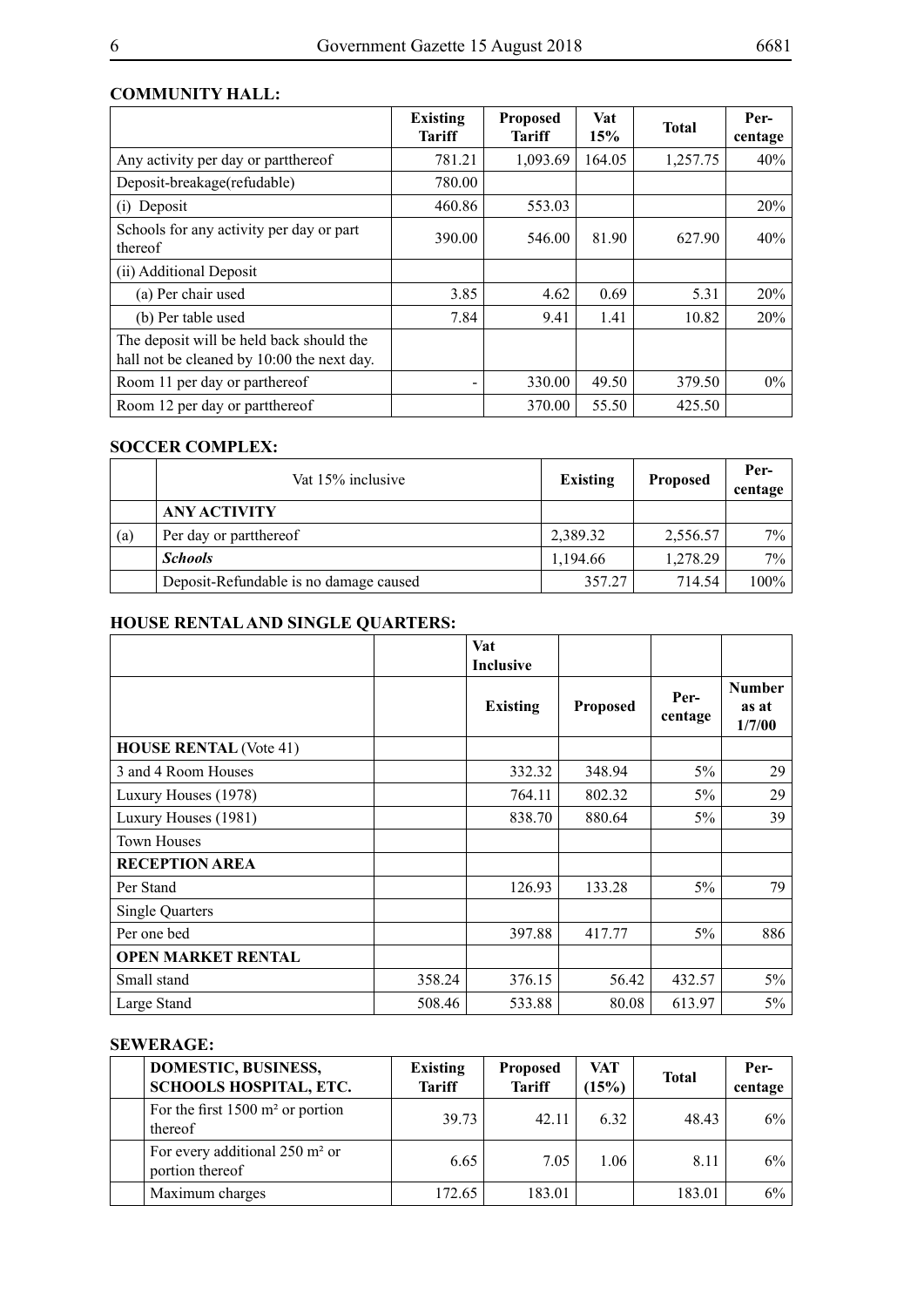| <b>B.</b> | <b>ADDITIONAL CHARGES:</b>                  |        |          |                |          |          |
|-----------|---------------------------------------------|--------|----------|----------------|----------|----------|
| (a)       | Dwellings - for each dwelling               | 34.37  | 36.43    | $\blacksquare$ | 36.43    | 6%       |
| (b)       | roof                                        | 35.37  | 37.49    | 5.62           | 43.12    | 6%       |
| (c)       | Churches-                                   | 36.37  | 38.55    | 5.78           | 44.34    | 6%       |
| (d)       | Hall, Schools, Colleages, Jostel            | 37.37  | 39.61    | 5.94           | 45.55    | 6%       |
| e         | Hostel -for every four bedrooms             | 152.60 | 161.76   | 24.26          | 186.02   | 6%       |
|           | Business-For every 200M2 or part<br>thereof | 83.66  | 88.68    | 13.30          | 101.98   | 6%       |
|           | Hospital                                    | 190.22 | 201.63   | 30.24          | 231.88   | 6%       |
|           | Crences                                     | 34.37  | 36.43    | 5.46           | 41.90    | 6%       |
|           | Civil building                              | 11.43  | 12.12    | 1.82           | 13.93    | 6%       |
| C.        | <b>FEES FOR WORK DONE</b>                   |        |          |                |          |          |
|           | Disconnection of Sewerage system<br>from    |        |          |                |          |          |
| 1.        | <b>Street Sewerage</b>                      | 53.71  | 57.47    | 8.62           | 66.09    | 7%       |
| 2.        | Sewerage blockages: minimum fees            | 166.87 | 178.55   | 26.78          | 205.33   | 7%       |
| 3,        | Sewerage connection<br>fees:Residential     |        | 450.00   |                | 450.00   | $\theta$ |
|           | <b>Sewerage connection fees: Business</b>   |        | 900.00   | 135.00         | 1,035.00 | $\theta$ |
|           | <b>Illegal sewerage connection</b>          |        | 2,500.00 |                |          |          |

#### **SANITATION:**

|             | <b>DOMESTIC AND BUSINESS:</b>                       | <b>Existing</b> | <b>Proposed</b> | <b>VAT</b><br>(15%) | <b>Total</b> | Per-<br>centage |
|-------------|-----------------------------------------------------|-----------------|-----------------|---------------------|--------------|-----------------|
| A.          | <b>CONSERVANCY TANK</b><br><b>REMOVALS:</b>         |                 |                 |                     |              |                 |
|             | All removals per 4,5 cubic metre                    | 462.76          | 555.31          | 83.30               | 638.62       | 20%             |
|             | With minimum per tank per month                     | 761.04          | 913.25          | 136.99              | 1,050.24     | 20%             |
| B           | <b>Removal of Domestic</b>                          |                 |                 |                     |              |                 |
| (i)         | Domestic                                            | 184.89          | 195.98          | $\overline{a}$      | 195.98       | 6%              |
| (ii)        | <b>Business</b>                                     | 268.97          | 285.11          | 42.77               | 327.87       | 6%              |
| $\mathbf C$ | <b>LOOSE OR BULKY REFUSE:</b>                       |                 |                 |                     |              |                 |
| (i)         | Twice-a-week, per removal, per<br>month             | 105.72          | 112.06          | 16.81               | 128.87       | $6\%$           |
|             | Additional removals, per removal                    | 123.31          | 130.71          | 19.61               | 150.31       | 6%              |
| (ii)        | Garden, per lorry load or part thereof              | 314.50          | 333.37          | 50.01               | 383.38       | 6%              |
| D           | <b>SUNDRIES</b>                                     |                 |                 |                     |              |                 |
| 1.          | Removal of dead animals                             |                 |                 |                     |              |                 |
| (i)         | Large stock, per animal                             | 80.21           | 85.02           | 12.75               | 97.78        | $6\%$           |
| (ii)        | Small stock, including dogs and cats,<br>per animal | 54.73           | 58.01           | 8.70                | 66.72        | $6\%$           |
| 2.          | Destruction or burial of carcases:                  |                 |                 |                     |              |                 |
| (i)         | Large stock                                         | 87.54           | 92.79           | 13.92               | 106.71       | $6\%$           |
| (ii)        | Small stock, including dogs and cats                | 54.72           | 58.00           | 8.70                | 66.70        | $6\%$           |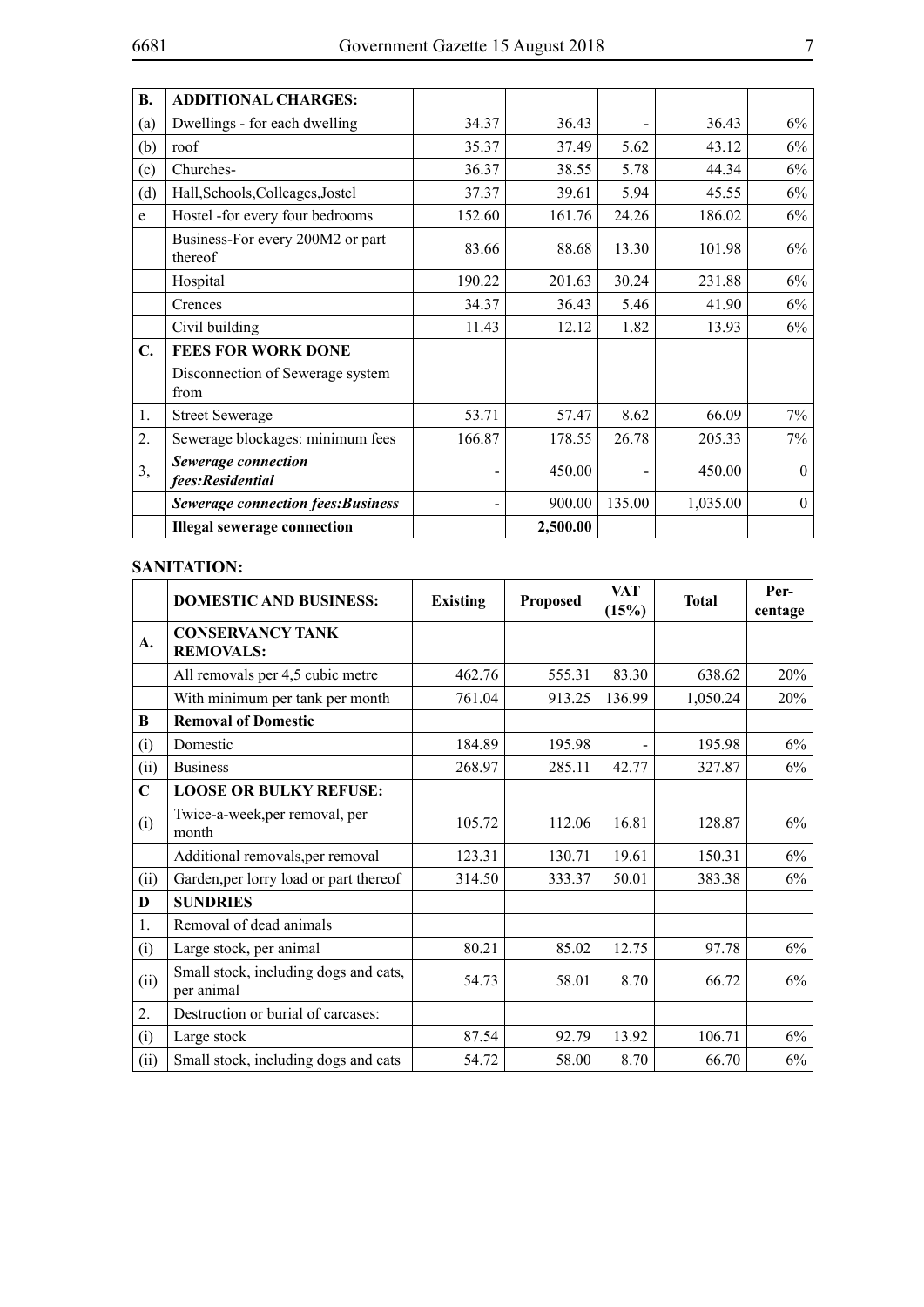# **ABATTOIR:**

|        |                                                                                                                                                                                                                                                                               | <b>Existing</b><br><b>Tariff</b> | <b>Proposed</b><br><b>Tariff</b> | <b>VAT</b><br>(15%) | <b>Total</b> | Per-<br>centage |
|--------|-------------------------------------------------------------------------------------------------------------------------------------------------------------------------------------------------------------------------------------------------------------------------------|----------------------------------|----------------------------------|---------------------|--------------|-----------------|
| 1.     | <b>SLAUGHTERING FEES:</b>                                                                                                                                                                                                                                                     |                                  |                                  |                     |              |                 |
|        | For the slaughtering of an animal,<br>including the use of the cattle<br>kraal with water for a period not<br>exceeding 24 hours and the use<br>of the cold-storage facility for a<br>period not exceeding 24 hours after<br>the carcass of the animal has been<br>inspected. |                                  |                                  |                     |              |                 |
| (i)    | Per head of cattle with a mass of<br>100 kg or more                                                                                                                                                                                                                           | 395.72                           | 419.46                           | 62.92               | 482.38       | 6%              |
| (ii)   | Per calf with a mass or less than<br>100 kg                                                                                                                                                                                                                                   | 181.40                           | 192.28                           | 28.84               | 221.13       | 6%              |
| (iii)  | Per sheep, goat or lamb                                                                                                                                                                                                                                                       | 66.38                            | 70.36                            | 10.55               | 80.92        | 6%              |
| (iv)   | Per pig with a mass of 20 kg or<br>more                                                                                                                                                                                                                                       | 198.73                           | 210.65                           | 31.60               | 242.25       | 6%              |
| (v)    | Per pig with a mass of less than 20<br>kg                                                                                                                                                                                                                                     | 79.32                            | 84.08                            | 12.61               | 96.69        | 6%              |
| (vi)   | Additional or late arrangements per<br>cattle                                                                                                                                                                                                                                 | 51.02                            | 54.08                            |                     | 54.08        | 6%              |
| (vii)  | Additional or late arrangements per<br>sheep/goat                                                                                                                                                                                                                             | 17.02                            | 18.04                            |                     | 18.04        | 6%              |
| (viii) | Additional or late arrangements per<br>pig                                                                                                                                                                                                                                    | 17.02                            | 18.04                            |                     | 18.04        | 6%              |
| 2.     | <b>Cold Storage</b>                                                                                                                                                                                                                                                           |                                  |                                  |                     |              |                 |
|        | period not exceeding 24 hours                                                                                                                                                                                                                                                 |                                  |                                  |                     |              |                 |
|        | Per head of cattle with mass of<br>100kg                                                                                                                                                                                                                                      | 31.82                            | 33.73                            |                     | 33.73        | 6%              |
|        | Per calf of with mass of 100kg                                                                                                                                                                                                                                                | 16.09                            | 17.06                            |                     | 17.06        | 6%              |
|        | Per sheep goat or lamb                                                                                                                                                                                                                                                        | 12.60                            | 13.36                            |                     | 13.36        | 6%              |
|        | Per pig with a mass of 20kg                                                                                                                                                                                                                                                   | 16.09                            | 17.06                            |                     | 17.06        | 6%              |
|        | <b>FREEZING FEES</b>                                                                                                                                                                                                                                                          |                                  |                                  |                     |              |                 |
| (i)    | Per carcass or portion thereof with<br>a mass of less than 100kg                                                                                                                                                                                                              | 238.06                           | 252.34                           | 37.85               | 290.20       | 6%              |
| (ii)   | Per carcass or portion thereof with<br>a mass of more than 100kg                                                                                                                                                                                                              | 475.62                           | 504.16                           | 75.62               | 579.78       | 6%              |
| 4.     | <b>INSPECTION FEES:</b>                                                                                                                                                                                                                                                       |                                  |                                  |                     |              |                 |
|        | For the inspection and marking or<br>stamping of a carcass brought into<br>the Municipal Area.                                                                                                                                                                                |                                  |                                  |                     |              |                 |
| (i)    | Per carcass or portion thereof with<br>a mass of less than 100 kg                                                                                                                                                                                                             | 39.63                            | 42.01                            | 6.30                | 48.31        | 6%              |
| (ii)   | Per carcass or portion thereof with<br>a mass of 100 kg or more                                                                                                                                                                                                               | 55.71                            | 59.05                            | 8.86                | 67.91        | 6%              |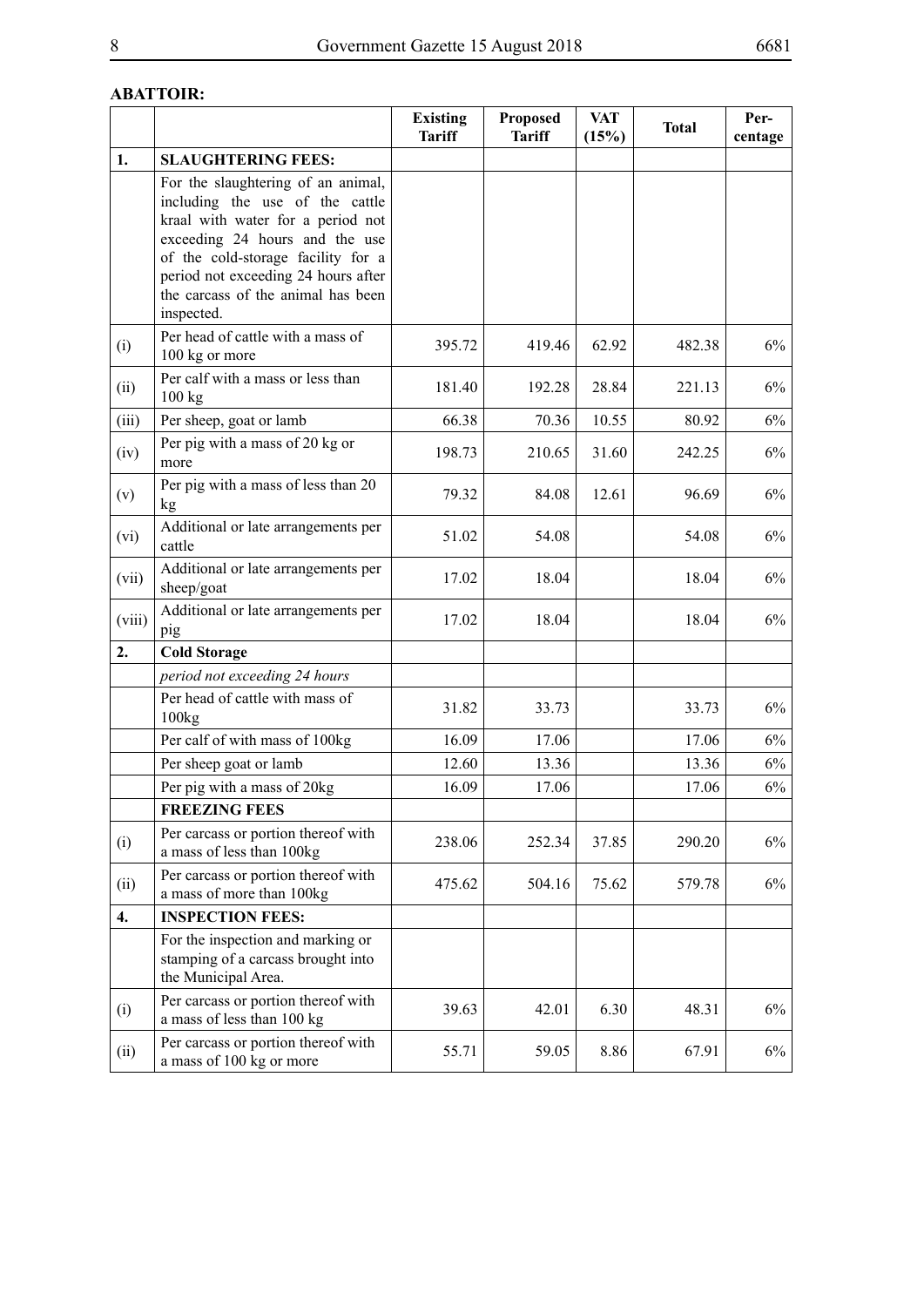# **WATER:**

|                                                                                                                            | <b>Existing</b><br><b>Tariff</b> | <b>Proposed</b><br>tariff | <b>VAT</b><br>(15%)      | <b>Total</b> | $\frac{0}{0}$ |
|----------------------------------------------------------------------------------------------------------------------------|----------------------------------|---------------------------|--------------------------|--------------|---------------|
| <b>BASIC CHARGES:</b>                                                                                                      |                                  |                           |                          |              |               |
| Basic charges -For the first 5 Kilolitres<br>or portion thereof (Meter hire included)-<br>Residential                      | 59.73                            | 59.73                     | $\overline{a}$           | 59.73        | $0\%$         |
| Basic charges-For the first 5 Kilolitres or<br>portion thereof (Meter hire included)-Non-<br>Residential                   | 59.73                            | 59.73                     | 8.96                     | 68.69        | $0\%$         |
| Basic charges For the first 5 Kilolitres or<br>portion thereof: Unbuild erf(Residential)                                   | 47.15                            | 47.15                     | $\overline{a}$           | 47.15        | $0\%$         |
| Basic charges for the first 5 Kilolitres<br>or portion thereof Unbuild erf(Non-<br>Residential)                            | 49.51                            | 49.51                     | 7.43                     | 56.94        | $0\%$         |
| Meter hire                                                                                                                 | 7.17                             | 7.17                      | 1.08                     | 8.25         | $0\%$         |
| <b>UNITS:</b>                                                                                                              |                                  |                           |                          |              |               |
| Per kilo litre-Residential                                                                                                 | 7.65                             | 7.65                      |                          | 7.65         | $0\%$         |
| Per kilo litre- No Residential                                                                                             | 7.30                             | 7.30                      | 1.10                     | 8.40         | $0\%$         |
| <b>Bulk Supply</b>                                                                                                         |                                  |                           |                          |              |               |
| Per kilo litre                                                                                                             | 14.25                            | 16.39                     | 2.46                     | 18.85        | 15%           |
|                                                                                                                            |                                  |                           |                          |              |               |
| Disconnection/Reconnection request by<br>consumer                                                                          | 25.16                            | 32.71                     | 4.91                     | 37.61        | 30%           |
| Re-connection fees after supply has been<br>cut off                                                                        | 184.57                           | 239.94                    | 35.99                    | 275.93       | 30%           |
| Replacement of stop tap (no cost)                                                                                          |                                  |                           |                          |              |               |
| The amount to be paid for the provision<br>and laying of a communication pipe shall<br>be actual cost PLUS 15% Admin fees. |                                  |                           |                          |              |               |
| Illegal -connection or Reconnection of<br>water or by passing of water meter                                               | 2,000.00                         | 2,000.00                  | $\overline{\phantom{a}}$ | 2,000.00     | $0\%$         |
| <b>DEPOSIT</b>                                                                                                             |                                  |                           |                          |              |               |
| Residential                                                                                                                | 416.73                           | 416.73                    |                          | 416.73       | $0\%$         |
| Non-Residential                                                                                                            | 845.59                           | 845.59                    | 126.84                   | 972.43       | $0\%$         |

# **ERVEN:**

|     |                                                     | <b>Exis-ting</b><br><b>Tariff</b> | <b>Proposed</b><br>tariff | VAT<br>(15%)                 | <b>TOTAL</b> | $\frac{6}{6}$ |
|-----|-----------------------------------------------------|-----------------------------------|---------------------------|------------------------------|--------------|---------------|
| 1.  | <b>OMULUNGA TOWNSHIP</b>                            |                                   |                           |                              |              |               |
| (a) | Unserviced Land (Residential) Per<br>m <sup>2</sup> | 9.50                              | 9.50                      |                              | 9.50         | $0\%$         |
| (b) | Unserviced Land (Business) Per m <sup>2</sup>       | 16.97                             | 16.97                     | 2.55                         | 19.52        | $0\%$         |
| (c) | Residential erven per m <sup>2</sup>                | 43.34                             | 47.67                     | $\qquad \qquad \blacksquare$ | 47.67        | 10%           |
| (d) | Business erven per m <sup>2</sup>                   | 149.07                            | 156.52                    | 23.48                        | 180.00       | $5\%$         |
| (e) | Unserviced- General Residential<br>Per $m2$         | 11.90                             | 11.90                     | 1.79                         | 13.69        | $0\%$         |
| (f) | General Residential Per m <sup>2</sup>              | 76.71                             | 84.38                     | 12.66                        | 97.04        | 10%           |
| (g) | Institutional-UnServiced                            | 18.98                             | 20.88                     | 3.13                         | 24.01        | 10%           |
| (h) | <b>Institutional-Serviced</b>                       | 61.11                             | 67.22                     | 10.08                        | 77.30        | $10\%$        |
|     | <b>Grootfontein Town</b>                            |                                   |                           |                              |              |               |
| a   | Unserviced land(residential) per $m2$               | 36.78                             | 36.79                     | 5.52                         | 42.32        | $0\%$         |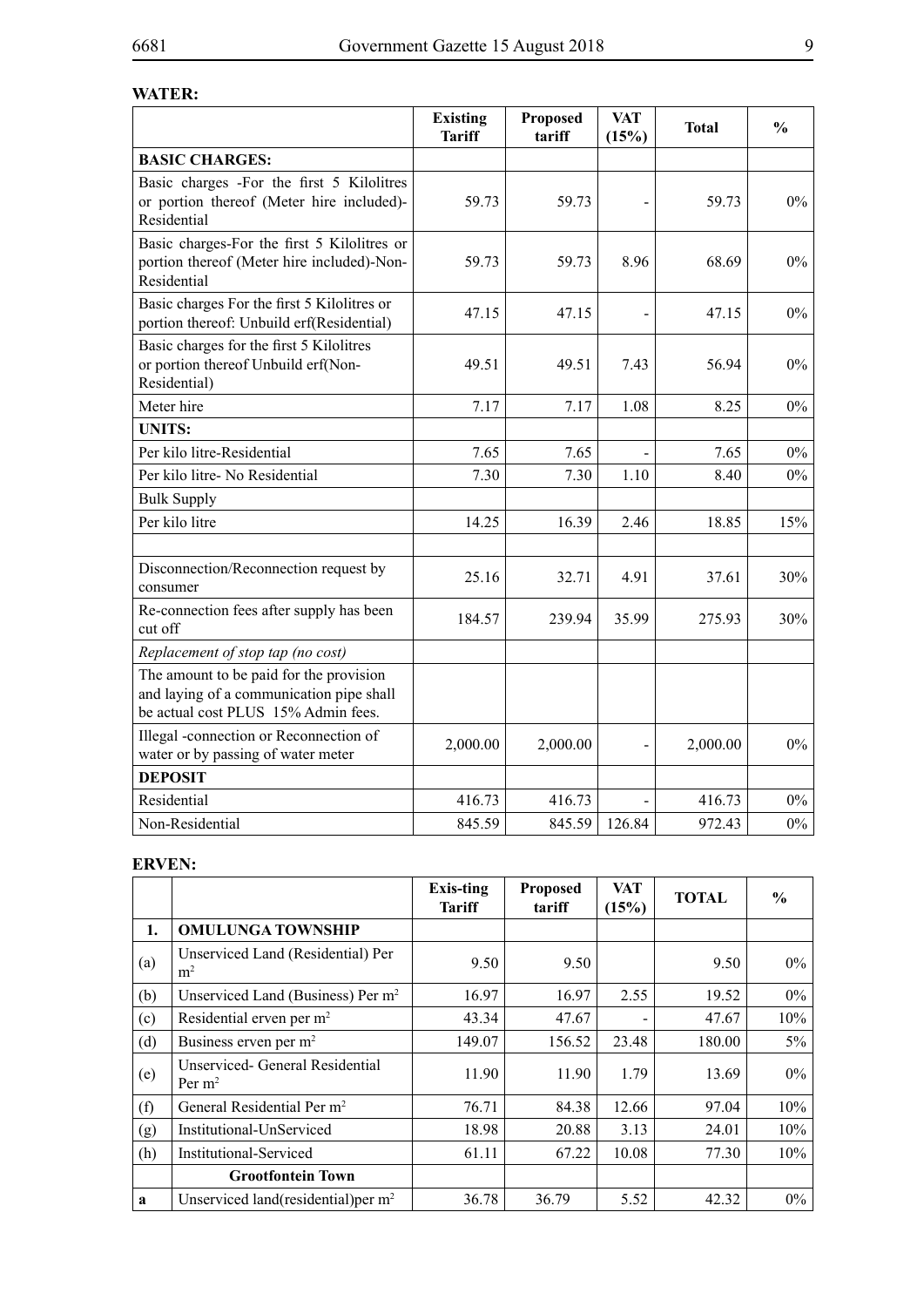| $\mathbf b$  | Unserviced land(Businessl) per m2  | 44.20  | 44.21  | 6.63                     | 50.85  | $0\%$ |
|--------------|------------------------------------|--------|--------|--------------------------|--------|-------|
| $\mathbf{c}$ | Business Evern per m2              | 381.91 | 401.02 | 60.15                    | 461.18 | $5\%$ |
| d            | Residential Erven per m2           | 130.15 | 143.18 | $\overline{\phantom{a}}$ | 143.19 | 10%   |
| e            | Industrial erven serviced per m2   | 186.23 | 195.55 | 29.33                    | 224.89 | $5\%$ |
| $\mathbf f$  | unserviced industrial erven per m2 | 40.02  | 40.03  | 6.00                     | 46.04  | $0\%$ |
| (g)          | Unserviced -General residenatial   | 41.22  | 41.23  | 6.18                     | 47.42  | $0\%$ |
| (h)          | General Residential                | 150.78 | 165.87 | 24.88                    | 190.76 | 10%   |
| (I)          | Institutional-UnServiced           | 23.30  | 25.64  | 3.85                     | 29.50  | 10%   |
| (i)          | <b>Institutional-Serviced</b>      | 66.51  | 73.17  | 10.98                    | 84.16  | 10%   |
| (k)          | Agricultural land                  | 15.00  | 16.51  | 2.48                     | 19.00  | 10%   |

#### **MISCELLANEOUS:**

|       |                                                                                         | <b>Existing</b><br><b>Tariff</b> | Proposed<br>tariff | <b>VAT</b><br>(15%) | <b>TOTAL</b> | $\frac{0}{0}$ |
|-------|-----------------------------------------------------------------------------------------|----------------------------------|--------------------|---------------------|--------------|---------------|
| 1.    | <b>Copies and letters</b>                                                               |                                  |                    |                     |              |               |
| 1.1   | Copy, Fax A4                                                                            | 5.92                             | 6.40               | 0.96                | 7.35         | 8%            |
|       | Valuation letter                                                                        | 12.85                            | 17.39              | 2.61                | 20.00        | 35%           |
| 2.    | <b>ADVERTISEMENT LEVY</b>                                                               |                                  |                    |                     |              |               |
| (i)   | Small Board less than 3m X 3m                                                           | 129.32                           | 138.37             | 20.76               | 159.13       | $7\%$         |
| (ii)  | Bigger Board more than 3m X 3m                                                          | 422.13                           | 451.69             | 67.75               | 519.44       | 7%            |
| (iii) | Daily display of any item/poster a<br>day or part thereof(any-size) less<br>than $16m2$ | 70.03                            | 74.94              | 11.24               | 86.18        | $7\%$         |
| 3.    | <b>RENTAL AND LEASING</b>                                                               |                                  |                    |                     |              |               |
|       | Drum rental per day or partthereof                                                      | 42.85                            | 45.86              | 6.88                | 52.74        | $7\%$         |
|       | Leasing of Projector                                                                    | 155.00                           | 232.51             | 34.88               | 267.39       | 50%           |
|       | Leasing of open area, a day or part<br>thereof, per 500m2 or part thereof               | 300.00                           | 321.01             | 48.15               | 369.16       | $7\%$         |
|       | Leasing of reservation park of<br>100m <sup>2</sup> or part thereof(per month)          |                                  | 150.00             | 22.50               | 172.50       |               |
|       | PLANT HIRE-COST PER HOUR                                                                |                                  |                    |                     |              |               |
|       | Bulldozer                                                                               | 1,473.62                         | 1,679.94           | 51.99               | 1,931.93     | 14%           |
|       | Front-end loader                                                                        | 1,033.02                         | 1,177.65           | 176.65              | 1,354.30     | 14%           |
|       | Canter with hoist                                                                       | 271.76                           | 309.82             | 46.47               | 356.29       | 14%           |
|       | Vibrator Roller                                                                         | 1,182.53                         | 1,348.09           | 202.21              | 1,550.31     | 14%           |
|       | Atlas Copco compressor                                                                  | 117.53                           | 117.53             | 17.63               | 135.16       | 14%           |
|       | Nissan CM16 Tipper                                                                      | 418.66                           | 477.27             | 71.59               | 548.86       | 14%           |
|       | <b>Back Hoe</b>                                                                         | 883.63                           | 1,007.34           | 151.10              | 1,158.44     | 14%           |
|       | I/Rand Compressor                                                                       | 148.72                           | 169.54             | 25.43               | 194.97       | 14%           |
|       | M/Ferguson 1105 Tractor                                                                 | 342.11                           | 390.01             | 58.50               | 448.51       | 14%           |
|       | Grader                                                                                  | 1,198.22                         | 1,365.97           | 204.90              | 1,570.87     | 14%           |
|       | M/Ferguson 250 Tractor                                                                  | 294.77                           | 336.04             | 50.41               | 386.44       | 14%           |
|       | Nissan DU780 Hoist                                                                      | 294.77                           | 336.04             | 50.41               | 386.44       | 14%           |
|       | <b>Cement Mixer</b>                                                                     | 68.86                            | 78.50              | 11.78               | 90.28        | 14%           |
|       | Edge/Rotary cutter                                                                      | 356.84                           | 406.80             | 61.02               | 467.82       | 14%           |
|       | Septic Tank per Load                                                                    | 391.92                           | 446.79             | 67.02               | 513.81       | 14%           |
|       | selling of Soil per Load                                                                | 536.35                           | 611.44             | 91.72               | 703.15       | 14%           |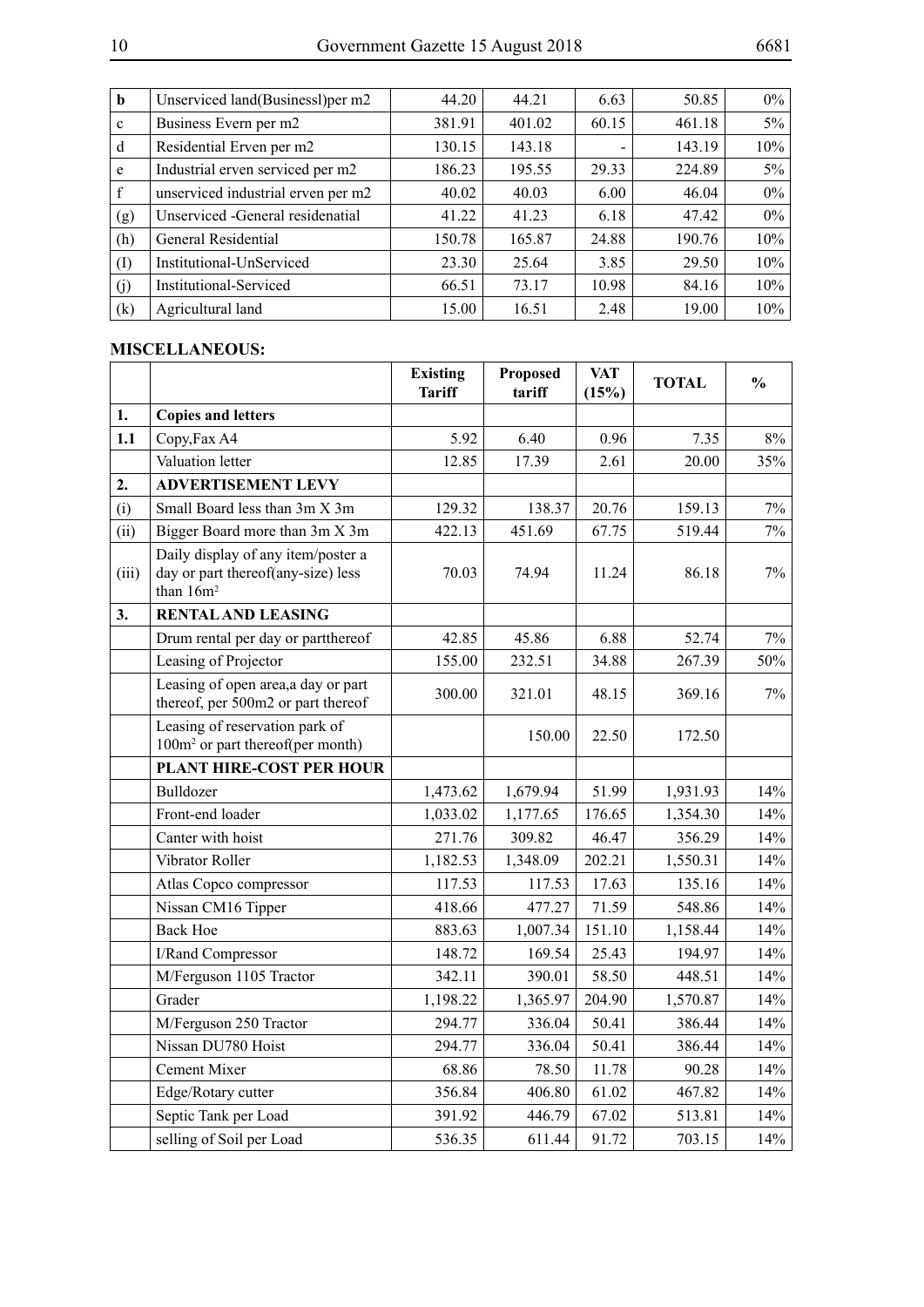| N\$45.00 is charged per KM<br>travelled outside the town |        |        |       |        |       |
|----------------------------------------------------------|--------|--------|-------|--------|-------|
| Load of Sand(Own Transport and<br>Exc                    | 183.33 | 209.00 | 31.35 | 240.35 | 14%   |
| <b>INDIGENT SUBSIDIES</b>                                |        |        |       |        |       |
| Water                                                    | 53.92  | 53.92  | 8.09  | 62.01  | $0\%$ |
| Refuse                                                   | 65.13  | 71.64  | 10.75 | 82.39  | 10%   |
| sewerage                                                 | 31.43  | 34.57  | 5.19  | 39.76  | 10%   |
| Rate or Rent                                             | 86.23  | 94.85  | 14.23 | 109.08 | 10%   |
| Maximum Subsidy                                          | 236.71 | 254.99 | 38.25 | 293.24 |       |

### **O. HAIMENE CHAIRPERSON OF THE COUNCIL GROOTFONTEIN MUNICIPALITY**

#### **KEETMANSHOOP MUNICIPALITY**

 $\overline{\phantom{a}}$  , where  $\overline{\phantom{a}}$ 

No. 490 2018

#### TARIFFS 2018/2019

The Keetmanshoop Municipality has, under Section 30(1)(u) of Local Authorities, 1992 (Act No. 23 of 1992), as amended, determined the tarrif structure for the financial year ending 30 June 2019 as set out in this Schedule with effect from the 1 July 2018. All tariffs excludes vat.

| <b>Tariff Description</b>                                                                                  | 2017/2018<br><b>Existing</b><br><b>Tariff</b> | 2018/2019<br><b>Proposed</b><br><b>Tariff</b> | <b>Increase</b><br>$\frac{0}{0}$ |
|------------------------------------------------------------------------------------------------------------|-----------------------------------------------|-----------------------------------------------|----------------------------------|
| 1. WATER                                                                                                   |                                               |                                               |                                  |
| Water - Basic - Residential per erf                                                                        | 63.76                                         | 66.94                                         | 5.00                             |
| Water - Basic - Senior citizens                                                                            | 0.00                                          | 0.00                                          | 0.00                             |
| Water - Basic - Non-Residential per erf                                                                    | 366.00                                        | 384.30                                        | 5.00                             |
| Water - Units per $m3$                                                                                     |                                               |                                               |                                  |
| $1 - 20$                                                                                                   | 17.15                                         | 19.04                                         | 11.00                            |
| $20 - 50$                                                                                                  | 18.87                                         | 20.95                                         | 11.00                            |
| $50 - 90$                                                                                                  | 20.76                                         | 23.04                                         | 11.00                            |
| 91 - Upwards                                                                                               | 22.83                                         | 25.34                                         | 11.00                            |
| Water - Borehole bulk supply (at borehole) per m <sup>3</sup>                                              | 13.04                                         | 50.00                                         | 283.33                           |
| Water - Purified Bulk supply per m <sup>3</sup>                                                            | 30.00                                         | 50.00                                         | 66.67                            |
| Water - Connection Fee - new per connection                                                                | 282.61                                        | 304.35                                        | 7.69                             |
| Water - Reconnection Fee - per connection                                                                  | 260.87                                        | 304.35                                        | 16.67                            |
| Water - New meter on new erf                                                                               | <b>Actual Cost</b><br>$+10%$                  | <b>Actual Cost</b><br>$+10%$                  | 0.00                             |
| Water - Deposit - Residential per erf (average method only if<br>average consumption is above deposit paid | 1000.00                                       | 1,000.00                                      | 0.00                             |
| Water - Deposit - Commercial per consumer                                                                  | 3000.00                                       | 3,000.00                                      | 0.00                             |
| Water - Fines - illegal connection, bypass, tampering, sabotage<br>per incident                            | 3913.04                                       | 3,913.04                                      | 0.00                             |
| Water - Account interest on arrears $(\%)$                                                                 | 19%                                           | 12.5%                                         | $-34.21$                         |
| Water - Test meter (on request)                                                                            | 130.43                                        | 130.43                                        | 0.00                             |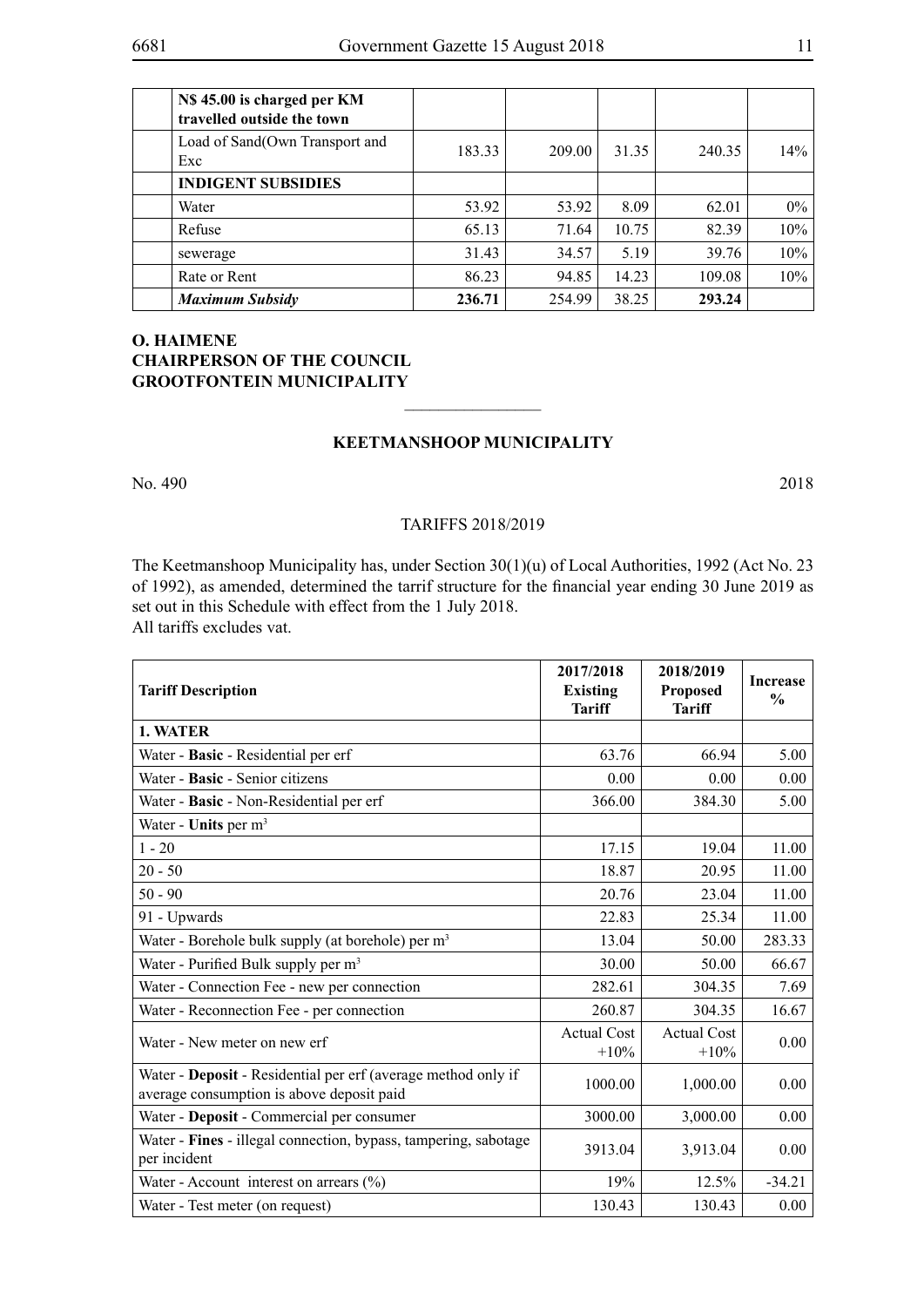$\overline{\phantom{a}}$ 

| Penalty for damaged / theft or lost of water meter                                             | Actual Cost +<br>10%         | Actual Cost +<br>10%         |          |
|------------------------------------------------------------------------------------------------|------------------------------|------------------------------|----------|
| Refer to Drawer Cheques (R/D)                                                                  | 260.87                       | 260.87                       | 0.00     |
| 2. SEWERAGE                                                                                    |                              |                              |          |
| Sewerage - Residential per toilet                                                              | 66.41                        | 69.73                        | 5.00     |
| Sewerage - For senior citizens                                                                 | 25.00                        | 26.25                        | 5.00     |
| Sewerage - Commercial per toilet                                                               | 100.86                       | 105.90                       | 5.00     |
| <b>Sewerage - Abattoirs (excluding toilets)</b>                                                | 179.60                       | 188.58                       | 5.00     |
| 3. BUILDING PLANS APPROVAL                                                                     |                              |                              |          |
| Small works (pools, walls, braai places etc) separate and ad-<br>ditional                      | 539.13                       | 539.13                       | 0.00     |
| Size $0 - 39m^2$ per plan                                                                      | 434.78                       | 434.78                       | 0.00     |
| Size $40 - 59m^2$ per plan                                                                     | 869.57                       | 869.57                       | 0.00     |
| Size $60 - 89$ m <sup>2</sup> per plan                                                         | 1043.48                      | 1,043.48                     | 0.00     |
| Size 90 to 119 m <sup>2</sup> per plan                                                         | 1217.39                      | 1,217.39                     | 0.00     |
| Size $120 - 149$ m <sup>2</sup> per plan                                                       | 1826.09                      | 1,826.09                     | 0.00     |
| Size 150 - 499 m <sup>2</sup> per plan                                                         | 2608.70                      | 2,608.70                     | 0.00     |
| Size 500 m <sup>2</sup> and above per plan                                                     | 6086.96                      | 6,086.96                     | 0.00     |
| Renewal plan (after expiry) per plan                                                           | 347.83                       | 347.83                       | 0.00     |
| <b>Building Inspections</b>                                                                    | 347.83                       | 347.83                       | 0.00     |
| Re-inspection of plans/site per inspection                                                     | 260.87                       | 260.87                       | 0.00     |
| Penalties for illegal building/structures (per building/structure)                             | 3913.04                      | 3,913.04                     | 0.00     |
| <b>4. PRINTING OF PLANS AND MAPS</b>                                                           |                              |                              |          |
| Drawing of diagram/man sheet or Bldg. Plan per copy                                            | 47.83                        | 47.83                        | $0.00\,$ |
| Copy of erf diagram A4/A3 per copy                                                             | 9.57                         | 9.57                         | 0.00     |
| Building plan Copies A4/A3 per copy                                                            | 43.48                        | 43.48                        | 0.00     |
| Building Plan Copies A2/A0 per copy                                                            | 282.61                       | 282.61                       | 0.00     |
| Town Maps - A4/A3 per copy                                                                     | <b>Actual Cost</b><br>$+25%$ | <b>Actual Cost</b><br>$+25%$ |          |
| Town maps: A4/A0 per copy                                                                      | <b>Actual Cost</b><br>$+25%$ | <b>Actual Cost</b><br>$+25%$ |          |
| 5. HIRE OF PLANT AND EQUIPMENT                                                                 |                              |                              |          |
| Bulldozer (incl. Operator; excl. diesel) per hour                                              | 1739.13                      | 1,739.13                     | 0.00     |
| Motor Graders per hour                                                                         | 1739.13                      | 1,739.13                     | 0.00     |
| Wheel loaders per hour                                                                         | 1521.74                      | 1,521.74                     | 0.00     |
| Compressors (any compressor type) (incl. 2 x Jack hammers;<br>excl operator + diesel per hour) | 1521.74                      | 1,521.74                     | 0.00     |
| Vibrator roller per hour                                                                       | 1739.13                      | 1,739.13                     | 0.00     |
| Tractor per hour                                                                               | 1521.74                      | 1,521.74                     | 0.00     |
| Tipper Truck per hour                                                                          | 1521.74                      | 1,521.74                     | 0.00     |
| Water Tanker/Truck per hour                                                                    | 1521.74                      | 1,521.74                     | 0.00     |
| Water Trailer per hour                                                                         | $N$10/km +$<br>N\$500        | $N$10/km +$<br>N\$500        |          |
| <b>6. PUBLIC HEALTH</b>                                                                        |                              |                              |          |
| Sanitation: Domestic Refuse per bin                                                            | 116.89                       | 122.73                       | 5.00     |
| Sanitation: Senior citizens per bin                                                            | 60.98                        | 64.03                        | 5.00     |
| Commercial Refuse: Shebeens per bin                                                            | 467.39                       | 502.44                       | 7.50     |
| Commercial Refuse: Business (1 - 2 bins)                                                       | 369.53                       | 397.25                       | 7.50     |
| Commercial Refuse: Businesses (3 - 5 bins)                                                     | 776.02                       | 834.22                       | 7.50     |
| Commercial Refuse: Businesses (5 - 10 bins)                                                    | 1537.25                      | 1,652.54                     | 7.50     |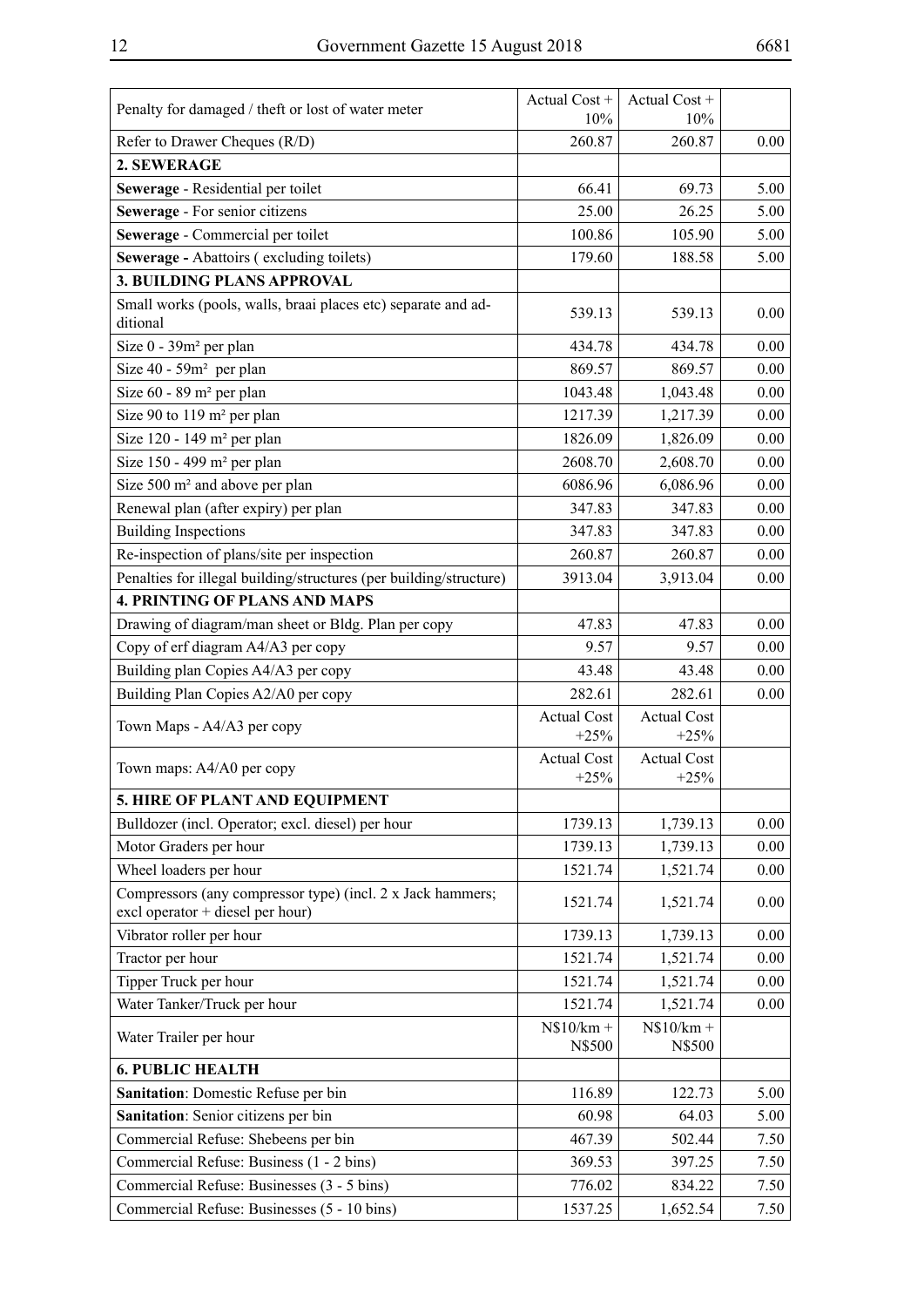| Commercial Refuse: Businesses more than 10 bins                                                                                                             | N\$1537              | N\$1652.54           |        |
|-------------------------------------------------------------------------------------------------------------------------------------------------------------|----------------------|----------------------|--------|
|                                                                                                                                                             | $+N$240/bin$         | $+N$240/bin$         |        |
| Commercial Refuse: Non-profit oriented Organisations                                                                                                        | N\$330<br>$+$ N\$100 | N\$330<br>$+$ N\$100 |        |
| $(1 - 2 \text{ bins})$                                                                                                                                      | extra/bin            | extra/bin            |        |
| Illegal dumping - removal of waste                                                                                                                          | 3913.04              | 3,913.04             | 0.00   |
| Disposal levy $(0-2m^3)$                                                                                                                                    | 136.95               | 143.80               | 5.00   |
| Disposal levy $(3-8m^3)$                                                                                                                                    | 456.52               | 479.34               | 5.00   |
| Disposal levy $(9-20m^3)$                                                                                                                                   | 867.39               | 910.76               | 5.00   |
| Disposal levy $(21-40m^3)$                                                                                                                                  | 2008.69              | 2,109.13             | 5.00   |
| Disposal levy $(41-80m^3)$                                                                                                                                  | 3926.09              | 4,122.39             | 5.00   |
| Disposal levy $(81-160m^3)$                                                                                                                                 | 7943.48              | 8,340.66             | 5.00   |
| Disposal levy $(161+m^3)$                                                                                                                                   | 9130.43              | 9,586.95             | 5.00   |
| Call out of Health Inspector per call                                                                                                                       | Actual Cost +<br>10% | Actual Cost +<br>10% |        |
| Pest control (insects etc) per call                                                                                                                         | Actual Cost +<br>10% | Actual Cost +<br>10% |        |
| Any other not listed above will be charged similar to item<br>closely related to it, if not (Council reserves the right to intro-<br>duce charges any time) |                      |                      |        |
| 7. ABATTOIR                                                                                                                                                 |                      |                      |        |
| <b>Inspection fee</b> - Cattle $+$ km fee                                                                                                                   | 17.33                | 18.19                | 5.00   |
| <b>Inspection fee</b> - Sheep/goat + $km$ fee                                                                                                               | 7.62                 | 8.00                 | 5.00   |
| <b>Inspection fee</b> - $pigs + km$ fee                                                                                                                     | 12.71                | 13.34                | 5.00   |
| Destruction of carcasses - Cattle per carcass + km fee                                                                                                      | 556.96               | 584.80               | 5.00   |
| Destruction of carcasses - Sheep per carcass+ km fee                                                                                                        | 383.48               | 402.65               | 5.00   |
| Destruction of carcasses - Pigs per carcasses + km fee                                                                                                      | 383.48               | 402.65               | 5.00   |
| Transport only for abattoir outside CBD                                                                                                                     |                      |                      |        |
| Transport / travel per km (+km fee)                                                                                                                         | 10.04                | 10.55                | 5.00   |
| <b>8. GRAVE SPACE</b>                                                                                                                                       |                      |                      |        |
| Central Adult - Raw grave                                                                                                                                   | 1217.39              | 1,391.30             | 14.29  |
| Central Adult - Build out                                                                                                                                   | 3826.09              | 4,173.91             | 9.09   |
| Central Adult - Double Build out                                                                                                                            | 5130.43              | 5,565.22             | 8.47   |
| Central Child - Raw grave                                                                                                                                   | 956.52               | 1,043.48             | 9.09   |
| Central Child - Build out                                                                                                                                   | 2434.78              | 2,608.70             | 7.14   |
| Kronlein Adult - Standard                                                                                                                                   | 1130.43              | 1,217.39             | 7.69   |
| Kronlein Adult - Build out                                                                                                                                  | 3652.17              | 3,826.09             | 4.76   |
| Kronlein Adult - Double build out                                                                                                                           | 4869.57              | 5,130.43             | 5.36   |
| Kronlein Child - Raw grave                                                                                                                                  | 847.83               | 869.57               | 2.56   |
| Kronlein Child - Build out                                                                                                                                  | 2326.09              | 2,434.78             | 4.67   |
| Tseiblaagte Adult - Standard                                                                                                                                | 887.83               | 1,217.39             | 37.12  |
| Tseiblaagte Child-Standard                                                                                                                                  | 334.78               | 869.57               | 159.74 |
| Tseiblaagte Adult - Build out                                                                                                                               | 3652.17              | 3,826.09             | 4.76   |
| Tseiblaagte Child - Build out                                                                                                                               | 2326.09              | 2,434.78             | 4.67   |
| Any extra municipal service rendered for all of the above                                                                                                   | 495.65               | 521.74               | 5.26   |
| 9. FITNESS CERTIFICATE                                                                                                                                      |                      |                      |        |
| Category 1: Hawkers p/a                                                                                                                                     | 321.74               | 347.83               | 8.11   |
| Category 1: Shebeens registration                                                                                                                           | 782.61               | 869.57               | 11.11  |
| Category 1: Home based business and stalls                                                                                                                  | 478.26               | 521.74               | 9.09   |
| Category 2: Smaller general dealers (<10 employees)                                                                                                         | 565.22               | 608.70               | 7.69   |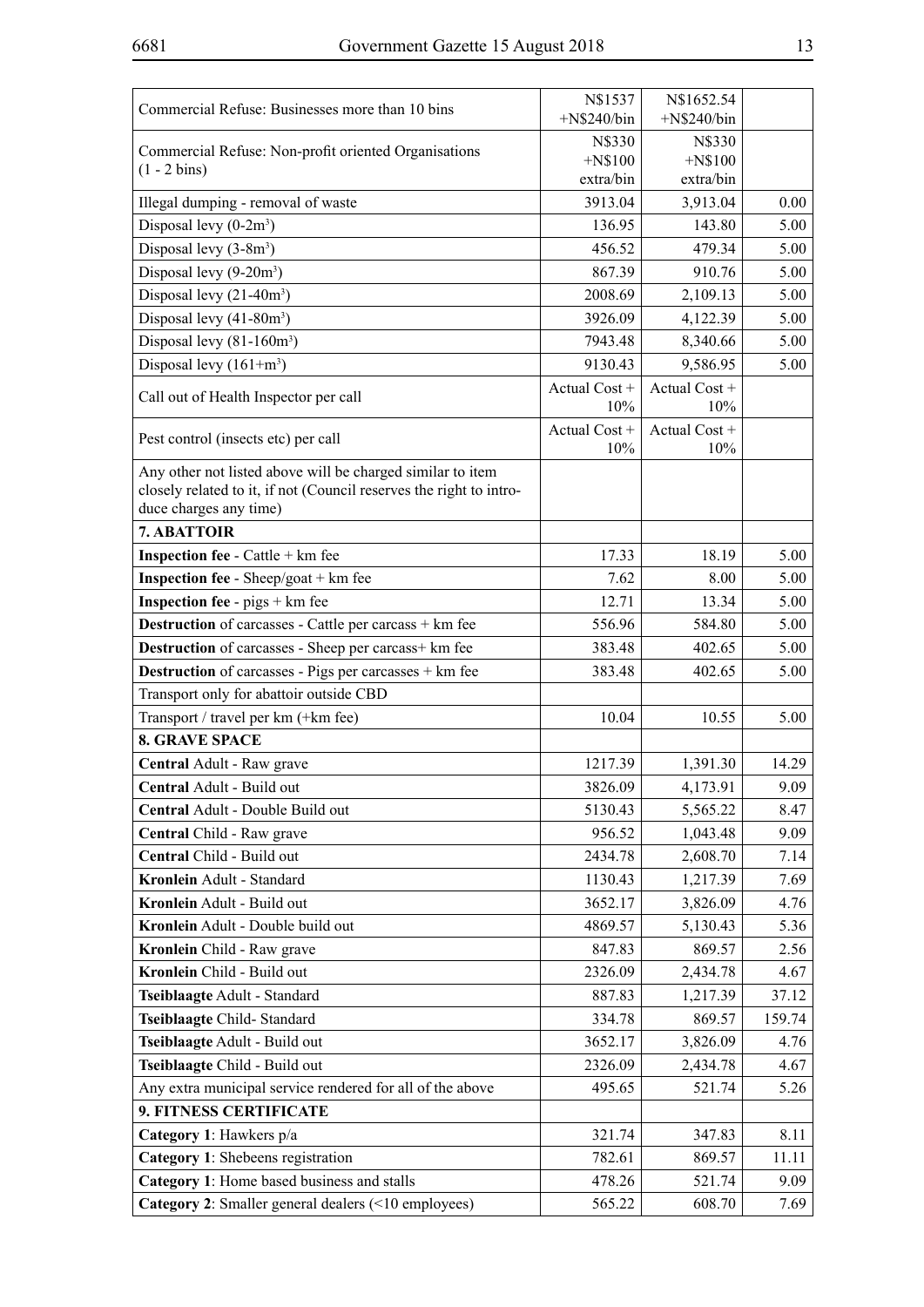| Category 2: Big general dealers (>10 employees)                                                              | 739.13  | 782.61   | 5.88   |
|--------------------------------------------------------------------------------------------------------------|---------|----------|--------|
| Category 2: Supermarkets and furniture shops                                                                 | 1086.96 | 1,217.39 | 12.00  |
| Category 2: Warehouses and stores                                                                            | 1086.96 | 1,217.39 | 12.00  |
| Category 2: Hotels, loges and other accommodations                                                           | 782.61  | 1,217.39 | 55.56  |
| Category 2: Other smaller food outlets                                                                       | 608.70  | 782.61   | 28.57  |
| Category 2: Service stations, garages and other oil depots                                                   | 1217.39 | 1,391.30 | 14.29  |
| Category 2: Abattoirs                                                                                        | 1391.30 | 1,739.13 | 25.00  |
| Category 2: Professionals and other office run-organisations<br>$($ <10 employees)                           | 565.22  | 695.65   | 23.08  |
| Category 2: professionals and other office run-organisations<br>(>10 employees), incl. para-statals          | 565.22  | 695.65   | 23.08  |
| Category 2: Noxious industry businesses                                                                      | 1391.30 | 1,739.13 | 25.00  |
| Category 2: Bottle stores and Bars                                                                           | 869.57  | 1,739.13 | 100.00 |
| Late registration for all: Normal registration + N\$15/late day<br>limited to the actual registration amount |         |          |        |
| Duplicate Certificate issued                                                                                 | 260.87  | 260.87   | 0.00   |
| Animal Control Dogs registration                                                                             | 52.17   | 52.17    | 0.00   |
| Animal Control: Bitches (un-sterilized)                                                                      | 86.96   | 86.96    | 0.00   |
| <b>10. DETENTION FEES</b>                                                                                    |         |          |        |
| Large stock per day                                                                                          | 65.22   | 65.22    | 0.00   |
| Small Stock per day                                                                                          | 34.78   | 34.78    | 0.00   |
| Haulage (catching of animals) per animal                                                                     | 34.78   | 34.78    | 0.00   |
| Grazing (camps): All animals except sheep or goat                                                            | 121.74  | 121.74   | 0.00   |
| Grazing (camps): Commercial Farmers as per Tender                                                            | 121.74  | 121.74   | 0.00   |
| Grazing (camps): Communal Farmers per large stock/month                                                      | 121.74  | 121.74   | 0.00   |
| Feeding: Large Stock per day                                                                                 | 34.78   | 34.78    | 0.00   |
| Feeding: Small Stock per day                                                                                 | 21.74   | 21.74    | 0.00   |
| Drinking Fee: Per animal per day                                                                             | 21.74   | 21.74    | 0.00   |
| Drinking Fee: Ramkrale per sheep/goat per day                                                                | 17.39   | 17.39    | 0.00   |
| <b>11. LEASE OF PROPERTIES</b>                                                                               |         |          |        |
| <b>Town-lands</b>                                                                                            |         |          |        |
| Minimum tender price per hectare per month                                                                   | 6.09    | 6.09     | 0.00   |
| <b>Council houses: Tseiblaagte: old houses</b>                                                               |         |          |        |
| One-bed room                                                                                                 | 349.39  | 366.86   | 5.00   |
| Two-bed room                                                                                                 | 437.05  | 458.90   | 5.00   |
| Senior citizen (any house above)                                                                             | 158.81  | 166.75   | 5.00   |
| <b>Council houses: Tseiblaagte: new extension houses</b>                                                     |         |          |        |
| Two-bed room                                                                                                 | 786.44  | 825.76   | 5.00   |
| Three-bed room                                                                                               | 874.10  | 917.81   | 5.00   |
| <b>S-houses:</b>                                                                                             |         |          |        |
| Two-bed room                                                                                                 | 730.43  | 766.95   | 5.00   |
| Single quarter:                                                                                              |         |          |        |
| One-bed room                                                                                                 | 273.91  | 287.61   | 5.00   |
| One-bed room (Pensioners)                                                                                    | 136.95  | 143.80   | 5.00   |
| <b>Kronlein</b>                                                                                              |         |          |        |
| Outelein houses                                                                                              | 547.83  | 575.22   | 5.00   |
| Outelein - for senior citizens                                                                               | 136.95  | 143.80   | 5.00   |
| Old council houses (mimosa street)                                                                           |         |          |        |
| Two-bed room                                                                                                 | 730.43  | 766.95   | 5.00   |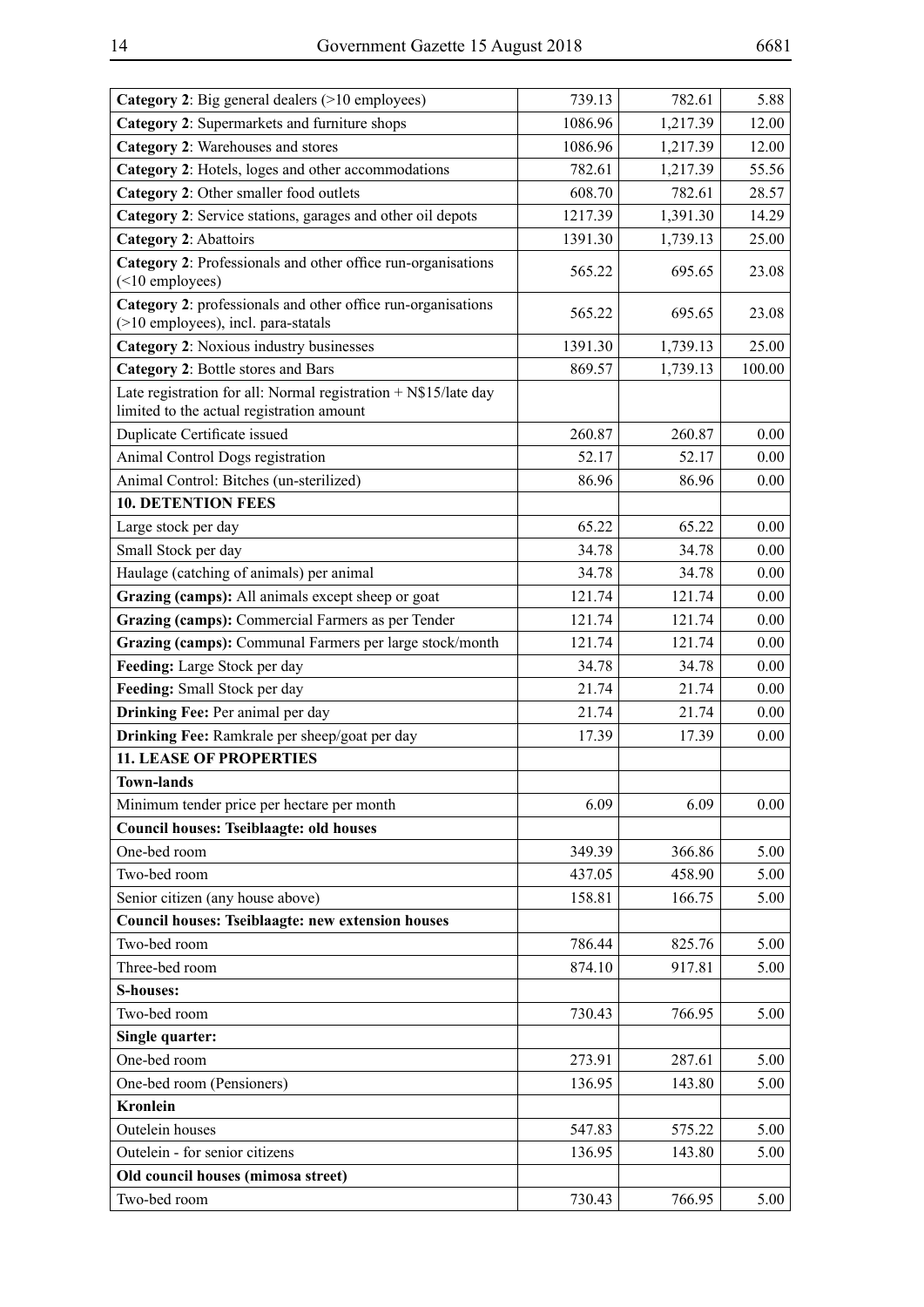| Senior citizens (Mimosa house)                                                                      | 319.57  | 335.55   | 5.00   |
|-----------------------------------------------------------------------------------------------------|---------|----------|--------|
| Town, Tseiblaagte and Westdene                                                                      |         |          |        |
| <b>Post-bound houses</b>                                                                            |         |          |        |
| Three-bed room                                                                                      | 2282.61 | 2,396.74 | 5.00   |
| <b>Care taker houses</b>                                                                            |         |          |        |
| One-bed-room                                                                                        | 319.57  | 335.55   | 5.00   |
| Two-bed-room                                                                                        | 456.52  | 479.34   | 5.00   |
| <b>Non-Post bounds</b>                                                                              |         |          |        |
| Three-bed-room                                                                                      | 3195.65 | 3,355.44 | 5.00   |
| <b>Commercial Rentals:</b>                                                                          |         |          |        |
| Prime Area (CBD) per m <sup>2</sup>                                                                 | 56.52   | 56.52    | 0.00   |
| Outside prime area (Outside CBD) including all suburbs per m <sup>2</sup>                           | 39.13   | 39.13    | 0.00   |
| Commercial-unserviced per m <sup>2</sup>                                                            | 21.74   | 21.74    | 0.00   |
| Rental undeveloped land for more than 12 months per m <sup>2</sup>                                  | 6.96    | 6.96     | 0.00   |
| <b>12. RENTING OF PUBLIC FACILITIES</b>                                                             |         |          |        |
| <b>Show Hall</b>                                                                                    |         |          |        |
| Fees per day (including chairs)                                                                     | 2391.30 | 3,478.26 | 45.45  |
| Deposit per booking 50%                                                                             |         |          |        |
| Overnight Group per person per night                                                                | 56.52   | 65.22    | 15.38  |
| Deposit on above 50%                                                                                |         |          |        |
| <b>Beer Garden</b>                                                                                  |         |          |        |
| Per day per event                                                                                   | 869.57  | 1,739.13 | 100.00 |
| Deposit for booking 50%                                                                             |         |          |        |
| <b>Moth Hall</b>                                                                                    |         |          |        |
| Fees per day per event (including chairs)                                                           | 6086.96 | 6,956.52 | 14.29  |
| Deposit for any booking: 50%                                                                        |         |          |        |
| <b>WK Rover Hall</b>                                                                                |         |          |        |
| Fees per day (all inclusive i.e. chairs, sales stall)                                               | 1391.30 | 1,739.13 | 25.00  |
| Deposit for booking: 50%                                                                            |         |          |        |
| Overnight Group per person per night for any booking: 50%                                           | 27.83   | 34.78    | 25.00  |
| Community meetings, church events, Cultural Events, Schools                                         | 326.09  | 869.57   | 166.67 |
| <b>Stadiums</b>                                                                                     |         |          |        |
| Hiring out of any stadium for league per day                                                        | 652.17  | 695.65   | 6.67   |
| Hiring out of any stadium for tournaments/day                                                       | 1173.91 | 1,304.35 | 11.11  |
| Hiring out of any stadium for schools per day                                                       | 434.78  | 434.78   | 0.00   |
| NOTE: All advance bookings are subject to immediate full                                            |         |          |        |
| payment with 50% non-refundable in case of cancellation                                             |         |          |        |
| Permanent Braai stands at street corners: 3m x 3m per month                                         | 282.61  | 347.83   | 23.08  |
| Museum per day                                                                                      | 1086.96 | 1,739.13 | 60.00  |
| Rent: Show Grounds - rent boxes and kraals: Animal Stalls:                                          |         |          |        |
| Large Stock per event/day Deposit / per day                                                         | 5.65    | 6.09     | 7.69   |
| Rent: Show Grounds- rent boxes and kraals: Animal Stalls:<br>Small Stock Unit per event/day Deposit | 4.78    | 5.22     | 9.09   |
| Horse stalls / Kraals: Rental per month per stall per month                                         | 217.39  | 260.87   | 20.00  |
| Horse stalls / Kraals: Rental for the day / night: per night per                                    |         |          |        |
| animal                                                                                              | 14.78   | 17.39    | 17.65  |
| 13. Swimming Pool                                                                                   |         |          |        |
| Admission - Adult - weekdays                                                                        | 17.39   | 17.39    | 0.00   |
| Admission - Adult - week-end/public holiday                                                         | 20.00   | 21.74    | 8.70   |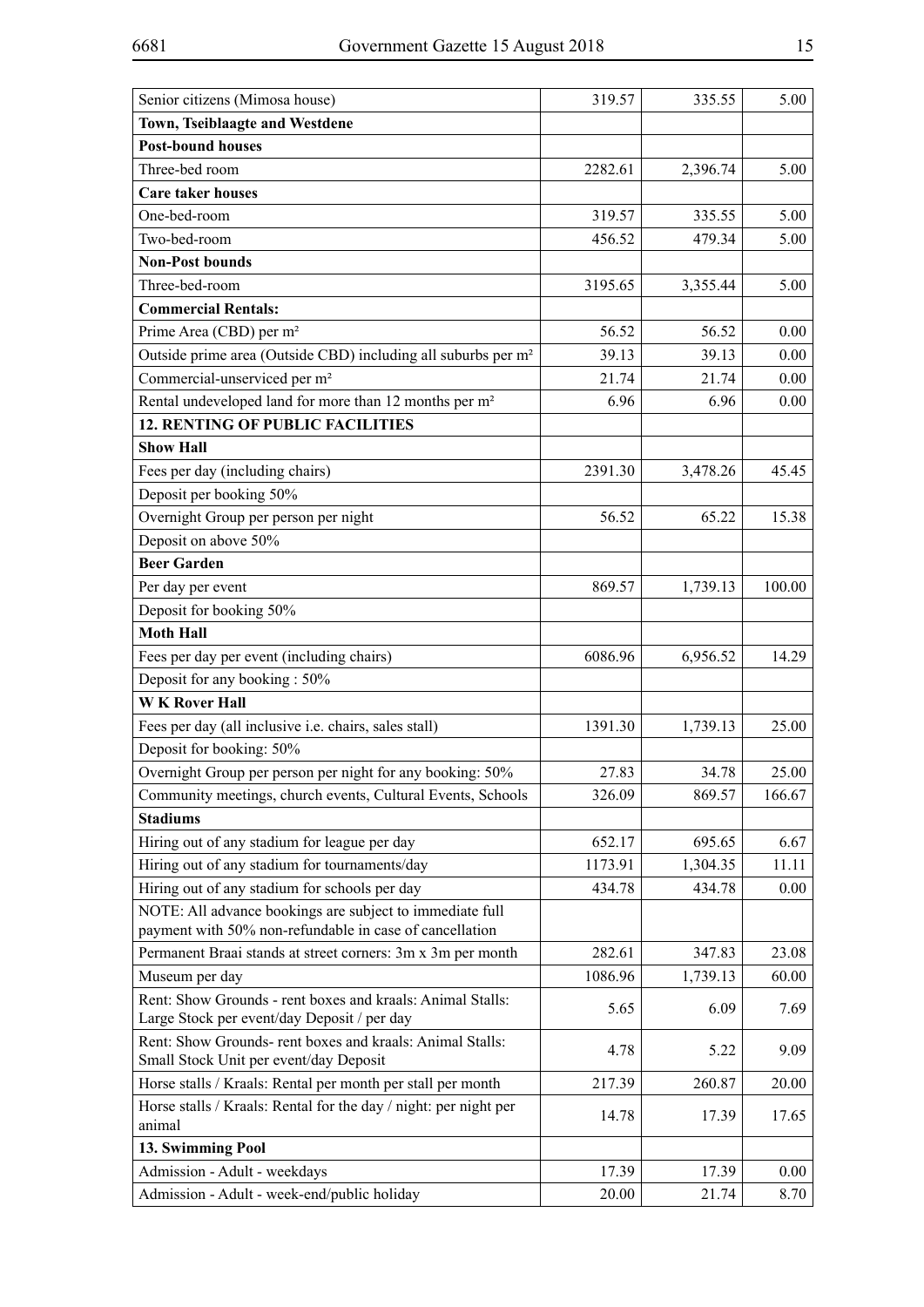| Admission - Child - weekdays                                            | 7.39              | 4.35              | $-41.18$   |
|-------------------------------------------------------------------------|-------------------|-------------------|------------|
| Admission - Child - week-end/public holiday                             | 10.00             | 8.70              | $-13.04$   |
| Admission - Adult Seasonal card                                         | 521.74            | 521.74            | 0.00       |
| Admission - Child - Seasonal card                                       | 260.87            | 260.87            | 0.00       |
| Rent - after hours (only) per event per day                             | 1304.35           | 4,347.83          | 233.33     |
| Rent - after hours (only) per event per day (Schools)                   |                   | 1,739.13          | <b>NEW</b> |
| Leasing of Kiosk per season                                             | Public Tender     | Public Tender     |            |
| Swimming Classes per Season                                             | 1739.13           | 1,739.13          | 0.00       |
| 14. Caravan Park                                                        |                   |                   |            |
| Admission - Adult                                                       | 86.96             | 86.96             | 0.00       |
| Admission - Child                                                       | 34.78             | 34.78             | 0.00       |
| Admission - Vehicle (per vehicle)                                       | 34.78             | 43.48             | 25.00      |
| Use of showers is free                                                  |                   |                   |            |
| Rental for functions (per day)                                          | 1086.96           | 3,478.26          | 220.00     |
| Deposit for booking - 50%                                               |                   |                   |            |
| <b>15. MISCELLANEOUS SERVICES</b>                                       |                   |                   |            |
| Traffic Escort per day                                                  | 347.83            | Free              | N/A        |
| Fire Brigade levy (per property)                                        | 17.39             | 18.43             | 6.00       |
| Fire Brigade per call outside town + fuel $& cost of personnel$         | 260.87            | 260.87            | 0.00       |
| Land fill per m <sup>3</sup> from borrow pit (excluding equipment hire) | 52.17             | 52.17             | 0.00       |
| Jaws of live/hr                                                         | 304.35            | 347.83            | 14.29      |
| <b>16. TENDER DOCUMENTS</b>                                             |                   |                   |            |
| N\$10 000 - N\$100 000                                                  | 347.83            | 347.83            | 0.00       |
| N\$100 001 - N\$500 000                                                 | 608.70            | 608.70            | 0.00       |
| N\$500 001 - N\$1 000 000                                               | 695.65            | 695.65            | 0.00       |
| N\$1 000 001 - N\$1 500 000                                             | 782.61            | 782.61            | 0.00       |
| N\$1 500 001 - N\$ 5 000 000                                            | 869.57            | 869.57            | 0.00       |
| N\$5 000 001 and more                                                   | 1086.96           | 1,086.96          | 0.00       |
| Copy extract of Council Minutes per document $+$ N\$3.00 p/pge          | 217.39            | 217.39            | 0.00       |
| Clearance certificate per certificate                                   | 152.17            | 173.91            | 14.29      |
| Valuation Certificate (Including Compliance Certificate)                | 100.00            | 521.74            | 421.74     |
| Photo Copy A4                                                           | 4.35              | 4.35              | 0.00       |
| Photo Copy A3                                                           | 8.70              | 8.70              | 0.00       |
| 17. PRICES OF SERVICED ERVEN: RESIDENTIAL                               |                   |                   |            |
| Westdene                                                                |                   |                   |            |
| Normal residential                                                      | Market<br>Related | Market<br>Related | N/A        |
| <b>New suburb for Westdene</b>                                          |                   |                   |            |
| Normal residential                                                      | Market<br>Related | Market<br>Related | N/A        |
| <b>Noordhoek</b>                                                        |                   |                   |            |
| Normal residential                                                      | Market<br>Related | Market<br>Related | N/A        |
| <b>Town</b>                                                             |                   |                   |            |
| Normal residential                                                      | Market<br>Related | Market<br>Related | N/A        |
| <b>Kronlein</b>                                                         |                   |                   |            |
| Normal residential $p/m^2$ up to 500m <sup>2</sup>                      | 42.35             | 46.59             | 10.00      |
| Normal residential $p/m^2$ higher than 500 $m^2$                        | Market<br>Related | Market<br>Related | N/A        |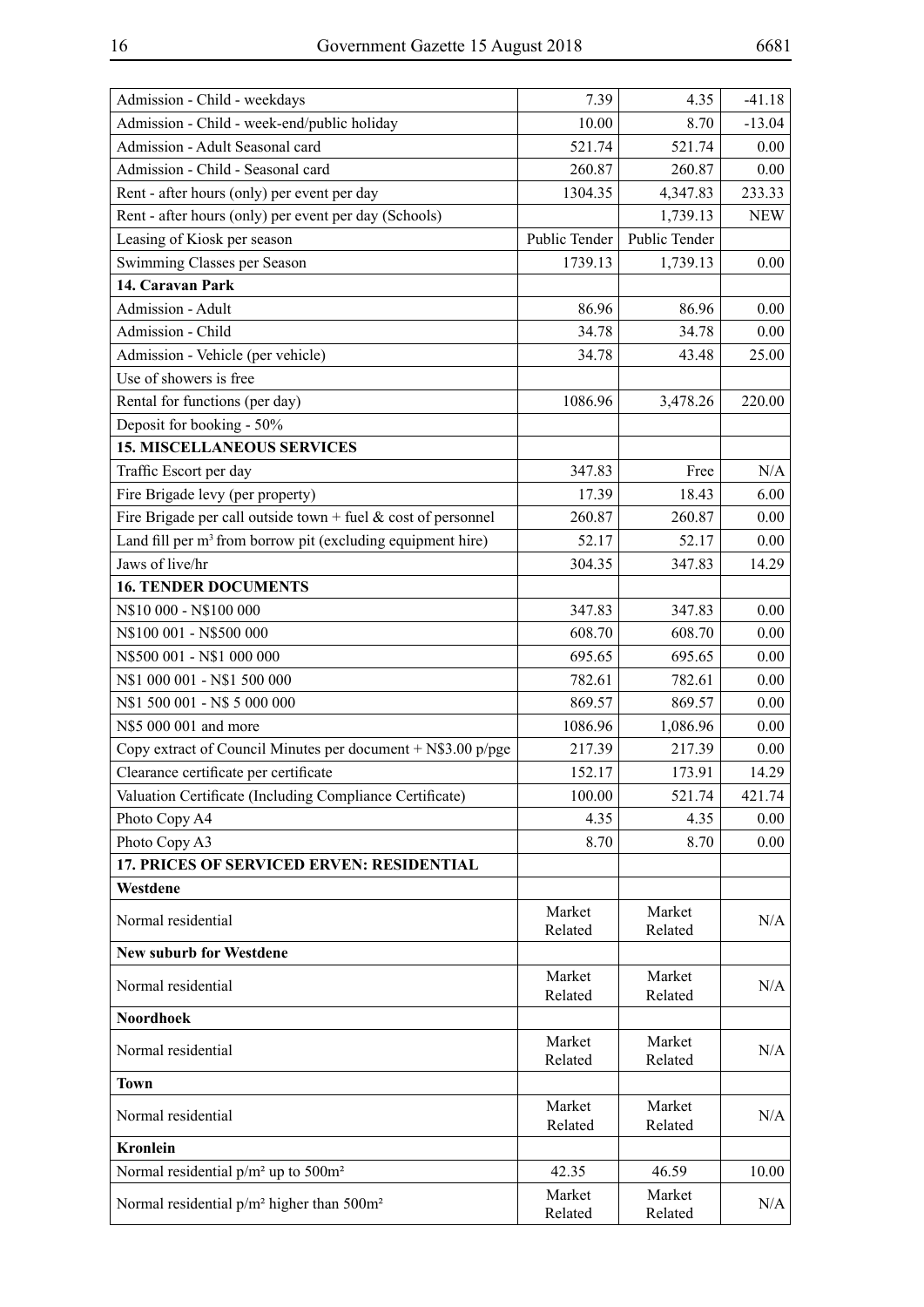| Tseiblaagte                                                                           |                   |                   |       |
|---------------------------------------------------------------------------------------|-------------------|-------------------|-------|
| Normal residential $p/m^2$ up to 500m <sup>2</sup>                                    | 33.88             | 37.27             | 10.00 |
| Normal residential p/m <sup>2</sup> higher than 500m <sup>2</sup>                     | Market<br>Related | Market<br>Related | N/A   |
| <b>Informal Settlement</b>                                                            |                   |                   |       |
| Lease per erf (all included except refuse and water basic and<br>consumption) p/month | 231.59            | 254.75            | 10.00 |
| <b>BUILD TOGETHER PROGRAMME</b>                                                       |                   |                   |       |
| Tseiblaagte                                                                           | 16.64             | 18.30             | 10.00 |
| Kronlein                                                                              | 18.30             | 20.13             | 10.00 |
| <b>18. PRICES OF SERVICED ERVEN: BUSINESS</b>                                         |                   |                   |       |
| Tseiblaagte: p/m <sup>2</sup>                                                         | Market            | Market            | N/A   |
|                                                                                       | Related           | Related           |       |
| Kronlein $p/m^2$                                                                      | Market<br>Related | Market<br>Related | N/A   |
| Town: $p/m^2$                                                                         | Market<br>Related | Market<br>Related | N/A   |
| Industrial erven: $p/m^2$                                                             | Market<br>Related | Market<br>Related | N/A   |
| <b>19. ASSESSMENT RATES</b>                                                           |                   |                   |       |
| Tseiblaagte:                                                                          |                   |                   |       |
| Land Value (cents per N\$)                                                            | 0.1898            | 0.1898            | 0.00  |
| Improvement Value (cents per N\$)                                                     | 0.0220            | 0.0220            | 0.00  |
| <b>Penalties:</b>                                                                     |                   |                   |       |
| No improvement 2 - 5 years (as per act)                                               |                   |                   |       |
| No improvement 5 years and more (as per act)                                          |                   |                   |       |
| <b>Kronlein</b>                                                                       |                   |                   |       |
| Land Value (cents per N\$)                                                            | 0.1953            | 0.1953            | 0.00  |
| Improvement Value (cents per N\$)                                                     | 0.0220            | 0.0220            | 0.00  |
| <b>Penalties:</b>                                                                     |                   |                   |       |
| No improvement: 2 - 5 years (as per act)                                              |                   |                   |       |
| No improvement: 5 years and more (as per act)                                         |                   |                   |       |
| Noordhoek:                                                                            |                   |                   |       |
| Land Value (cents per N\$)                                                            | 0.2059            | 0.2059            | 0.00  |
| Improvement Value (cents per N\$)                                                     | 0.0235            | 0.0235            | 0.00  |
| <b>Penalties:</b>                                                                     |                   |                   |       |
| No improvement: 2 - 5 years (as per act)                                              |                   |                   |       |
| No improvement: 5 years and more (as per act)                                         |                   |                   |       |
| Town including industrial area:                                                       |                   |                   |       |
| Land Value (cents per N\$)                                                            | 0.2114            | 0.2114            | 0.00  |
| Improvement Value (cents per N\$)                                                     | 0.0235            | 0.0235            | 0.00  |
| <b>Penalties:</b>                                                                     |                   |                   |       |
| No improvement: 2 - 5 years (as per act)                                              |                   |                   |       |
| No improvement: 5 years and more (as per act)                                         |                   |                   |       |
| Westdene:                                                                             |                   |                   |       |
| Land Value (cents per N\$)                                                            | 0.2155            | 0.2155            | 0.00  |
| Improvement Value (cents per N\$)                                                     | 0.0235            | 0.0235            | 0.00  |
| <b>Penalties:</b>                                                                     |                   |                   |       |
| No improvement 2 - 5 years (as per act)                                               |                   |                   |       |
| No improvement 5 years and more (as per act)                                          |                   |                   |       |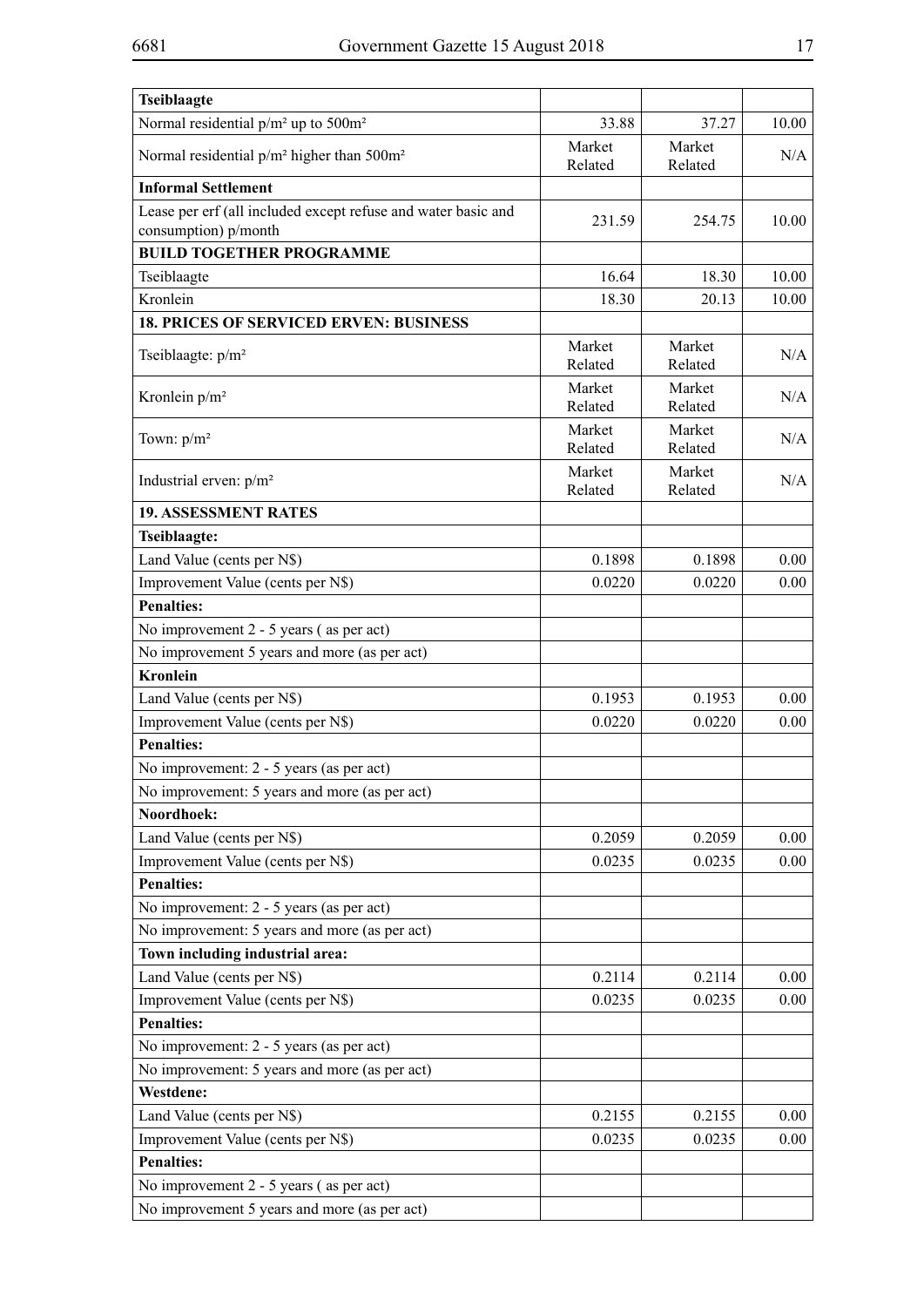| <b>Small Holdings:</b>                               |                        |                                                                     |       |  |
|------------------------------------------------------|------------------------|---------------------------------------------------------------------|-------|--|
| Land Value (cents per N\$)                           | 0.1414                 | 0.1414                                                              | 0.00  |  |
| Improvement Value (cents per N\$)                    | 0.0131                 | 0.0131                                                              | 0.00  |  |
| <b>Penalties:</b>                                    |                        |                                                                     |       |  |
| No improvement: 2 - 5 years (as per act)             |                        |                                                                     |       |  |
| No improvement: 5 years and more (as per act)        |                        |                                                                     |       |  |
| Valuation Roll : per hard copy                       | Actual $Cost +$<br>25% | Actual $Cost +$<br>25%                                              |       |  |
| <b>20. LEASES: BILLBOARDS</b>                        |                        |                                                                     |       |  |
| Sign Boards: less than 2m <sup>2</sup> per month     | 363.00                 | 399.30                                                              | 10.00 |  |
| Bill Boards 2-3,9 m <sup>2</sup> per month           | 817.48                 | 899.22                                                              | 10.00 |  |
| Bill Boards 4-8.9m <sup>2</sup> per month            | 907.50                 | 998.25                                                              | 10.00 |  |
| Bill Boards 9-17.8 m <sup>2</sup> per month          | 2359.50                | 2,595.45                                                            | 10.00 |  |
| Bill Boards 18 m <sup>2</sup> and more per month     | 2722.50                | 2,994.75                                                            | 10.00 |  |
| Electrical illuminated light boxes (extra) per month | 817.48                 | 899.22                                                              | 10.00 |  |
| Steel pole adverts per advert per month              | 711.48                 | 782.63                                                              | 10.00 |  |
| Sport ground advertisements per annum                | 907.50                 | 998.25                                                              | 10.00 |  |
| Fire wall advertisements per annum                   | 363.00                 | 399.30                                                              | 10.00 |  |
| Banners across the road per day $+$ own installation | 45.01                  | 49.51                                                               | 10.00 |  |
| Other small banners: a once-off $+$ own installation | 91.48                  | 100.62                                                              | 10.00 |  |
| <b>Endowment</b>                                     |                        | As per Section $19(5)(b)$ amended by<br>Section 7 of Act 28 of 1992 |       |  |
| <b>Betterment Fee</b>                                |                        | As per the betterment fee policy<br>approved by the Ministry        |       |  |

### **ORANJEMUND TOWN COUNCIL**

No. 491 2018

#### TARIFFS 2018/2019

Oranjemund Town Council has under section 30(1)(u) of the Local Authorities Act, 1992 (Act No. 23 of 1992) as amended, amend charges, fees, rates and other monies in respect of service rendered by the council as set out in this schedule for the financial year effective 1 July 2018.

|   | <b>Tariff Description</b>                             | <b>Existing</b><br><b>Tariff</b><br>/2016<br>N\$ | <b>Tariff</b><br>2016/2017<br>N\$ | <b>Tariff</b><br>2017/2018<br>N\$ | New Pro-<br>posal<br>2018/2019<br>N\$ | $In-$<br>crease<br>$\frac{0}{0}$<br>2018/<br>2019 |
|---|-------------------------------------------------------|--------------------------------------------------|-----------------------------------|-----------------------------------|---------------------------------------|---------------------------------------------------|
| 1 | <b>Water Supply</b>                                   |                                                  |                                   |                                   |                                       |                                                   |
|   | <b>1. Basic Charges</b>                               |                                                  |                                   |                                   |                                       |                                                   |
|   | Residential (except pension-<br>1.1<br>ers)           | 44.00                                            | 50.60                             | 53.13                             | 70.00                                 | 31.75                                             |
|   | All Others<br>1.2                                     | 167.67                                           | 192.82                            | 212.10                            | 222.71                                | 5.00                                              |
|   | Churches<br>1.3.                                      |                                                  | 50.60                             | 53.13                             | 63.76                                 | 20.00                                             |
|   | <b>Residential (Pensioners)</b><br>1.4                |                                                  |                                   | 35.00                             | 35.00                                 |                                                   |
|   | 2. Conventional Metering -<br><b>Consumption Cost</b> |                                                  |                                   |                                   |                                       |                                                   |
|   | First 0 $m3$ to 6 $m3$<br>2.1                         | 10.10                                            | 11.11                             | 11.67                             | 12.25                                 | 5.00                                              |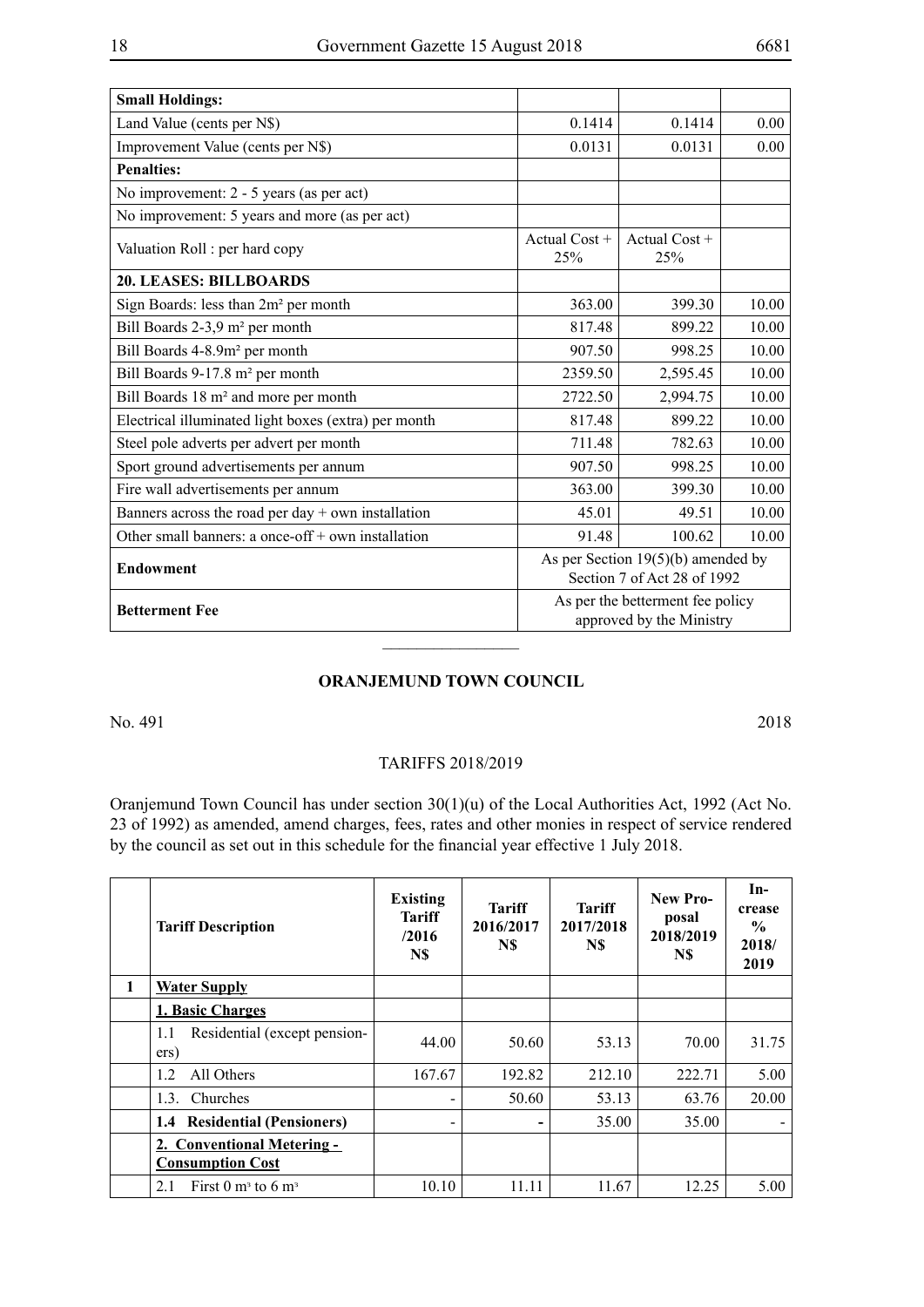| 2.2<br>6 m <sup>3</sup> L to 12 m <sup>3</sup>                | 10.77                                                   | 11.85                                      | 12.44                                      | 13.06                                      | 5.00     |
|---------------------------------------------------------------|---------------------------------------------------------|--------------------------------------------|--------------------------------------------|--------------------------------------------|----------|
| 2.3<br>$12 \text{ m}^3$ to $30 \text{ m}^3$                   | 13.54                                                   | 14.89                                      | 15.64                                      | 16.42                                      | 5.00     |
| 30 m <sup>3</sup> and more<br>2.4                             | 15.64                                                   | 17.20                                      | 18.06                                      | 18.96                                      | 5.00     |
| 3. Pre- paid Metering - Con-                                  |                                                         |                                            |                                            |                                            |          |
| sumption Cost                                                 |                                                         |                                            |                                            |                                            |          |
| Cost per $1 \text{ m}^3$                                      |                                                         |                                            |                                            |                                            |          |
| Standpipe Meter<br>3.1                                        |                                                         | 20.91                                      | 20.91                                      | 20.91                                      |          |
| 3.2<br>Yard Meter                                             |                                                         | 20.91                                      | 20.91                                      | 20.91                                      |          |
| 3.3 Water Token                                               |                                                         |                                            | 350.00                                     | 350.00                                     |          |
| 4. Additional Cost (All con-<br>sumers)                       |                                                         |                                            |                                            |                                            |          |
| 4.1 Connection charges - Exist-<br>ing $(20 \text{ mm})$      |                                                         | Actual cost<br>$+15%$ , min<br>of 754      | Actual cost<br>$+15%$ , min<br>of 754.00   | Actual cost<br>$+15%$ , min<br>of 754.00   |          |
| 4.2 Connections charges - Exist-<br>ing (Bulk)                |                                                         | Actual cost<br>$+15%$ , min<br>of 1500     | Actual cost<br>$+15%$ , min<br>of 1500.00  | Actual cost<br>$+15%$ , min<br>of 1500.00  |          |
| 4.3 New connection Charges<br>-Residential - 15mm             | 850.00                                                  | 977.50                                     | 977.50                                     | 1,026.38                                   | 5.00     |
| - Residential - 20mm                                          | 920.00                                                  | 1,058.00                                   | 1,058.00                                   | 1,110.90                                   | 5.00     |
| 4.4 New connection Charges -<br>All other                     | $Ac-$<br>tual Cost<br>$+15%$ ,<br>min of<br>N\$1,200.00 | Actual cost<br>$+15%$ , min<br>of 1,200.00 | Actual cost<br>$+15%$ , min<br>of 1,200.00 | Actual cost<br>$+15%$ , min<br>of 1,200.00 | $0.00\%$ |
| <b>Disconnection Charges</b><br>4.1<br>(Non Payment)          | 440.00                                                  | 462.00                                     | 485.10                                     | 485.10                                     |          |
| Reconnection Charges (Non<br>4.2<br>Payment)                  | 440.00                                                  | 462.00                                     | 462.00                                     | 462.00                                     |          |
| Disconnection (On Request)<br>4.3                             | 60.00                                                   | 63.00                                      | 200.00                                     | 200.00                                     |          |
| Reconnection (On request)<br>4.4                              | 60.00                                                   | 63.00                                      | 200.00                                     | 200.00                                     |          |
| Disconnection - All other (<br>4.5<br>Non-Payment)            | 1,253.33                                                | 1,316.00                                   | 1,316.00                                   | 1,316.00                                   |          |
| 4.6 Reconnection - All other<br>(non-payment)                 | 1,253.33                                                | 1,315.65                                   | 1,315.65                                   | 1,315.65                                   |          |
| Disconnection/Reconnec-<br>4.7<br>tion-All other (on request) | 346.67                                                  | 364.00                                     | 364.00                                     | 364.00                                     |          |
| <b>Illegal Connections</b><br>4.8                             |                                                         |                                            | 2,000.00                                   | 2,000.00                                   |          |
| 5. Testing of meters                                          |                                                         |                                            |                                            |                                            |          |
| 5.1 Testing of meters are free<br>where it is                 |                                                         | 300.00                                     | 300.00                                     | 315.00                                     | 5.00     |
| found that the meter has a defect                             |                                                         |                                            |                                            |                                            |          |
| 5.2. If found in sound working<br>order - Additional          |                                                         | 80.00                                      | 80.00                                      | 80.00                                      |          |
| <b>6. Consumer Deposit</b>                                    |                                                         |                                            |                                            |                                            |          |
| 6.1 Deposit - Residential                                     | 400.00                                                  | 400.00                                     | 400.00                                     | 400.00                                     |          |
| 6.2 Deposit - SME's                                           | 500.00                                                  | 500.00                                     | 500.00                                     | 500.00                                     |          |
| 6.3 Deposit - All Other                                       | 1,766.67                                                | 1,766.67                                   | 1,766.67                                   | 1,766.00                                   | (0.04)   |
| 6.4 Deposit - Residential Tem-<br>porary Connections          | 1,000.00                                                | 1,000.00                                   | 1,000.00                                   | 1,000.00                                   |          |
| 6.5 Deposit - All Other Tempo-<br>rary Connections            | 3,000.00                                                | 3,000.00                                   | 3,000.00                                   | 3,000.00                                   |          |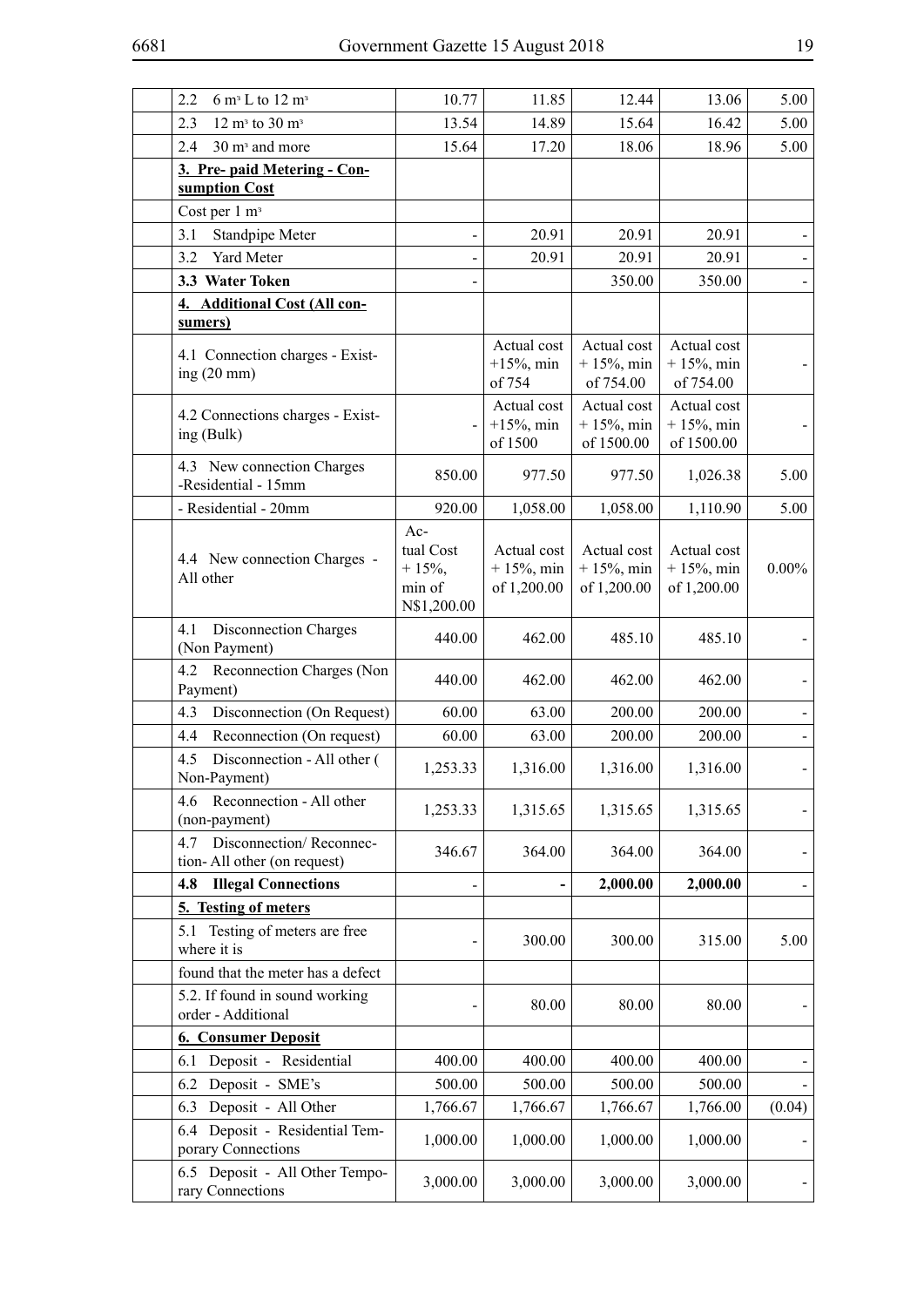|                         | 7. Call Out Fees                                                                    |        |             |             |             |            |
|-------------------------|-------------------------------------------------------------------------------------|--------|-------------|-------------|-------------|------------|
|                         | 7.1 Call out                                                                        |        |             | 390.00      | 390.00      |            |
|                         | 7.2 Call Out-After Hours                                                            |        |             | 585.00      | 585.00      |            |
| $\overline{\mathbf{3}}$ | <b>Cemetery Tariffs</b>                                                             |        |             |             |             |            |
|                         | 3.1. Extension $3 & 4$                                                              |        |             |             |             |            |
|                         | 3.1.1 Grave Plot                                                                    | 380.00 | 399.00      | 825.00      | 825.00      |            |
|                         | 3.1.2 Grave Reservation per                                                         |        |             |             | 158.00      | 0.32       |
|                         | annum                                                                               |        | 157.50      | 157.50      |             |            |
|                         | 3.1.3. Double grave                                                                 |        | 1,097.25    | 1,650.00    | 1,650.00    |            |
|                         | 3.1.4. Grave Plot (incl. excava-<br>tion, building)                                 |        | 4,000.00    | 4,000.00    | 4,000.00    |            |
|                         | 3.1.5. Still born                                                                   |        |             |             | 450.00      | <b>NEW</b> |
| $\overline{\mathbf{4}}$ | 4.1. Animal Control: Dog Tax,<br>License/Reg. & Impounding                          |        |             |             |             |            |
|                         | 4.1.1. Application fee-<br>All animals                                              | 15.00  | 16.50       | 50.00       | 50.00       |            |
|                         | 4.1.2. Registration - max 2 Dog<br>(per dog)                                        |        | 60.50       | 150.00      | 150.00      |            |
|                         | - 3 and more (per dog)                                                              |        | 101.06      | 220.00      | 220.00      |            |
|                         | 4.1.3. Sterilsed/Spayed per dog                                                     |        | 49.50       | 80.00       | 80.00       |            |
|                         | 4.1.4. Dog tag/ Chipping per dog                                                    |        | actual      | actual cost | actual cost |            |
|                         |                                                                                     |        | $cost+10\%$ | $+10%$      | $+10%$      |            |
|                         | 4.1.5. Impounding Fees (per dog,<br>per day)                                        |        | 100.00      | 110.00      | 110.00      |            |
|                         | 4.2. Other Animals                                                                  |        |             |             |             |            |
|                         | 4.2.1. Cats                                                                         |        | 27.50       | 50.00       | 50.00       |            |
|                         | 4.2.2. Birds                                                                        |        | 9.35        | 20.00       | 20.00       |            |
|                         | 4.2.3. other unidentified animals                                                   |        | 55.91       | 61.50       | 61.50       |            |
|                         | 4.3. Penalties and Fines:<br><b>Animal control</b>                                  |        |             |             |             |            |
|                         | 4.3.1. Unlicensed/ Unregistered<br>dog                                              |        | 840.00      | 882.00      | 800.00      | (9.30)     |
|                         | 4.3.2. Unlicensed/ Unregistered<br>cats & poultry                                   |        | 472.00      | 495.60      | 500.00      | 0.89       |
|                         | 4.3.3. Stray dogs                                                                   |        | 971.25      | 1,019.80    | 1,019.80    |            |
|                         | 4.3.4. Gate without warning sign                                                    |        | 157.50      | 165.40      | 165.40      |            |
|                         | 4.3.5. Any other breach of regula-<br>tion (max)                                    |        | 2,100.00    | 2,205.00    | 2,000.00    | (9.30)     |
|                         | 4.3.6. Dog causes harm                                                              |        | 1,260.00    | 1,323.00    | 1,389.15    | 5.00       |
| 5                       | <b>Refuse Removal</b>                                                               |        |             |             |             |            |
|                         | 1. Removal per standard<br>receptical per month                                     |        |             |             |             |            |
|                         | Residential Basic (Ext. 10,<br>1.1<br>11)                                           | 64.38  | 67.60       | 69.60       | 83.08       | 19.37      |
|                         | 1.2 Residential Basic (Ext.<br>Proper, 1, 2, 3, 4, 5, 6, 7, 8,<br>9, 12, 13, 14, 15 | 79.86  | 83.85       | 93.05       | 107.70      | 15.74      |
|                         | 1.3 General Residential (per<br>unit)                                               |        |             | 95.85       | 110.64      | 15.43      |
|                         | 1.4 Business Small -Basic                                                           | 64.34  | 67.56       | 75.95       | 89.75       | 18.17      |
|                         | 1.5 All other customers - Basic                                                     | 134.14 | 140.85      | 155.70      | 173.49      | 11.43      |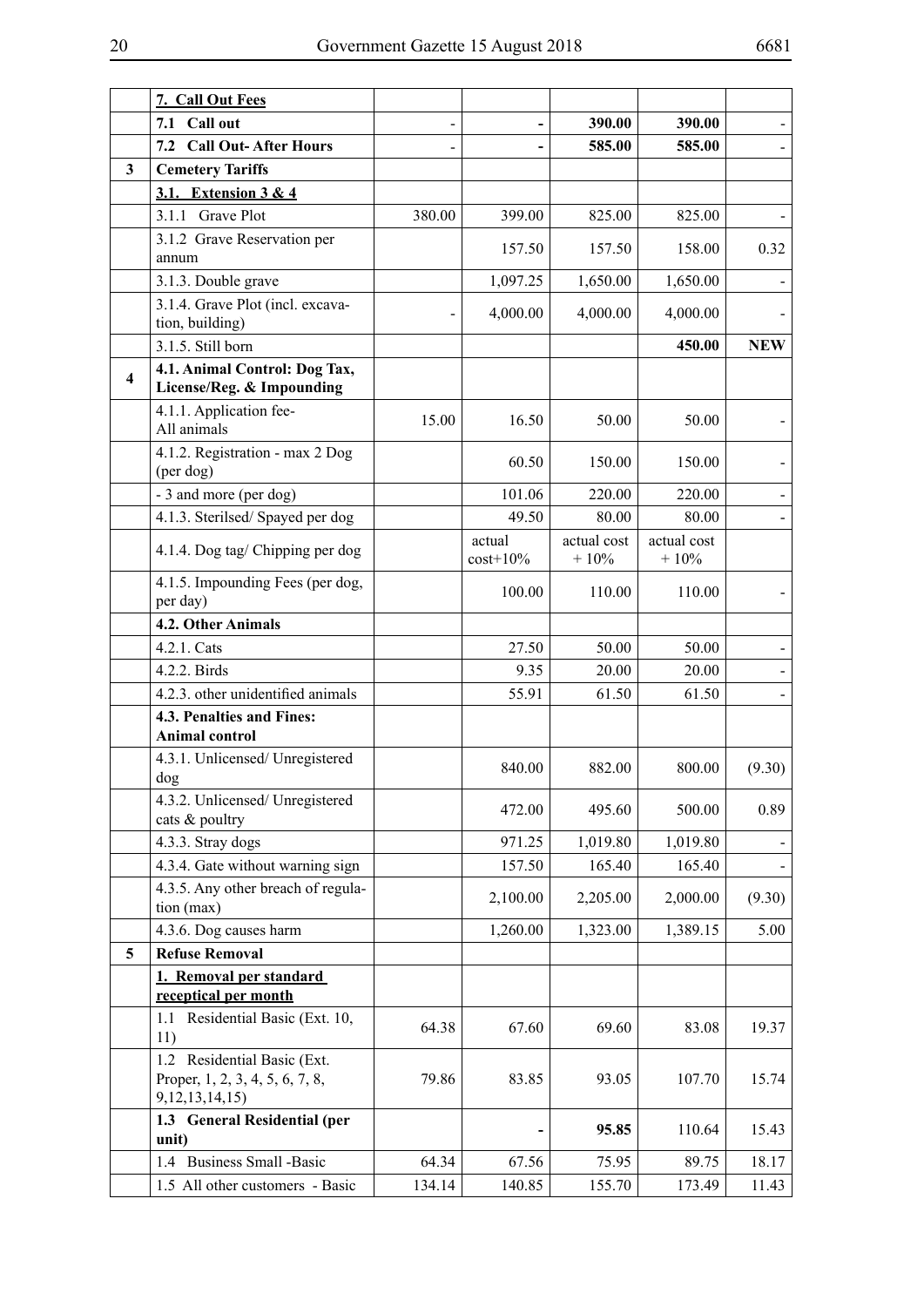|   | 1.6 Basic charges Informal<br>settlement - Residential                        | 12.68    | 12.68    | 13.30    | 23.97                     | 80.23      |
|---|-------------------------------------------------------------------------------|----------|----------|----------|---------------------------|------------|
|   | 1.7 Basic charges Informal<br>settlement - All other customers                | 64.34    | 64.34    | 67.55    | 80.93                     | 19.81      |
|   | 1.8 Dumpsite Management:<br><b>Basic Charge</b>                               |          |          | 86.90    |                           | (100.00)   |
|   | 2. Removal per large recepticle<br>per week                                   |          |          |          |                           |            |
|   | 2.1.1. Residential                                                            | 100.00   | 110.00   | 115.50   | 115.50                    |            |
|   | 2.1.2. SME                                                                    | 150.00   | 165.00   | 181.50   | 181.50                    |            |
|   | 2.1.3. All others (business, in-                                              |          |          |          |                           |            |
|   | stitutions, industrial, hospitality<br>etc)                                   | 400.00   | 440.00   | 484.00   | 500.00                    | 3.31       |
|   | 2.2 Illegal Dumping of Refuse as<br>per LA Act, Act 23 of 1992                | 2,000.00 | 2,000.00 | 2,000.00 | 2,000.00                  |            |
|   | 3. Removal of garden and any                                                  |          |          |          |                           |            |
|   | other refuse                                                                  |          |          |          |                           |            |
|   | (Except Bins)                                                                 |          |          |          |                           |            |
|   | Residential per load<br>3.1                                                   | 60.50    | 66.55    | 150.00   | 150.00                    |            |
|   | 3.2 All other consumers per<br>load, except building rubble                   | 80.50    | 88.55    | 262.00   | 262.00                    |            |
|   | 3.3. All other customers, Heavy<br>construction material per load             | 450.00   | 480.00   | 504.00   | 504.00                    |            |
|   | 3.4 Rent per mobile Bin per day                                               | 60.50    | 63.53    | 66.70    | 66.70                     |            |
|   | 3.5 Rent & removal of skip<br>container per load                              |          |          | 120.00   | 130.00                    | 8.33       |
|   | 3.6 Illegal dumping of refuse or<br>building materials                        |          | 2,000.00 | 2,000.00 | 2,000.00                  |            |
|   | 3.7 Wheely bin<br>(each-replacement)                                          |          |          | 300.00   | Actual<br>$Cost +$<br>15% |            |
|   | 4. Disposal of waste at dumpsite<br>(private) (Per Trip)                      |          |          |          |                           |            |
|   | 4.1. Disposal of refuse<br>(after hours) - 06:00-08:00 $&$<br>$17:00 - 19:00$ | 15.00    | 15.00    | 15.00    | 15.00                     |            |
|   | 4.2. Disposal of refuse (weekends<br>& holidays)                              | 30.00    | 30.00    | 30.00    | 30.00                     |            |
|   | 4.3. Disposal of refuse by<br>contractors (per month)                         | 350.00   | 350.00   | 350.00   | 350.00                    |            |
|   | 4.4. Disposal of bulk waste /<br>month (waste companies)                      |          |          |          | 1,500.00                  | <b>NEW</b> |
| 6 | Sewerage                                                                      |          |          |          |                           |            |
|   | 1. Sewerage monthly basic<br>charges                                          |          |          |          |                           |            |
|   | 1.1. Residential                                                              | 67.10    | 73.81    | 77.50    | 85.25                     | 10.00      |
|   | 1.2. SME's                                                                    | 83.00    | 91.30    | 100.00   | 110.00                    | 10.00      |
|   | 1.3. All other                                                                | 193.00   | 212.30   | 240.00   | 264.00                    | 10.00      |
|   | 2. Sewer per toilet<br>(max 2, for each additional)                           | 18.54    | 18.54    | 20.00    | 20.00                     |            |
|   | 3. New connections                                                            | Actual   | Actual   | Actual   | Actual                    |            |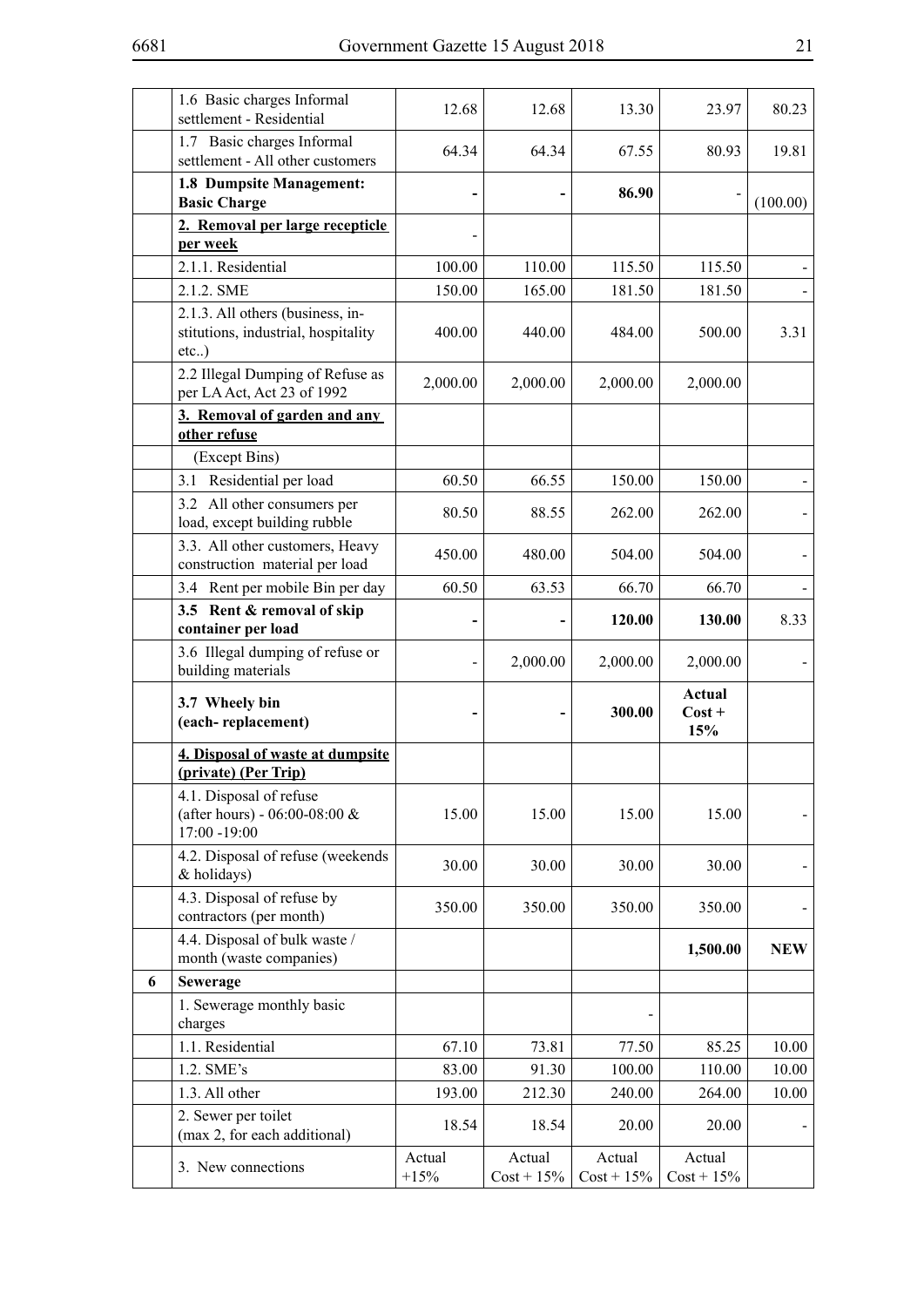|   | 4. Cleaning of blocade or sedi-<br>ment (per drain inside the yard)             | 180.00   | 180.00   | 390.00   | 390.00                  |            |
|---|---------------------------------------------------------------------------------|----------|----------|----------|-------------------------|------------|
|   | 5. Emptying of a septic tank (per<br>load)                                      |          | 230.00   | 230.00   | 230.00                  |            |
|   | 6. Illegal connections: Fine as per<br>LA Act 23 of 1992 as amended             | 2,000.00 | 2,000.00 | 2,000.00 | 2,000.00                |            |
| 7 | <b>Building Plans</b>                                                           |          |          |          |                         |            |
|   | 7.1. Building Plan Fees as set out<br>per schedule                              |          |          |          |                         |            |
|   | 7.1.1. Submission of Building<br>Plan                                           | 150.00   | 210.00   | 250.00   | 250.00                  |            |
|   | 7.1.2. Submission of the existing<br>plan $/m^2$                                |          |          | 6.00     | 6.30                    | 5.00       |
|   | 7.1.3. Building Plans -<br>Residential /m <sup>2</sup>                          |          |          | 8.00     | 8.40                    | 5.00       |
|   | Business / Industrial /m <sup>2</sup>                                           |          |          | 15.00    | 15.75                   | 5.00       |
|   | - Developers $/m2$                                                              |          |          | 20.00    | 21.00                   | 5.00       |
|   | - Governement institutions $/m2$                                                |          |          | 30.00    | 31.50                   | 5.00       |
|   | 7.1.4. Amendments to approved<br>building plan                                  |          |          | 250.00   | 150.00                  | (40.00)    |
|   | 7.1.5. Re-submission for approval<br>of building plan after elapse of<br>permit |          |          | 250.00   | 262.50                  | 5.00       |
|   | 7.1.6. Contravention of<br>Inspection form (per step until<br>rectified)        |          |          | 2,000.00 | 500.00                  | (75.00)    |
|   | 7.1.7. Illegal Construction                                                     |          |          |          | 2,000.00                | <b>NEW</b> |
|   | 7.2. Health Standard Plan                                                       | 75.00    | 75.00    | 82.50    | 82.50                   |            |
|   | Small Works<br>2.<br>(pools, Walls, Braai, Etc.) per m <sup>2</sup>             | 6.00     | 6.00     | 6.60     | 6.93                    | 5.00       |
|   | 3. Buildings                                                                    |          |          |          |                         |            |
|   | 3.1 Boundary wall (per running<br>meter)                                        | 1.10     | 1.10     | 8.00     | 8.00                    |            |
|   | 4. Town Map                                                                     |          |          |          |                         |            |
|   | 4.1 A3 - Large                                                                  |          | 95.00    | 97.50    | Actual<br>$Cost + 15\%$ |            |
|   | 4.2 A4 - Small                                                                  |          | 50.00    | 52.50    | Actual<br>$Cost + 15\%$ |            |
|   | 4.3 A0- Extra Large                                                             |          |          | 420.00   | Actual<br>$Cost + 15\%$ |            |
|   | 5. Site Plan                                                                    |          |          |          |                         |            |
|   | 5.1 A3 - Large                                                                  |          | 22.00    | 37.00    | 37.00                   |            |
|   | 5.2 A4 - Small                                                                  |          | 37.00    | 22.00    | 22.00                   |            |
|   | <b>6. Identification of Pegs</b>                                                |          |          |          |                         |            |
|   | 6.1 Informal Area (per peg)                                                     | 60.00    | 60.00    | 66.00    | Actual<br>$Cost + 15\%$ |            |
|   | 6.2 Formal Area                                                                 | 100.00   | 100.00   | 110.00   | Actual<br>$Cost + 15\%$ |            |
| 8 | <b>Sand Mining</b>                                                              |          |          |          |                         |            |
|   | 1. Sand (Building purposes per m)                                               |          | 68.50    | 71.93    | 71.93                   |            |
|   | 2. Gravel                                                                       |          | 73.00    | 76.65    | 76.65                   |            |
|   | 3. Agreggate (per m)                                                            |          | 78.00    | 78.00    | 78.00                   |            |

 $\overline{a}$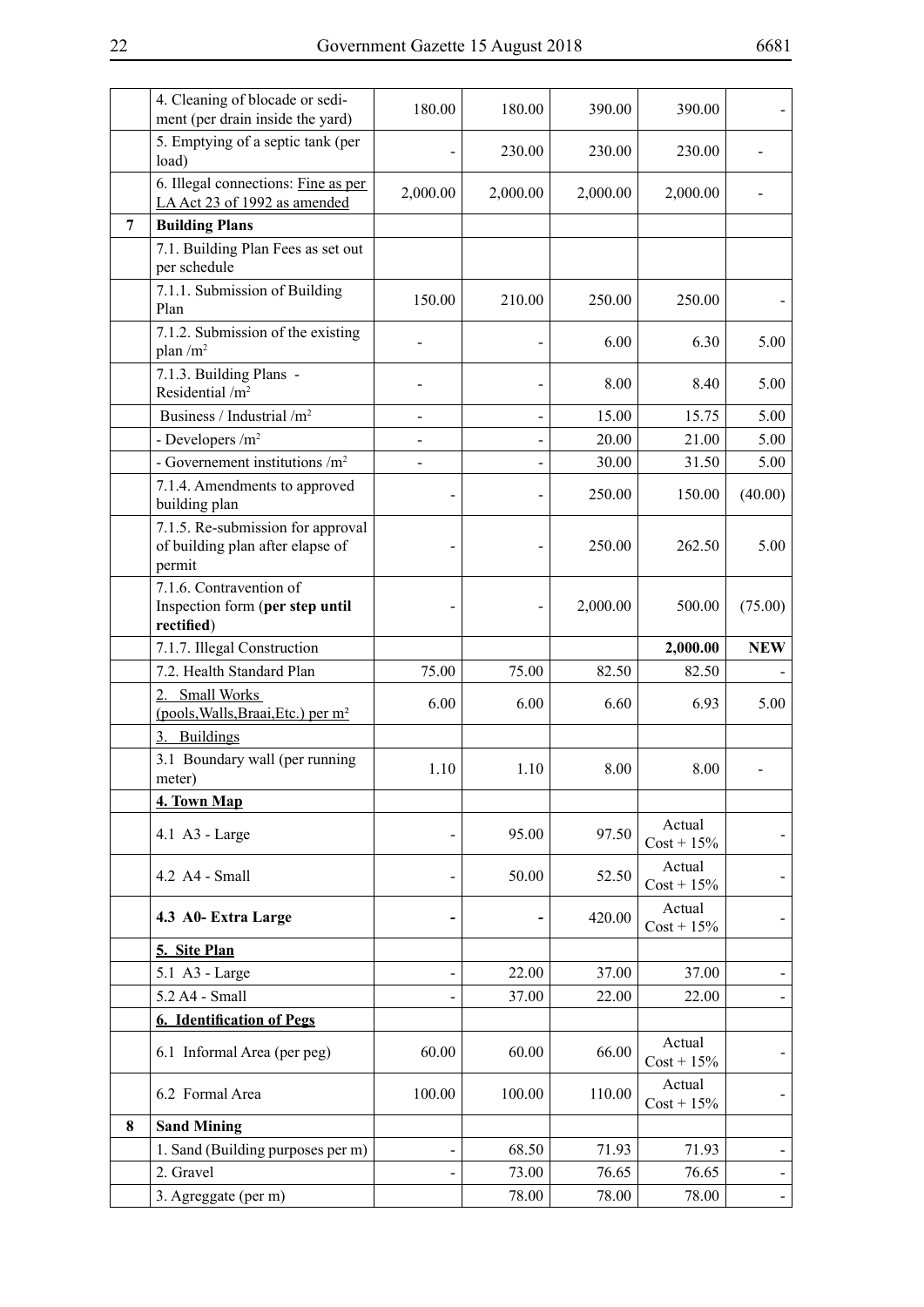|    | 4. Transport (per trip)                                             |                         | 300.00              | 300.00                | 300.00                |        |
|----|---------------------------------------------------------------------|-------------------------|---------------------|-----------------------|-----------------------|--------|
|    | 5. Fines & Penalties - Bakkie                                       |                         | 500.00              | 500.00                | 500.00                |        |
|    | - Large Vehicle                                                     |                         | 1,000.00            | 1,000.00              | 1,000.00              |        |
| 9  | <b>Plant Hire</b>                                                   |                         |                     |                       |                       |        |
|    | 1. Tipper: per hour                                                 |                         | 400.00              | 750.00                | 750.00                |        |
|    | 2. Refuse Compactor Truck<br>$($ /hour $)$                          |                         | 500.00              | 750.00                | 750.00                |        |
|    | 3. Skip Truck (/hour)                                               |                         | 500.00              | 750.00                | 750.00                |        |
|    | 4. Tractor (/hour)                                                  |                         | 350.00              | 500.00                | 500.00                |        |
|    | 5. Front End Loader (/hour)                                         |                         | 500.00              | 800.00                | 800.00                |        |
|    | 6. All heavy MV (max 10 km<br>outside town)                         | $Cost +$<br>N\$6.50 /km |                     |                       |                       |        |
| 10 | <b>Rates and Taxes</b>                                              |                         |                     |                       |                       |        |
|    | 1. Land Value                                                       |                         |                     |                       |                       |        |
|    | 1.1. Residential                                                    | 0.018                   | 0.018               | 0.022                 | 0.023                 | 4.98   |
|    | 1.2. General Residential                                            | 0.019                   | 0.020               | 0.025                 | 0.026                 | 5.02   |
|    | 1.3. All others<br>(business, industrial etc)                       | 0.043                   | 0.045               | 0.054                 | 0.057                 | 4.96   |
|    | 2. Improvement Value                                                | 0.005                   | 0.005               | 0.006                 | 0.006                 | 5.08   |
| 11 | PROPERTY MANAGEMENT                                                 |                         |                     |                       |                       |        |
|    | 1. Rental-<br>1.1. Site                                             | 0.65/m <sup>2</sup>     | 0.80/m <sup>2</sup> | 0.88/m <sup>2</sup>   | $0.90/m^2$            | 10.00% |
|    | 1.2. Council Property (Private)<br>- Unit                           |                         | 200.00              | 220.00                | 242.00                | 10.00  |
|    | - 2 Bedroom                                                         |                         |                     | 800.00                | 1,500.00              | 87.50  |
|    | - 3 Bedroom                                                         |                         |                     | 1,200.00              | 2,500.00              | 108.33 |
|    | - 4 Bedroom                                                         |                         |                     | 1,600.00              | 3,500.00              | 118.75 |
|    | - 5 business units                                                  |                         |                     | 26.50/m <sup>2</sup>  | 26.50/m <sup>2</sup>  |        |
|    | 2. Townlands (Lease) -<br>2.1. Agriculture (per month)              |                         | 1.20/m <sup>2</sup> | 1.80 / m <sup>2</sup> | 1.80/m <sup>2</sup>   | 10.00% |
|    | 2.2. All others (per month)                                         |                         | 2.50/m <sup>2</sup> | 2.75/m <sup>2</sup>   | 2.75/m <sup>2</sup>   | 10.00% |
|    | 3. Compliance certificate                                           | 200.00                  | 230.00              | 253.00                | 255.00                | 0.79   |
|    | 4. Betterment fee                                                   | as per<br>policy        | as per<br>policy    | as per<br>policy      |                       |        |
|    | 5. Endownment fee                                                   | as per<br>policy        | as per<br>policy    | as per<br>policy      |                       |        |
|    | 6. Valuation certificate                                            | 100.00                  | 105.00              | 110.25                | 110.25                |        |
|    | 7. Clearance Certificate                                            | 200.00                  | 230.00              | 253.00                | 255.00                | 0.79   |
|    | 8. Additional Rates /m <sup>2</sup>                                 |                         |                     |                       |                       |        |
|    | 8.1. Occupational rent -<br>Residential                             | 25                      | 25.00               | 26.25                 | 26.25                 |        |
|    | 8.2. Occupational rent-All other                                    | 43                      | 43.00               | 45.15                 | 45.15                 |        |
|    | 8.3. Land lease-Residential                                         | 0.35                    | 0.35                | 0.37                  | 0.37                  |        |
|    | 8.4. Land lease-All other                                           | 0.45                    | 0.45                | 0.50                  | 0.50                  |        |
|    | 8.5. Offer to purchase:<br>Application form                         | 60.00                   | 60.00               | 66.00                 | 66.00                 |        |
|    | 9. Penalty: Illegal removal of<br>erven beacon/peg                  |                         |                     | 5,000.00              | Actual cost<br>$+15%$ |        |
| 12 | <b>Bill Boards</b>                                                  |                         |                     |                       |                       |        |
|    | Erection of billboards/Advertise-<br>ment Notice<br>$/m2$ per annum |                         |                     | 50.00                 | 52.00                 | 4.00   |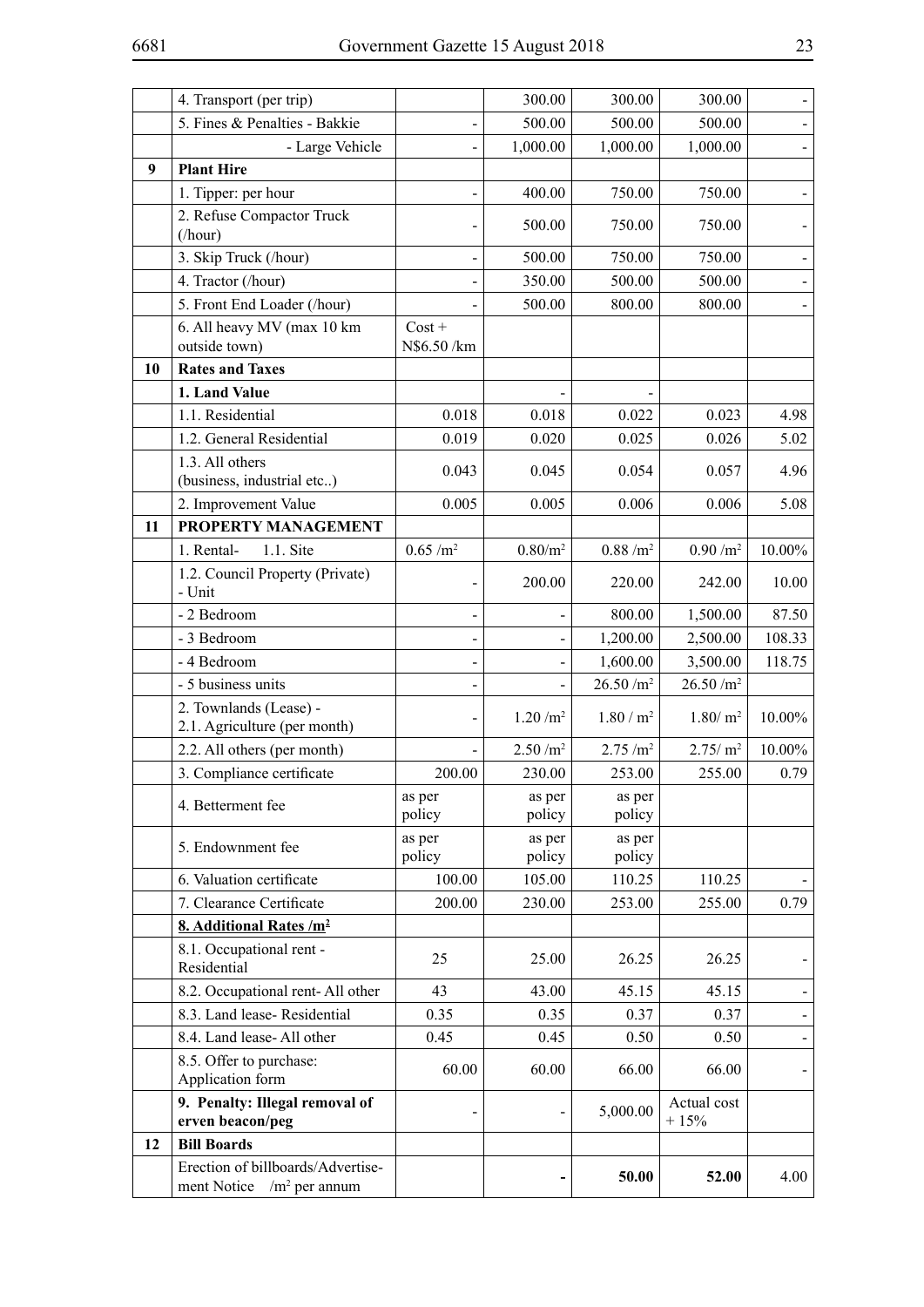|    | Ilegal erection of sign boards                          |          |          |                | As per<br>regulation         |            |
|----|---------------------------------------------------------|----------|----------|----------------|------------------------------|------------|
| 13 | <b>Community Hall (Rental/</b>                          |          |          |                |                              |            |
|    | event)                                                  |          |          |                |                              |            |
|    | 1. Shows, Sports clubs,<br>weddings, bazaars            | 600.00   | 660.00   | 693.00         | 695.00                       | 0.29       |
|    | 2. Non-Profitable activities<br>(Church, Charities etc) | 200.00   | 220.00   | 231.00         | 233.00                       | 0.87       |
|    | 3. National events                                      | 700.00   | 770.00   | 808.50         | 810.00                       | 0.19       |
|    | 4. International events                                 | 1,000.00 | 1,100.00 | 1,210.00       | 1,300.00                     | 7.44       |
|    | 5. Schools & Regional council                           | 300.00   | 330.00   | 363.00         | 365.00                       | 0.55       |
|    | 6. Political meetings & Braais                          | 500.00   | 550.00   | 605.00         | 620.00                       | 2.48       |
| 14 | <b>Parks and Sports Ground</b>                          |          |          |                |                              |            |
|    | 1. Water Consumption                                    |          |          | Actual<br>Cost | Actual<br>Cost               |            |
|    | 2. Use Of Facility                                      |          |          |                |                              |            |
|    | 2.1 Sporting Event (Daily)<br>League Game               |          | 200.00   | 200.00         |                              | (100.00)   |
|    | 2.2 Sporting Event (Weekend)<br>-Tournaments            |          | 500.00   | 500.00         |                              | (100.00)   |
|    | 2.3 Sporting Event (Long<br>Weekend)-Tournament         |          | 900.00   | 900.00         |                              | (100.00)   |
|    | 2.4 Non Sporting Event (Daily)<br>schools               |          | 200.00   | 200.00         |                              | (100.00)   |
|    | 2.5 Non Sporting Event<br>(Weekend) schools             |          | 300.00   | 300.00         |                              | (100.00)   |
|    | 2.6 Non Sporting Event<br>(Weekend)- Others             |          | 500.00   | 500.00         |                              | (100.00)   |
|    | 2.7 Use of parks and<br>recreational areas (per event)  |          | 1,000.00 | 1,000.00       |                              | (100.00)   |
| 15 | <b>Other Tariffs</b>                                    |          |          |                |                              |            |
|    | 1. Tender Documents                                     |          |          |                |                              |            |
|    | 1.1. Tender range<br>$(N$50,001-500,000.00)$            |          | 500.00   | 500.00         | As per<br>Procurement<br>Act |            |
|    | 1.2. Tender range<br>(N\$500,001-1 million)             |          | 1,000.00 | 750.00         | As per<br>Procurement<br>Act |            |
|    | 1.3. Tender range<br>(1 million and more)               |          | 2,000.00 | 1,000.00       | As per<br>Procurement<br>Act |            |
|    | 2. Photocopies                                          | 2.00     | 2.00     | 2.00           |                              | (100.00)   |
|    | 3. Fax (sending/receiving)                              | 4.00     | 4.00     | 4.00           |                              | (100.00)   |
|    | 4. Application form fees<br>(Application for land)      |          | 20.00    | 20.00          |                              | (100.00)   |
|    | 5. Proof of Residential                                 |          |          |                | 20.00                        | <b>New</b> |
|    | 6. Promotional Items                                    |          |          |                | Actual<br>$Cost+15%$         | <b>New</b> |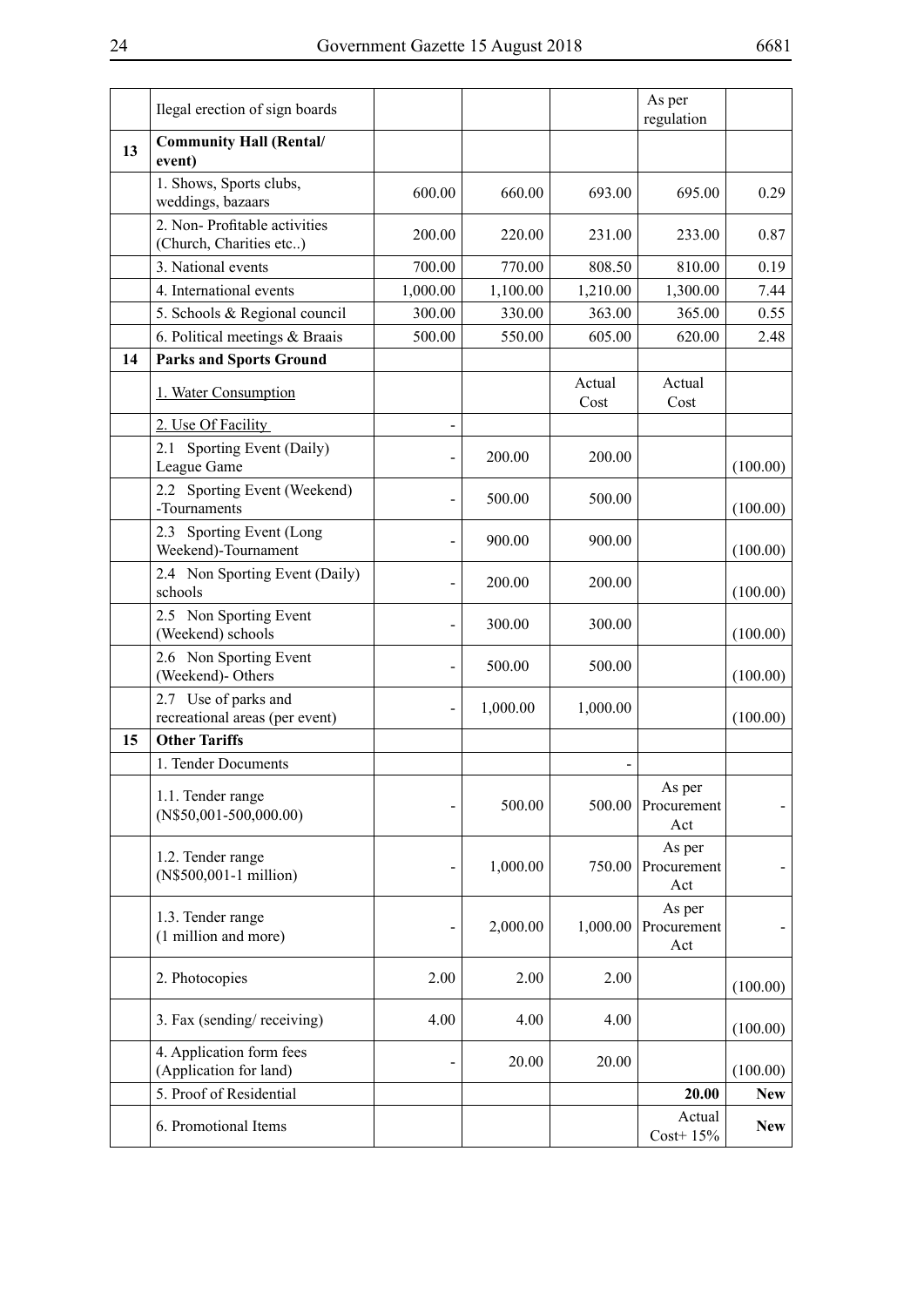| 16 | <b>Business Registration &amp; Fitness</b><br><b>Certificates</b>   |          |          |          |          |            |
|----|---------------------------------------------------------------------|----------|----------|----------|----------|------------|
|    | 1. Category 1                                                       |          |          |          |          |            |
|    | 1.1 Hawkers/Vendors/Stalls-<br>1.1.1. Per day                       | 35.00    | 35.00    | 40.25    | 45.00    | 11.80      |
|    | 1.1.2. Per month                                                    | 55.00    | 55.00    | 63.25    | 95.00    | 50.20      |
|    | 1.1.3.6 months                                                      |          |          | 165.00   | 200.00   | 21.21      |
|    | 1.1.4. Annual (Designated Areas)                                    |          |          | 330.00   | 330.00   |            |
|    | 1.2 Home Based Business                                             |          | 300.00   | 345.00   | 345.00   |            |
|    | 1.3 Shebeen Registration                                            | 250.00   | 300.00   | 345.00   | 345.00   |            |
|    | 1.4 BBQ Sites (daily)                                               |          | 50.00    | 57.50    | 57.50    |            |
|    | 1.5 Meat Permits (Annual)                                           |          |          | 200.00   | 200.00   |            |
|    | 1.6. Camping Site & Caravan<br>(per day)                            |          |          |          | 50.00    | <b>NEW</b> |
|    | 1.7. Camping Site & Caravan<br>(Per month)                          |          |          |          | 500.00   | <b>NEW</b> |
|    | 1.8. Promotion, Recreation club,<br>Non-Profit institution (annual) |          |          |          | 250.00   | <b>NEW</b> |
|    | 2. Category 2                                                       |          |          |          |          |            |
|    | 2.1 Small                                                           | 155.00   | 170.50   | 196.08   | 300.00   | 53.00      |
|    | 2.2 Medium Business                                                 |          |          | 500.00   | 450.00   | (10.00)    |
|    | 2.3 Large business                                                  | 455.00   | 500.50   | 575.58   | 600.00   | 4.24       |
|    | 2.4 Chain business                                                  |          |          | 900.00   | 900.00   |            |
|    | 2.5 Supermarket and Furniture<br>Shops                              | 500.00   | 550.00   | 632.50   | 632.50   |            |
|    | 2.6 Warehouses and Stores                                           |          | 600.00   | 690.00   | 690.00   |            |
|    | 2.7 Hotels/Lodges and other<br>Accomodations                        | 500.00   | 550.00   | 632.50   | 632.50   |            |
|    | 2.8 Other Small Outlets<br>(<5 employees)                           | 330.00   | 363.00   | 417.45   | 417.45   |            |
|    | 2.9 Butcheries                                                      |          | 500.00   | 575.00   | 575.00   |            |
|    | 2.10 Service Stations/Garages/Oil<br>Depots                         | 565.00   | 621.50   | 714.73   | 714.73   |            |
|    | 2.11 Medical Institutions                                           | 455.00   | 500.50   | 575.58   | 575.58   |            |
|    | 2.12 Professional and other<br>Office run organisations             | 600.00   | 660.00   | 759.00   | 759.00   |            |
|    | 2.13 Noxious Industry Business                                      |          | 1,000.00 | 1,150.00 | 1,150.00 |            |
|    | 2.14 Bottle Stores and Bars                                         | 650.00   | 715.00   | 822.25   | 822.25   |            |
|    | 2.15 Agriculture                                                    |          |          | 550.00   | 550.00   |            |
|    | 3. Category 3                                                       |          |          |          |          |            |
|    | 3.1. Taxi /annum                                                    |          |          | 650.00   | 650.00   |            |
|    | 3.2 Driving School /annum                                           |          |          | 650.00   | 650.00   |            |
|    | 3.3 Car Wash /annum                                                 |          |          | 450.00   | 500.00   | 11.11      |
| 17 | <b>Fines and Penalties</b>                                          |          |          |          |          |            |
|    | 1. Operating without certificate of<br>Fitness/registration         | 850.00   | 850.00   | 850.00   | 850.00   |            |
|    | 2. Contravening health<br>regulations                               | 1,500.00 | 1,500.00 | 1,500.00 | 1,500.00 |            |
|    | 3. Failure to implement recom-<br>mendations by health inspector    | 2,000.00 | 2,000.00 | 1,500.00 | 1,500.00 |            |
|    | 4. Processing unfit meat                                            | 700.00   | 700.00   | 700.00   | 700.00   |            |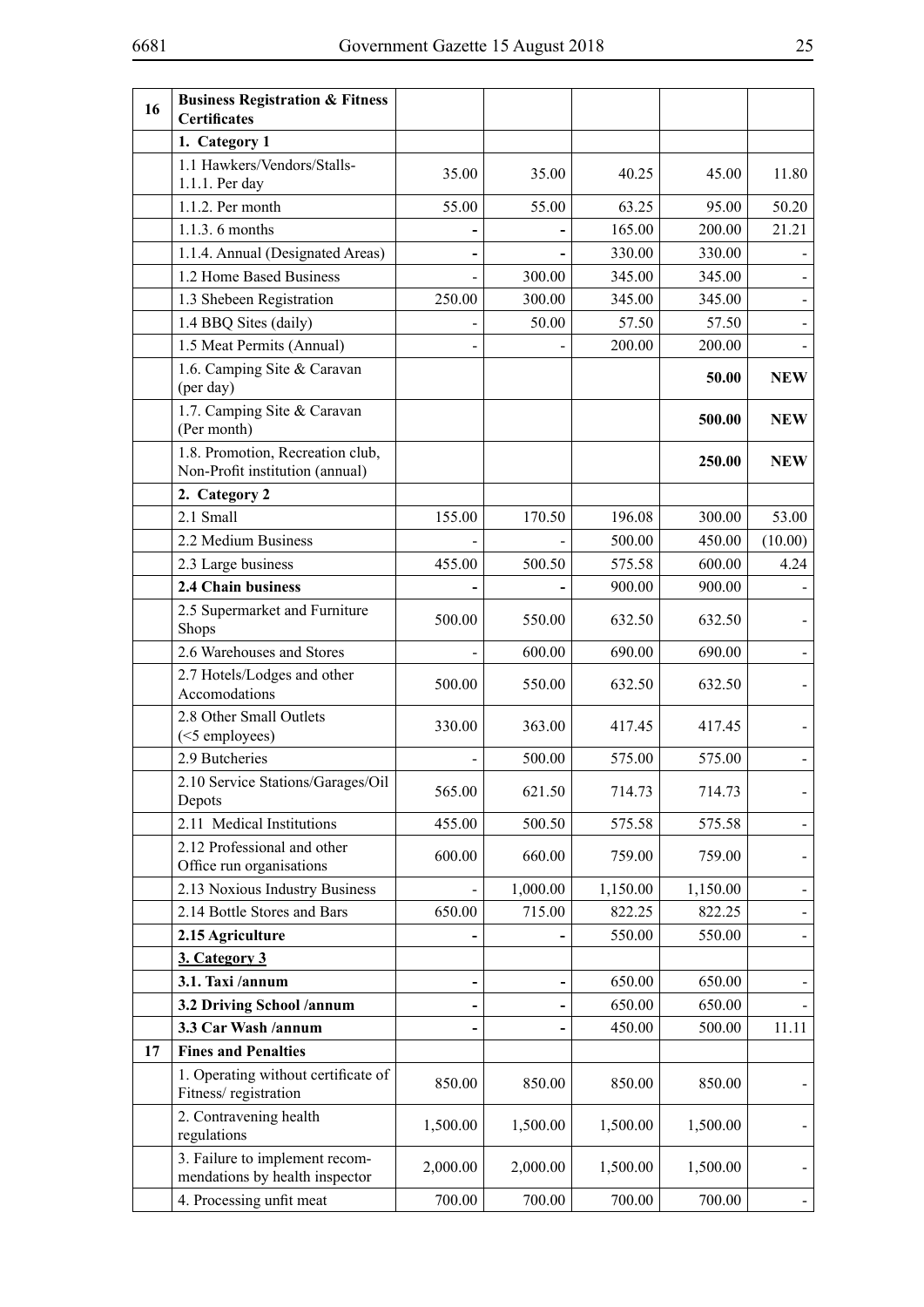|    | 5. Illegal import of meat & meat<br>products                                                     | 2,000.00 | 2,000.00 | 2,000.00    | 2,000.00    |        |
|----|--------------------------------------------------------------------------------------------------|----------|----------|-------------|-------------|--------|
|    | 6. Illegal setting up of business<br>structure (incl. Car wash,<br>hawkers etc.)                 | 900.00   | 900.00   | 900.00      | 900.00      |        |
|    | 7. Lack of clean apparatus and<br>disinfecting box (barber & hair-<br>dressers)                  | 200.00   | 200.00   | 200.00      | 200.00      |        |
|    | 8. refusal to furnish information<br>required by health inspector                                | 500.00   | 500.00   | 500.00      | 500.00      |        |
|    | 9. Misleading information-<br>to health officer                                                  | 200.00   | 200.00   | 200.00      | 200.00      |        |
|    | 10. Selling food unfit for<br>consumption (per product)                                          | 10.00    | 10.00    | 10.00       | 10.00       |        |
|    | 11. Medicaly unexamined<br>foodhandler (per head)                                                | 400.00   | 400.00   | 400.00      | 400.00      |        |
|    | 12. Untidy & unappropriate<br>uniforms                                                           | 800.00   | 800.00   | 800.00      | 800.00      |        |
|    | 13. Untidy place                                                                                 | 500.00   | 500.00   | 500.00      | 500.00      |        |
|    | 14. Re-using cooking oil unfit for<br>re-use                                                     | 500.00   | 500.00   | 500.00      | 500.00      |        |
|    | 15. Operating without cold or hot<br>water/cleaning tools/ towels                                | 500.00   | 500.00   | 500.00      | 500.00      |        |
|    | 16. Defacating/urinating in public                                                               | 150.00   | 150.00   | 150.00      | 500.00      | 233.33 |
|    | 17. IlLegal setting up of structure                                                              |          | 2,000.00 | 2,000.00    | 2,000.00    |        |
|    | 18. Late renewal of fitness                                                                      |          |          | $actual +$  | $actual +$  |        |
|    | certificate                                                                                      |          |          | $15% + 10%$ | $15% + 10%$ |        |
| 18 | <b>Fire Brigade</b>                                                                              |          |          |             |             |        |
|    | The following fees shall be charged in respect of the following services to the owner or         |          |          |             |             |        |
|    | occupier of the premises on which the services are rendered.<br>1. For each of the first hour or |          |          |             |             |        |
|    | portion thereof                                                                                  |          | 50.00    | 50.00       | 50.00       |        |
|    | 2. For each subsequent hour or<br>portion thereof                                                |          | 65.00    | 65.00       | 65.00       |        |
|    | 3. Emergencies outside town<br>boundaries (/km)                                                  | 7.70     | 7.70     | 7.70        | 7.70        |        |
|    | 4. Emergency Services monthly<br>contribution -                                                  |          |          |             |             |        |
|    | Residential<br>4.1.                                                                              | 2.20     | 2.20     | 2.20        | 2.20        |        |
|    | Other (GRN, civic organi-<br>4.2.<br>zations, Informal businesses and<br>churches)               | 4.40     | 4.40     | 4.40        | 4.40        |        |
|    | 4.3.<br>Formal Business                                                                          | 8.25     | 8.25     | 8.25        | 8.25        |        |

 $\overline{\phantom{a}}$  , where  $\overline{\phantom{a}}$ 

Notes:

Tarrifs do not include VAT ( VAT charged @ 15%)

# **By order**

#### **H. E. Coetzee**

**Chairperson of Council Oranjemund Town Council**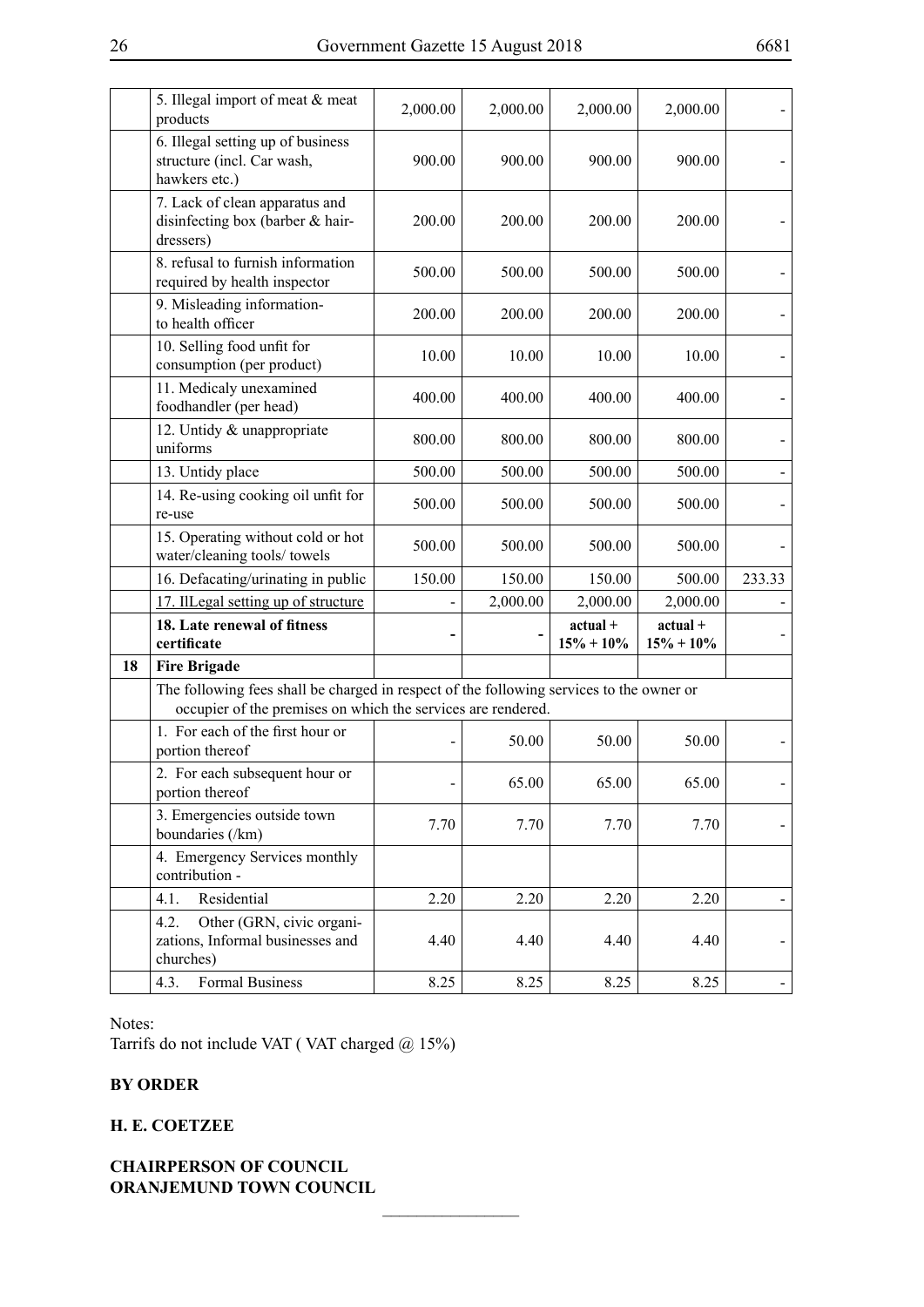#### **Gochas Village Council**

No. 492 2018

#### TARIFFS 2018/2019

The Gochas Village Council has under section 30(1)(u) of the Local Authorities Act, 1992. (Act No. 23 of 1992) determined the tarffs and charges for the supply of electricity as set out in the Schedule, with effect from 1 July 2018.

#### **WATER SUPPLY TARIFFS AND CHARGES**

| <b>Tariff Description</b>                                 | <b>Existing</b><br><b>Tariff</b><br>N\$ | Proposed<br><b>Tariff</b><br>N\$ | <b>Increase</b><br>$\frac{0}{0}$ |
|-----------------------------------------------------------|-----------------------------------------|----------------------------------|----------------------------------|
| Water                                                     |                                         |                                  |                                  |
| <b>Deposit Fees</b>                                       |                                         |                                  |                                  |
| Deposits Residential                                      | 172.95                                  | 181.60                           | $5.0\%$                          |
| <b>Deposits Business</b>                                  | 461.65                                  | 484.70                           | 5.0%                             |
| <b>Connection Fees</b>                                    |                                         |                                  |                                  |
| Connection fees prepaid residential                       | 659.65                                  | 692.65                           | 5.0%                             |
| Connections fees prepaid Business                         | 1,914.45                                | 2,010.15                         | $5.0\%$                          |
| Residential Prepaid Connection                            | 1,276.28                                | 1,340.05                         | 5.0%                             |
| <b>Basic Charges</b>                                      |                                         |                                  |                                  |
| Basic Charges Conventional residential                    | 41.70                                   | 43.80                            | 5.0%                             |
| <b>Business Prepaid Connection</b>                        | 3,038.70                                | 3,190.65                         | $5.0\%$                          |
| <b>Basic Charges Conventional Business</b>                | 127.15                                  | 133.50                           | 5.0%                             |
| Basic Charges Pensioners (No Basic Charge for Pensioners) |                                         |                                  |                                  |
| <b>Water Consumption Fees</b>                             |                                         |                                  |                                  |
| Consumption cost - Conventional per 1000 liter            | 16.70                                   | 17.55                            | 5.1%                             |
| Pre paid Meter Tokens                                     | 463.90                                  | 487.10                           | 5.0%                             |
| Standpipe                                                 | 21.95                                   | 23.05                            | $5.0\%$                          |
| Residential Unit price per Kiloliter - 5000 Kiloliter     | 16.70                                   | 17.55                            | 5.1%                             |
| 5501-6000 liter - Businesses                              | 17.40                                   | 18.30                            | 5.2%                             |
| 6001- Businesses                                          | 17.95                                   | 18.85                            | 5.0%                             |
| Residential (Pensioners) unit per kiloliter               | 11.65                                   | 12.25                            | 5.2%                             |
| 5501 - 6000 (Pensioners) unit per kiloliter               | 14.60                                   | 15.35                            | 5.1%                             |
| 6001 (Pensioners) unit per kiloliter                      | 15.00                                   | 15.75                            | 5.0%                             |
| <b>Reconnection fees</b>                                  |                                         |                                  |                                  |
| Reconnection fees                                         | 263.95                                  | 277.15                           | 5.0%                             |
| Reconnection fees on request                              | 69.10                                   | 72.55                            | 5.0%                             |
| <b>Disconnection Fees</b>                                 |                                         |                                  |                                  |
| Disconnection fees                                        | 263.95                                  | 277.15                           | $5.0\%$                          |
| Disconnection fees on request                             | 69.10                                   | 72.55                            | $5.0\%$                          |
| <b>Maintenance Fees</b>                                   |                                         |                                  |                                  |
| Maintenance charges residential (existing customers)      | 12.55                                   | 13.15                            | 4.8%                             |
| Maintenance charges residential(new connections)          | 46.00                                   | 48.30                            | $5.0\%$                          |
| Maintenance charges business (existing customers)         | 78.80                                   | 82.75                            | $5.0\%$                          |
| Maintenace charges business (new customers)               | 131.25                                  | 137.80                           | $5.0\%$                          |
| Borehole Basic residential                                | 239.70                                  | 251.65                           | $5.0\%$                          |
| Borehole basic business                                   | 740.00                                  | 777.00                           | $5.0\%$                          |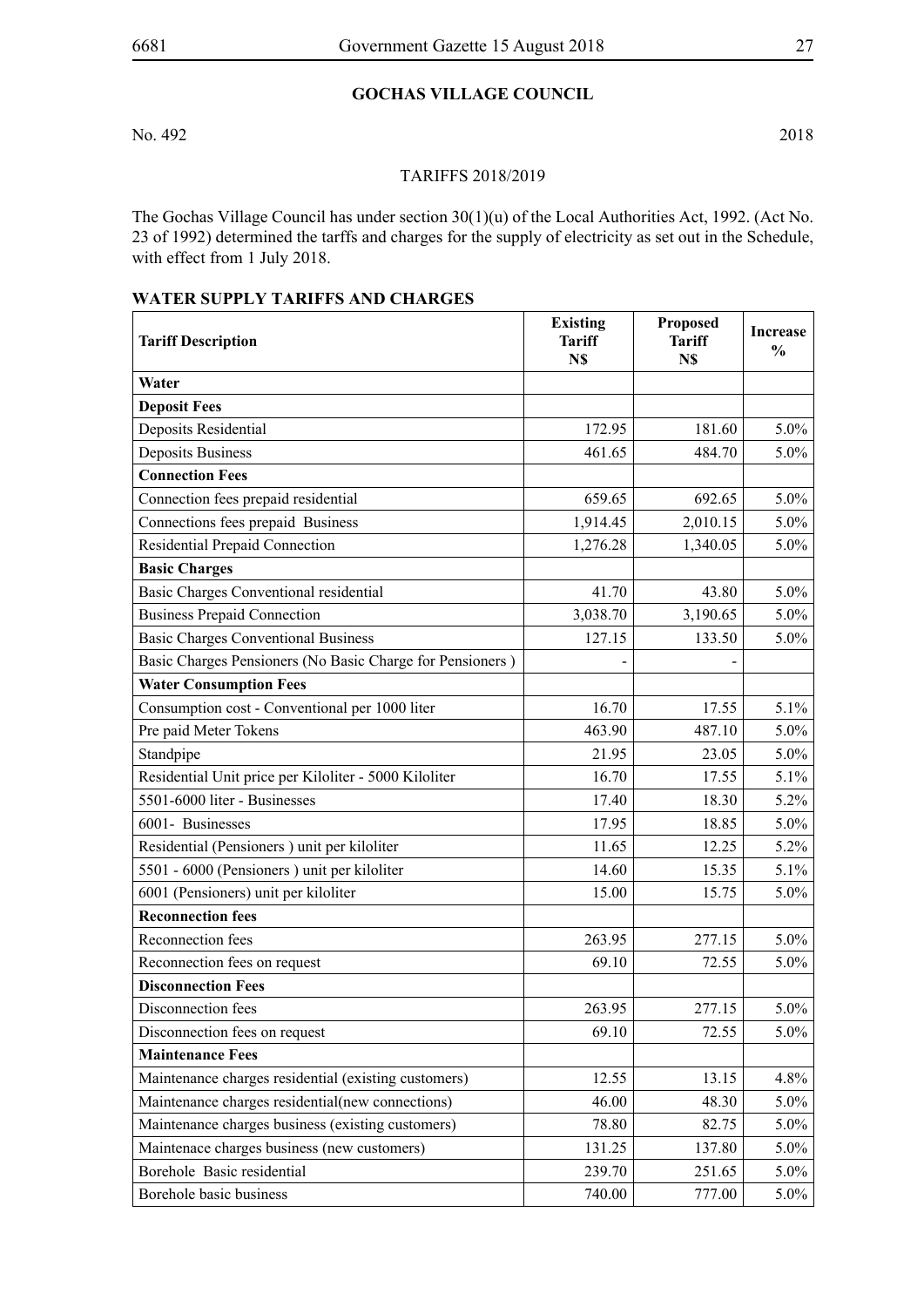| Borehole levy                                                                                                    | 250.00        | 262.50              | $5.0\%$    |
|------------------------------------------------------------------------------------------------------------------|---------------|---------------------|------------|
| <b>Illegal Water Connections:</b>                                                                                |               |                     |            |
| Bypass, sabotage or tempering                                                                                    |               |                     |            |
| First Offence                                                                                                    | $1190 + Cons$ | $1249.50 +$<br>Cons |            |
| Second Offence                                                                                                   | Legal Action  | Legal Action        |            |
| Low battery $+ E41$ charges                                                                                      | 13.15         | 13.80               | 4.9%       |
| <b>Electricity supply tariffs and charges</b>                                                                    |               |                     |            |
| Conventional                                                                                                     |               |                     |            |
| A. Deposits                                                                                                      |               |                     |            |
| (a) Single phase                                                                                                 | 495.30        | 495.30              | $0.0\%$    |
| (b) Commercial Single phase                                                                                      | 707.45        | 707.45              | $0.0\%$    |
| Commercial Three phase                                                                                           | 1,532.50      | 1,532.50            | $0.0\%$    |
| <b>B.</b> Connection fees                                                                                        |               |                     |            |
| (a) (i) Small customer (up to 60 Amp)                                                                            | 1,914.50      | 1,914.50            | $0.0\%$    |
| To cover costs of material, transport and labour                                                                 |               |                     |            |
| (ii) Three phase (cable size up to 16mm <sup>2</sup> )                                                           |               |                     |            |
| To cover costs of material, transport and labour                                                                 | 3,190.65      | 3,190.65            | $0.0\%$    |
| (b) All other customers (more than 60 amp, three phase)                                                          | 3,190.65      | 3,190.65            | $0.0\%$    |
| (c) change from conventional to prepaid                                                                          | 970.20        | 970.20              | $0.0\%$    |
| New connection Business actual plus 15%                                                                          |               |                     |            |
| New connection residential actual plus 15%                                                                       |               |                     |            |
| C. Monthly Basic charges (PENDING ECB AND                                                                        |               |                     |            |
| <b>NAMPOWER INCREMENTS)</b>                                                                                      |               |                     |            |
| <b>Domestic</b>                                                                                                  |               |                     |            |
| Energy Charge N\$/kWh                                                                                            | 1.55          |                     | $-100.0\%$ |
| Capacity Charge N\$/kWh                                                                                          | 7.00          |                     | $-100.0\%$ |
| <b>ECB</b> levy                                                                                                  | 0.01          |                     | $-100.0\%$ |
| NEF levy                                                                                                         | 0.01          |                     | $-100.0\%$ |
| <b>Prepaid customers</b>                                                                                         |               |                     |            |
| Energy charges N\$/kWh                                                                                           | 1.76          |                     | $-100.0\%$ |
| (c) Customer above 60 Amp                                                                                        |               |                     |            |
| ECB levy                                                                                                         |               |                     |            |
| N\$ per month for every kVa according to Maximum<br>demand meter. If a meter register less than 40kVa in a given |               |                     |            |
| month, the customer shall be assessed as if a demand of                                                          |               |                     |            |
| 40kVa was delivered.                                                                                             |               |                     |            |
| N\$  per kVa plus units used according to the three to                                                           |               |                     |            |
| the three phase meters plus basic monthly charges<br>(d) Domestic Three Phase                                    |               |                     |            |
|                                                                                                                  |               |                     |            |
| Energy charge                                                                                                    |               |                     |            |
| Capacity Charge                                                                                                  |               |                     |            |
| <b>ECB</b> levy                                                                                                  |               |                     |            |
| NEF levy                                                                                                         |               |                     |            |
| Commercial - Single phase                                                                                        |               |                     |            |
| Energy charge                                                                                                    |               |                     |            |
| Capacity Charge                                                                                                  |               |                     |            |
| <b>ECB</b> levy                                                                                                  |               |                     |            |
| NEF levy                                                                                                         |               |                     |            |
| <b>Commercial Three Phase</b>                                                                                    |               |                     |            |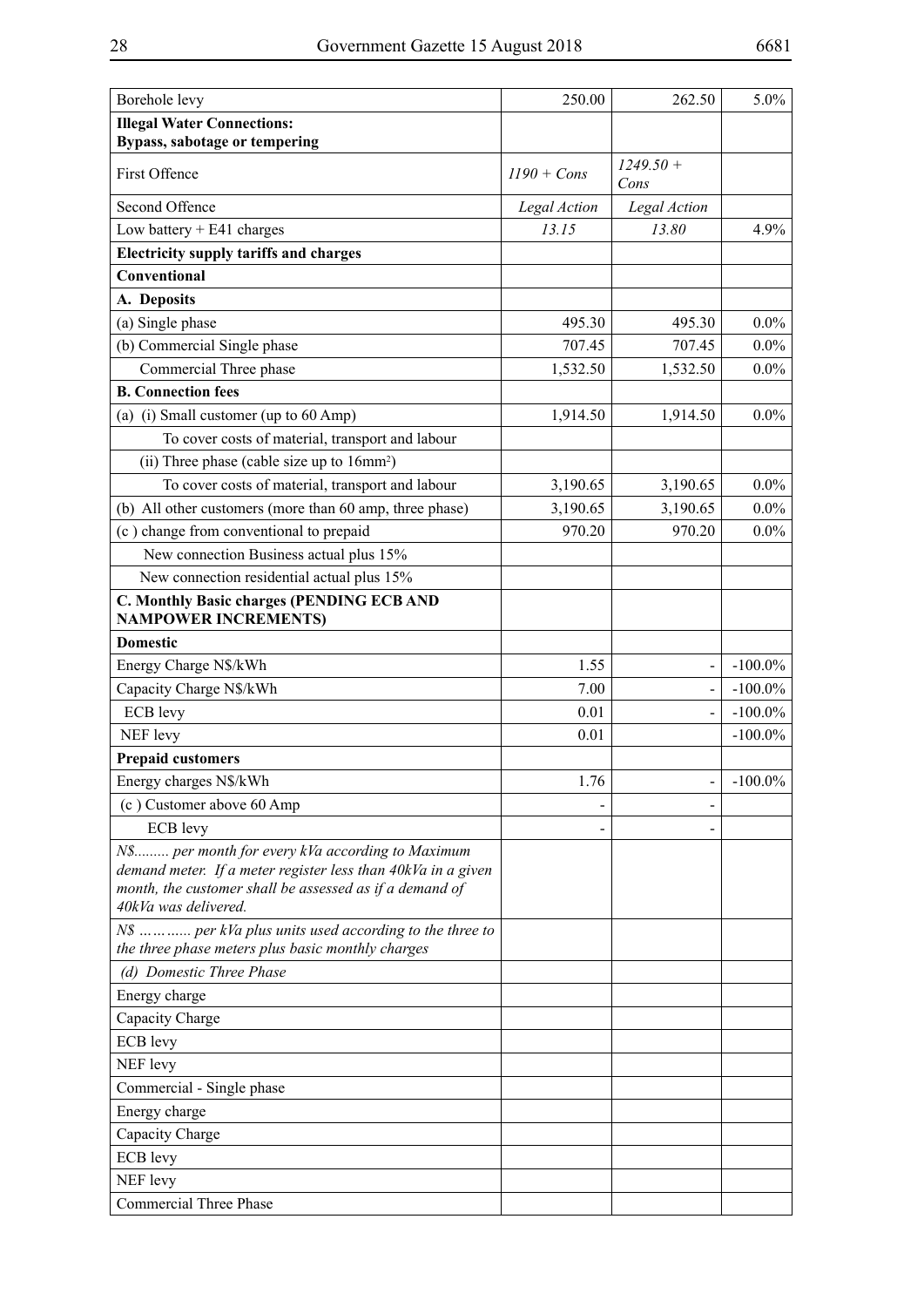| Energy charge                                                |                |                |         |
|--------------------------------------------------------------|----------------|----------------|---------|
| Capacity Charge                                              |                |                |         |
| ECB levy                                                     |                |                |         |
| NEF levy                                                     |                |                |         |
| <b>Commercial Large Power Users</b>                          |                |                |         |
| Energy charge                                                |                |                |         |
| Fixed per Month N\$                                          |                |                |         |
| Maximum Demand Charge N\$/kVA/month                          |                |                |         |
| ECB levy                                                     |                |                |         |
| NEF levy                                                     |                |                |         |
| Department - Single Phase                                    |                |                |         |
| Energy charge N\$/kWh                                        |                |                |         |
| Capacity charge N\$/Amp/Month                                |                |                |         |
| ECB levy                                                     |                |                |         |
| NEF levy                                                     |                |                |         |
| Departmental - Three Phase                                   |                |                |         |
| Energy charge N\$/kWh                                        |                |                |         |
| Capacity charge N\$/Amp/Month                                |                |                |         |
| <b>ECB</b> levy                                              |                |                |         |
| NEF levy                                                     |                |                |         |
| D. Energy charges (tariffs per kwh unity) Subject to         |                |                |         |
| <b>ECB</b> tariff approval                                   |                |                |         |
| (a) Small customer                                           |                |                |         |
| (b) Large customers (customers with maximum Demand           |                |                |         |
| meter instalations only                                      |                |                |         |
| E. Extra Costs (All customer)                                |                |                |         |
| Disconnection fees                                           | 263.95         | 263.95         | $0.0\%$ |
| Disconnection fees on request                                | 67.50          | 67.50          | $0.0\%$ |
| 2. Pre-payment metering                                      |                |                |         |
| A. Connections                                               |                |                |         |
| (a) Single Phase                                             | Actual + $15%$ | Actual + $15%$ |         |
| (b) Three phase connection                                   | Actual + $15%$ | Actual + $15%$ |         |
| B. Extra cost (all pre-paid meter customer)                  |                |                |         |
| Reconnection                                                 | 251.40         | 251.40         | $0.0\%$ |
| Reconnection on request                                      | 63.95          | 63.95          | $0.0\%$ |
| Disconnection                                                | 251.40         | 251.40         | $0.0\%$ |
| Disconnection on request                                     | 63.95          | 63.95          | $0.0\%$ |
| C. Energy charges (tariffs per kwh unit)                     |                |                |         |
| Residential pre-paid meter customers<br>(i)                  |                |                |         |
| Business pre-paid customers - unit price plus 15%<br>(ii)    |                |                |         |
| <b>D. Readi Board Installations</b>                          |                |                |         |
| Ready Board Installations (without the meter)                |                |                |         |
| Whereby no house reticulation is involved, will be subjected |                |                |         |
| to extra costs of:                                           |                |                |         |
| E. Basic Charges on Prepaid meters                           |                |                |         |
| (i) Maintenance charges residential (existing)               | 12.75          | 12.75          | $0.0\%$ |
| Maintenance charges (new connections)                        | 44.65          | 44.65          | $0.0\%$ |
| (ii) Maintenance charges Business (existing)                 | 76.65          | 76.65          | $0.0\%$ |
| Maintenance charges business (new connections)               | 127.90         | 127.90         | $0.0\%$ |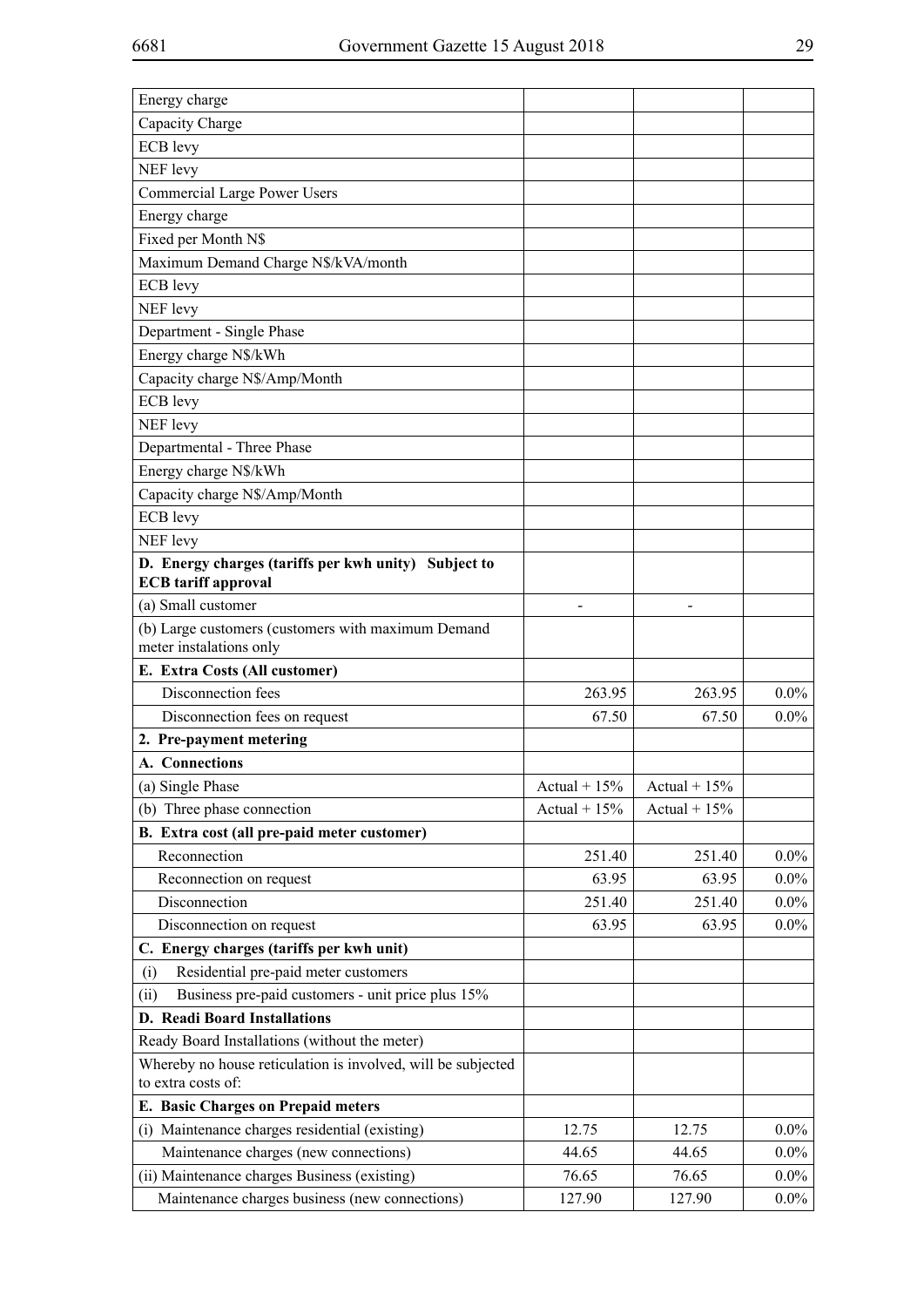| <b>F. Basic Charges on Empty Stands</b>                                                                                                                                                                                                         |                     |                     |         |
|-------------------------------------------------------------------------------------------------------------------------------------------------------------------------------------------------------------------------------------------------|---------------------|---------------------|---------|
| Fixed per month                                                                                                                                                                                                                                 | 67.25               | 67.25               | $0.0\%$ |
| <b>Illegal Electricity Connections: Bypass, sabotage of</b><br>tempering                                                                                                                                                                        |                     |                     |         |
| with the meter                                                                                                                                                                                                                                  |                     |                     |         |
| First Offence                                                                                                                                                                                                                                   | $2315.25 +$<br>Cons | $2431.05 +$<br>Cons |         |
| Second Offence                                                                                                                                                                                                                                  | Legal Action        | Legal Action        |         |
| <b>Electricity: Testing of defect electricity meters:</b>                                                                                                                                                                                       |                     |                     |         |
| Consumers must pay - deposit for testing meter N\$ 157.50                                                                                                                                                                                       |                     |                     |         |
| Testing of defective meters is free of charge where it is<br>found that the meter has a defect. The deposito will be<br>refunded. If it is found that the meter is registered correctly,<br>the consumer must bear the actual cost of the test. |                     |                     |         |
| Sewerage:                                                                                                                                                                                                                                       |                     |                     |         |
| A. Sewerage basic charges (water borne Sewerage)                                                                                                                                                                                                |                     |                     |         |
| (i) Sewerage basic charges residential                                                                                                                                                                                                          | 28.95               | 30.35               | 4.8%    |
| (ii) Sewerage basic charges business                                                                                                                                                                                                            | 54.70               | 57.40               | 4.9%    |
| B. Sewerage Discharges per month (water borne)                                                                                                                                                                                                  |                     |                     |         |
| (i) Sewerage discharge p/m(waterborne) residential for each<br>toilet                                                                                                                                                                           | 30.40               | 31.90               | 4.9%    |
| (ii) Sewerage discharge per month (waterborne)business                                                                                                                                                                                          | 54.70               | 57.40               | 4.9%    |
| C. Monthly Basic charges - convention                                                                                                                                                                                                           |                     |                     |         |
| (a) New Sewerage Connections residential                                                                                                                                                                                                        | 546.30              | 573.60              | 5.0%    |
| (b)New Sewerage Connections Business - Actual plus 15%                                                                                                                                                                                          |                     |                     |         |
| (c) Sewerage pump out of boundaries $4.00$ p/km + $15\%$<br>Vat + $15%$ admin fees                                                                                                                                                              | 49.85               | 52.35               | 5.0%    |
| (d) Use of rods for sewerage blockage per day                                                                                                                                                                                                   | 13.45               | 14.10               | 4.8%    |
| D. Sewerage Sumps                                                                                                                                                                                                                               |                     |                     |         |
| Sewerage Pumps removal of 8000 litres or part thereof                                                                                                                                                                                           | 133.15              | 139.80              | 5.0%    |
| <b>HEALTH REGULATIONS</b>                                                                                                                                                                                                                       |                     |                     |         |
| E. Refuse removal                                                                                                                                                                                                                               |                     |                     |         |
| Refuse removal per standard receptacle per bin per month                                                                                                                                                                                        | 31.60               | 33.15               | 4.9%    |
| Garden refuse per load                                                                                                                                                                                                                          | 90.75               | 95.25               | 5.0%    |
| Building rubble                                                                                                                                                                                                                                 | 90.75               | 95.25               | 5.0%    |
| For removal on request of Industrial refuse                                                                                                                                                                                                     |                     |                     |         |
| One removal per week                                                                                                                                                                                                                            | 90.75               | 95.25               | $5.0\%$ |
| Two removals per week                                                                                                                                                                                                                           | 107.55              | 112.90              | 5.0%    |
| F. Illegal Dumping of refuse                                                                                                                                                                                                                    | 121.55              | 127.60              | $5.0\%$ |
| First Offence                                                                                                                                                                                                                                   | 1,215.50            | 1,276.25            | 5.0%    |
| Second Offence                                                                                                                                                                                                                                  | 1,823.25            | 1,914.40            | 5.0%    |
| Third Offence                                                                                                                                                                                                                                   | Legal Action        | Legal Action        |         |
| <b>Illegal Wood making in Townlands (except prosopis trees)</b>                                                                                                                                                                                 |                     |                     |         |
| First Offence                                                                                                                                                                                                                                   | 647.20              | 679.55              | 5.0%    |
| Second Offence                                                                                                                                                                                                                                  | 1,132.81            | 1,189.45            | 5.0%    |
| Third Offence                                                                                                                                                                                                                                   | Legal Action        | Legal Action        |         |
| <b>Burial Fees</b>                                                                                                                                                                                                                              |                     |                     |         |
| Burial fees /Gomxab                                                                                                                                                                                                                             | 110.25              | 115.75              | $5.0\%$ |
| Auobplaat                                                                                                                                                                                                                                       | 110.25              | 115.75              | 5.0%    |
| Town                                                                                                                                                                                                                                            | 528.10              | 554.50              | 5.0%    |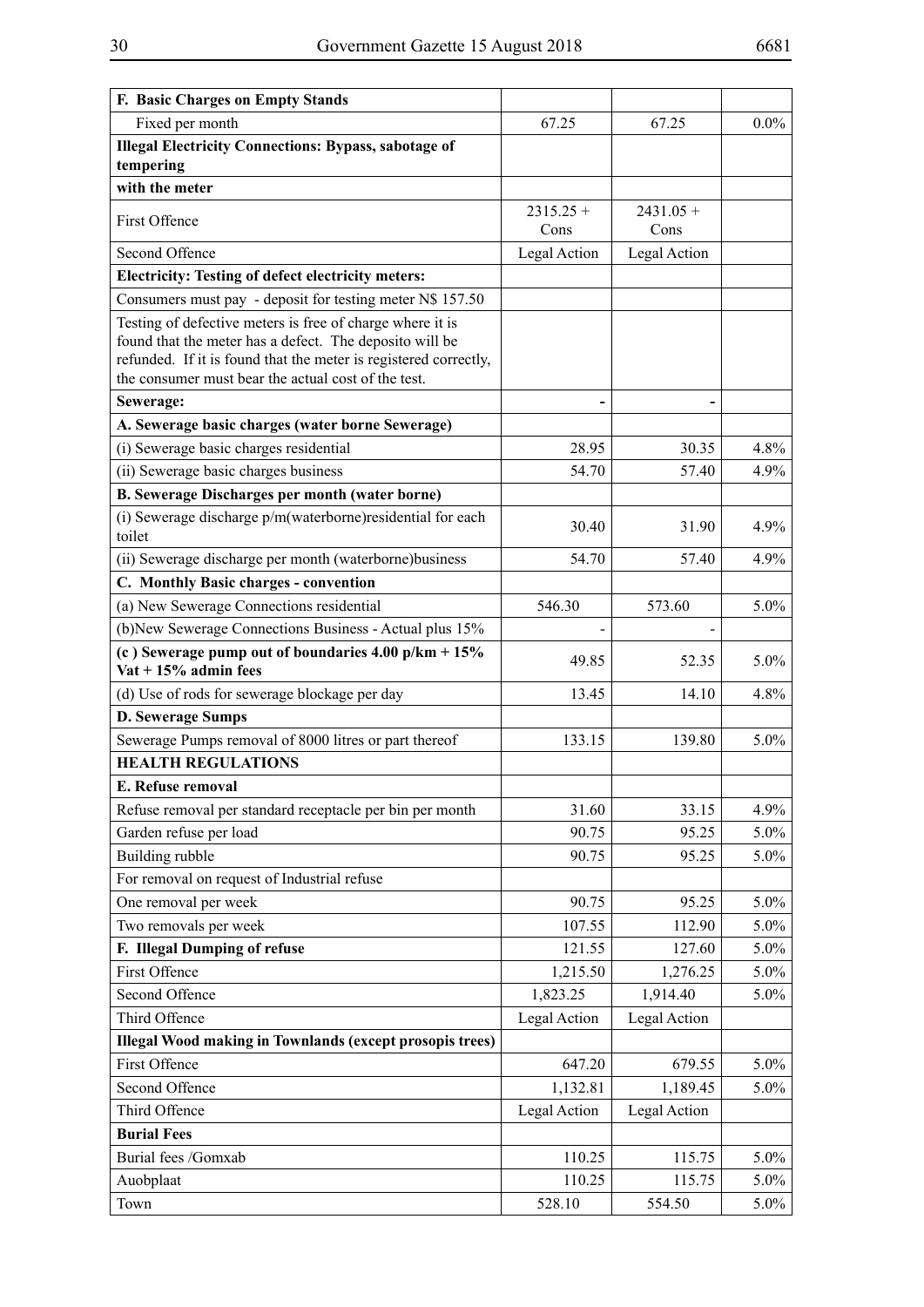| Build out - Actual plus 15%                          |                |                               |              |  |
|------------------------------------------------------|----------------|-------------------------------|--------------|--|
| <b>Ratable Immovable Properties:</b>                 |                |                               |              |  |
| <b>BUSINESS</b>                                      |                |                               | $0.0\%$      |  |
| Land                                                 | 0.069          | 0.072                         | 5.0%         |  |
| Improvement                                          | 0.022          | 0.023                         | $5.0\%$      |  |
| <b>RESIDENTIAL</b>                                   |                |                               |              |  |
| Land (site value rate)                               | 0.028          | 0.029                         | 5.0%         |  |
| Improvement rate                                     | 0.022          | 0.023                         | 5.0%         |  |
| <b>Building Clause</b>                               | 0.035          | 0.037                         | 5.0%         |  |
| <b>GOVERNMENT 80%</b>                                |                |                               |              |  |
| Land (site value rate)                               | 0.055          | 0.058                         | 5.0%         |  |
| Improvement rate                                     | 0.035          | 0.037                         | 5.7%         |  |
| <b>AGRICULTURE 25%</b>                               |                |                               |              |  |
| Land (site value rate)                               | 0.035          | 0.037                         | 5.0%         |  |
| Improvements rate                                    | 0.024          | 0.025                         | 5.9%         |  |
| Undeveloped ervens for more than two (2) years on    |                |                               |              |  |
| assesment rates                                      |                | Improvements - 3 x land value |              |  |
| <b>Rent Townlands</b>                                |                |                               |              |  |
| <b>Rental of townlands</b>                           |                |                               |              |  |
| Per small stock                                      | 14.80          | 15.55                         | 5.1%         |  |
| Per large stock                                      | 52.00          | 54.60                         | 5.0%         |  |
| <b>Grazing fees</b>                                  |                |                               |              |  |
| Cattle                                               | 22.80          | 23.95                         | 5.0%         |  |
| Donkeys                                              | 22.80          | 23.95                         | 5.0%         |  |
| Sheep and goat                                       | 4.65           | 4.90                          | 5.4%         |  |
| <b>Illegal occupation of Townlands/ Trespassing</b>  |                |                               |              |  |
| First Offence                                        | 1,407.20       | 1,477.55                      | 5.0%         |  |
| Second Offence                                       | 2,814.17       | 2,954.85                      | 5.0%         |  |
| Third offence                                        | Legal action   | Legal action                  |              |  |
| <b>Rental of Council Hall</b>                        |                |                               |              |  |
| Rental of Council hall per day or part thereof       |                |                               |              |  |
| Refundable Deposito                                  | 267.90         | 281.30                        | 5.0%         |  |
| Local artist, activities with profit (dances, shows) | 364.65         | 382.90                        | 5.0%         |  |
| Political meetings and braais                        | 182.35         | 191.45                        | 5.0%         |  |
| Artist from elsewhere                                | 606.40         | 636.70                        | 5.0%         |  |
| Wedding receptions                                   | 303.20         | 318.35                        | $5.0\%$      |  |
| Chairs each                                          | 1.70           | 1.80                          | 5.9%         |  |
| Workshop                                             | 420.00         | 441.00                        | 5.0%         |  |
| Choir practise                                       | 35.00          | 36.75                         | 5.0%         |  |
| <b>Rental of sports ground</b>                       |                |                               |              |  |
| One day                                              | 141.15         | 148.20                        | $5.0\%$      |  |
| Weekend                                              | 422.25         | 443.35                        | 5.0%         |  |
| Training per month                                   | 363.85         | 382.05                        | 5.0%         |  |
| <b>Rental of Campsite</b>                            |                |                               |              |  |
| Entrance fee per person                              | 12.80          | 13.45                         | 5.1%         |  |
| Entrance fee per car                                 | 12.80          | 13.45                         | 5.1%         |  |
| Entrance foreigners per person                       | 48.55          | 50.95                         | 4.9%         |  |
| Tent site and braai area per site                    |                |                               |              |  |
| Braai area for day visitors                          | 42.55<br>42.55 | 44.65<br>44.65                | 4.9%<br>4.9% |  |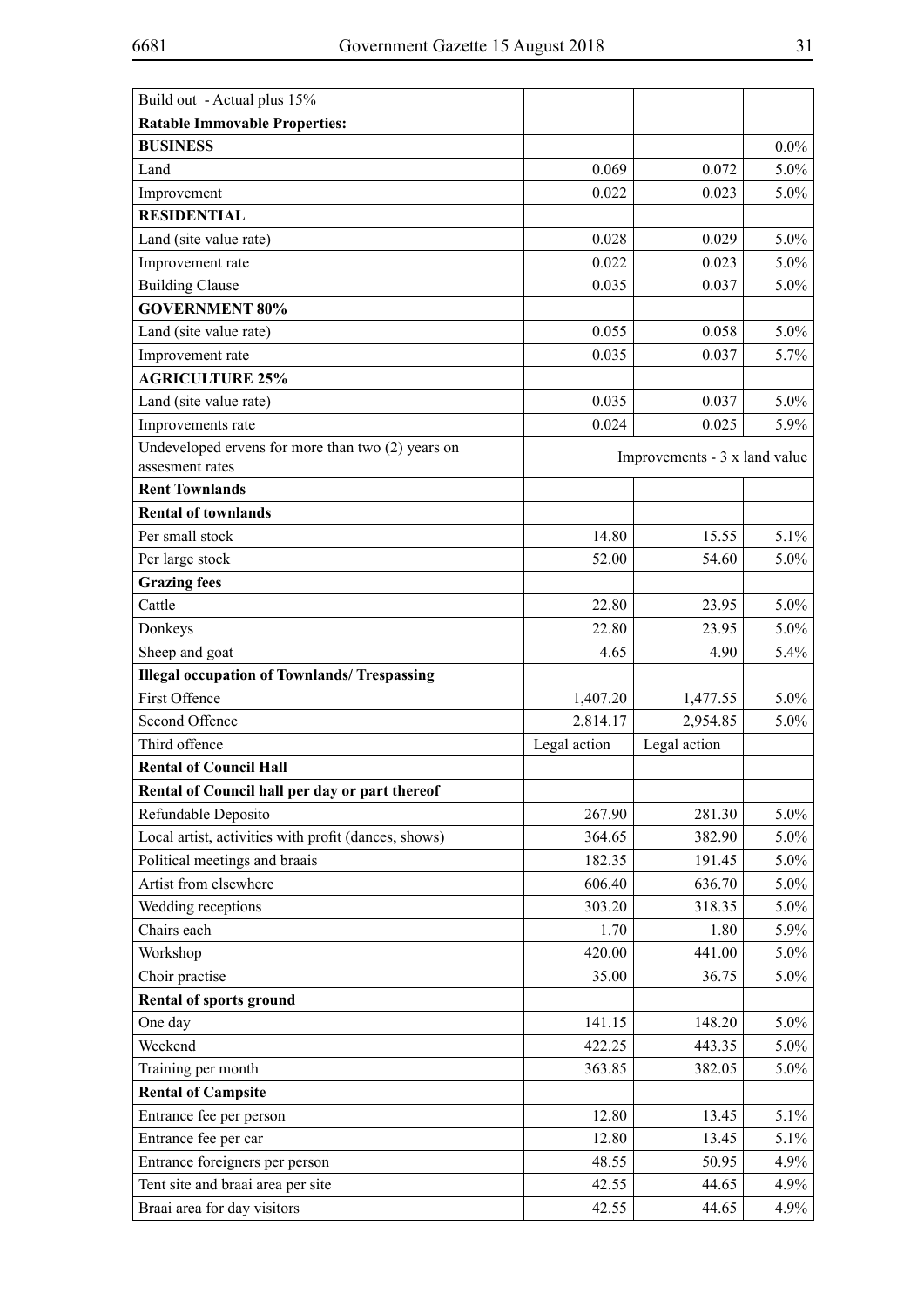| Shower for day visitors per person                                                                                         | 12.15        | 12.75        | 4.9%    |
|----------------------------------------------------------------------------------------------------------------------------|--------------|--------------|---------|
| Overnight at open area                                                                                                     | 181.95       | 191.05       | 5.0%    |
| 2-4 people per site                                                                                                        |              |              |         |
| One car / tent or caravan                                                                                                  |              |              |         |
| Overnight at Exclusive campsite per night                                                                                  | 424.50       | 445.75       | $5.0\%$ |
| NO MORE THAN:<br>2 Cars per site                                                                                           |              |              |         |
| 6 people per site                                                                                                          |              |              |         |
| 2 Tents per site                                                                                                           |              |              |         |
| <b>Weddings/parties</b>                                                                                                    | 909.60       | 955.05       | 5.0%    |
| <b>Building Sand fees:</b>                                                                                                 |              |              |         |
| Building sand fees per m                                                                                                   | 60.65        | 63.70        | 5.0%    |
| Concrete per m                                                                                                             | 72.80        | 76.45        | 5.0%    |
| <b>Illegal Loading of Building Sand</b>                                                                                    |              |              |         |
| First offence                                                                                                              | 147.75       | 155.10       | $5.0\%$ |
| Second offence                                                                                                             | 294.40       | 309.10       | 5.0%    |
| Third offence                                                                                                              | Legal Action | Legal Action | $0.0\%$ |
| <b>Rental of Heavy Duty Machinery</b>                                                                                      |              |              |         |
| Rental of machines one hour or a part thereof excluding                                                                    |              |              |         |
| diesel (dry rate)                                                                                                          | 404.65       | 424.85       | 5.0%    |
| Rental of machines one hour or a part thereof including<br>diesel (wet rate)                                               | 665.95       | 670.70       | $0.7\%$ |
| Out town boundaries +VAT & Admin fees 15%+N\$ 4                                                                            | 6.05         | 6.35         | 5.0%    |
| <b>Pound fees</b>                                                                                                          |              |              |         |
| Large stock per day per head                                                                                               | 32.46        | 34.05        | $4.9\%$ |
| Small stock per day per head                                                                                               | 8.30         | 8.70         | 4.8%    |
| Water at pounding fees small stock                                                                                         | 3.50         | 3.65         | 4.3%    |
| Water at pounding fees large stock                                                                                         | 8.15         | 8.55         | 4.9%    |
| Erven                                                                                                                      |              |              |         |
| Unservice Land/Erf Auobplaat /Gomxab nauss p/m <sup>2</sup>                                                                | 13.25        | 14.30        | 7.9%    |
| Service Land/Erf Auobplaat/Gomxab p/m <sup>2</sup>                                                                         | 15.75        | 16.50        | $5.0\%$ |
| Unservice Land/Erf town p/m <sup>2</sup>                                                                                   | 20.30        | 21.30        | 4.9%    |
| Service land/erf Town p/m <sup>2</sup>                                                                                     | 24.15        | 25.35        | $5.0\%$ |
| Business Erven unserviced p/m <sup>2</sup>                                                                                 | 33.35        | 35.05        | 5.1%    |
| Business Erven serviced p/m <sup>2</sup>                                                                                   | 37.80        | 39.70        | $5.0\%$ |
| <b>Building plan fees</b>                                                                                                  |              |              |         |
|                                                                                                                            | 2.05         |              | 4.9%    |
| Decentralised Build Together p/m <sup>2</sup><br>Residential p/m <sup>2</sup>                                              | 4.70         | 2.15<br>4.90 | 4.3%    |
| Business p/m <sup>2</sup>                                                                                                  | 6.05         | 6.35         | $5.0\%$ |
|                                                                                                                            | 7.95         | 8.35         | $5.0\%$ |
| Upstairs Building p/m <sup>2</sup><br><b>Fire Brigade:</b>                                                                 |              |              |         |
|                                                                                                                            | 4.05         |              |         |
| Basic charges residential                                                                                                  |              | 4.25         | 4.9%    |
| <b>Basic charges Business</b>                                                                                              | 8.10         | 8.50         | 4.9%    |
| Out of boundaries N\$4.00 p/km + N\$50.00 p/h + $15\%$ vat                                                                 |              |              |         |
| <b>Building Plans:</b>                                                                                                     |              |              |         |
| Building plans must be submitted to the Council before any<br>person intend to erect a new building or make alternation to |              |              |         |
| an excisting building within local area. No buildings shall                                                                |              |              |         |
| be constructed/altered unless with the approval of Council.                                                                |              |              |         |
| <b>Certificates:</b>                                                                                                       |              |              |         |
| Clearance Certificate                                                                                                      | 186.00       | 195.30       | $5.0\%$ |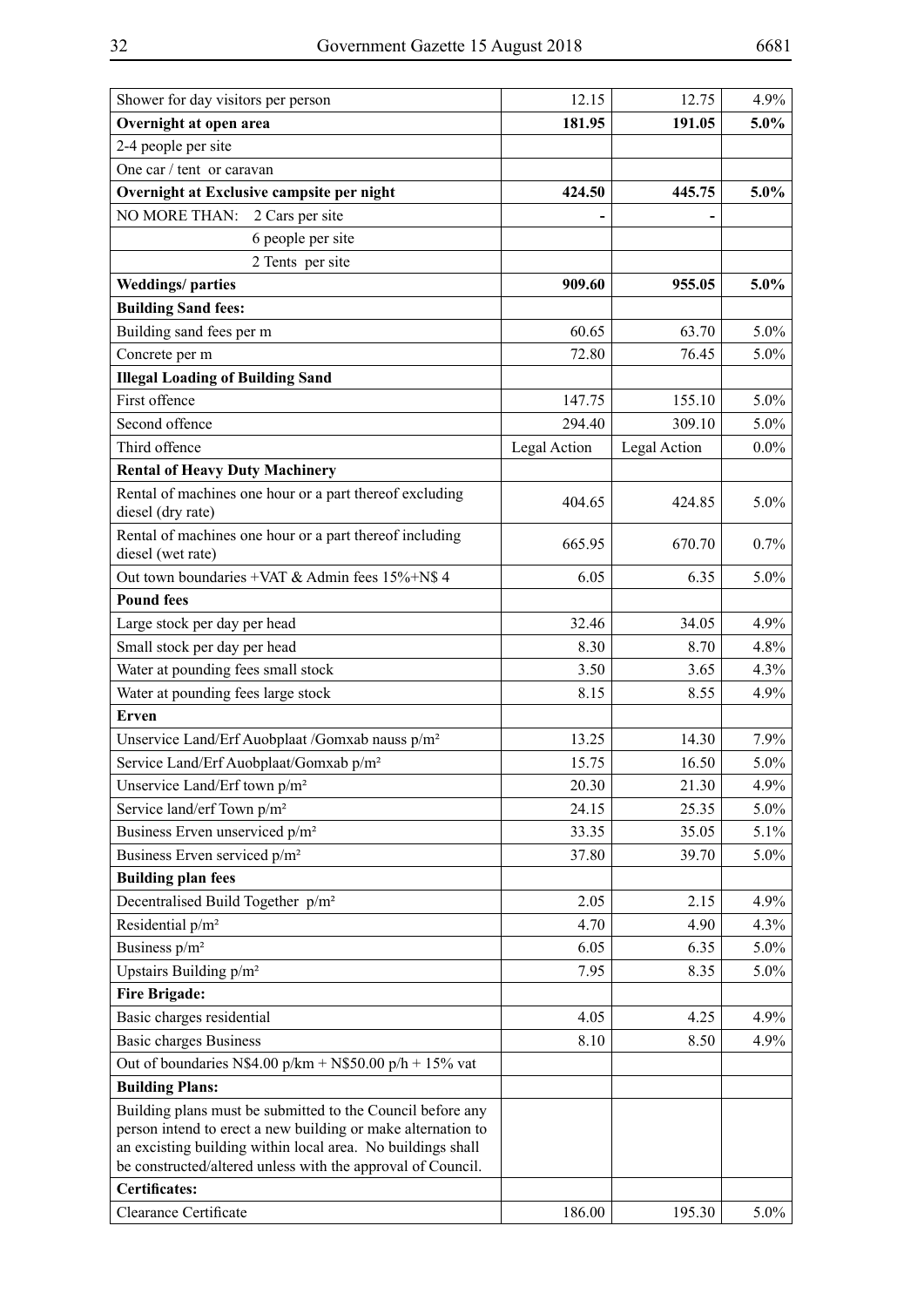| Valuation Certificate                      | 186.00    | 195.30                | 5.0%    |
|--------------------------------------------|-----------|-----------------------|---------|
| <b>Registration of Business:</b>           |           |                       |         |
| <b>First Registration</b>                  | 462.50    | 485.60                | 5.0%    |
| Renewal                                    | 308.70    | 324.10                | 5.0%    |
| Hawkers                                    | 231.30    | 242.85                | 5.0%    |
| <b>Advertisement Board Signs</b>           |           |                       |         |
| On Payment Per month                       | 462.50    | 485.60                | 5.0%    |
| Big Business Per month                     | 308.15    | 323.55                | 5.0%    |
| Small Business Per month                   | 308.15    | 323.55                | 5.0%    |
| Advertising of Properties Per month        | 462.50    | 485.60                | 5.0%    |
| <b>Duplicate Services &amp; Faxes</b>      |           |                       |         |
| A4 paper copy per page                     | 3.20      | 3.36                  | 5.0%    |
| Incoming fax per page                      | 5.55      | 5.80                  | 4.5%    |
| Outgoing fax per page                      | 4.85      | 5.10                  | 5.2%    |
| Outgoing fax to SA per page                | 7.75      | 8.10                  | 4.5%    |
| <b>Lamination A4</b>                       | 9.85      | 10.35                 | $5.0\%$ |
| Receive and print of email                 | 3.85      | 4.05                  | 5.2%    |
| <b>Site Rental</b>                         |           |                       |         |
| Informal settlement                        | 38.15     | 40.05                 | 5.0%    |
| <b>Tender Documents</b>                    |           |                       |         |
| Tender documents                           | 525.00    | 551.25                | $5.0\%$ |
| <b>Local Tenders</b>                       | 262.50    | 275.60                | 5.0%    |
| Public Transport                           |           |                       |         |
| Trip to Mariental p/p                      | 85.00     | 89.25                 | 5.0%    |
| Kilometre rate                             | 6.85 p/km | $7.20\ \mathrm{p/km}$ | $0.0\%$ |
| Transport in Town (Small Tipper)           | 80.80     | 84.85                 | 5.0%    |
| <b>House Rentals</b>                       |           |                       |         |
| One bedroom houses                         | 350.60    | 368.10                | $5.0\%$ |
| Two bedroom houses                         | 491.75    | 516.35                | $5.0\%$ |
| Three bedroom houses                       | 631.75    | 663.35                | $5.0\%$ |
|                                            |           |                       |         |
| Code 1                                     | 500.00    | 525.00                | 5.0%    |
| Code 8                                     | 123.50    | 129.65                | 5.0%    |
| Code 10                                    | 229.35    | 240.80                | 5.0%    |
| Code 11                                    | 152.15    | 159.75                | 5.0%    |
| Code 12                                    | 152.15    | 159.75                | 5.0%    |
| Code 13                                    | 217.20    | 228.05                | 5.0%    |
| Code 14                                    | 217.20    | 228.05                | 5.0%    |
| Code 15                                    | 230.45    | 241.95                | 5.0%    |
| Code 16                                    | 230.45    | 241.95                | 5.0%    |
| Code 17                                    | 203.95    | 214.14                | 5.0%    |
| Code 20                                    | 324.15    | 340.35                | 5.0%    |
| Code 21                                    | 244.05    | 256.25                | 5.0%    |
| Code 22                                    | 270.15    | 283.65                | $5.0\%$ |
| Code 24                                    | 277.65    | 291.50                | 5.0%    |
| Code 27 (Plot in Auobplaat)                | 1,157.65  | 1,215.50              | 5.0%    |
| Code 31                                    | 229.35    | 240.80                | 5.0%    |
| Code 34                                    | 141.15    | 148.20                | 5.0%    |
| Deposit on house rent<br>One bedroom house | 661.50    | 694.60                | $5.0\%$ |